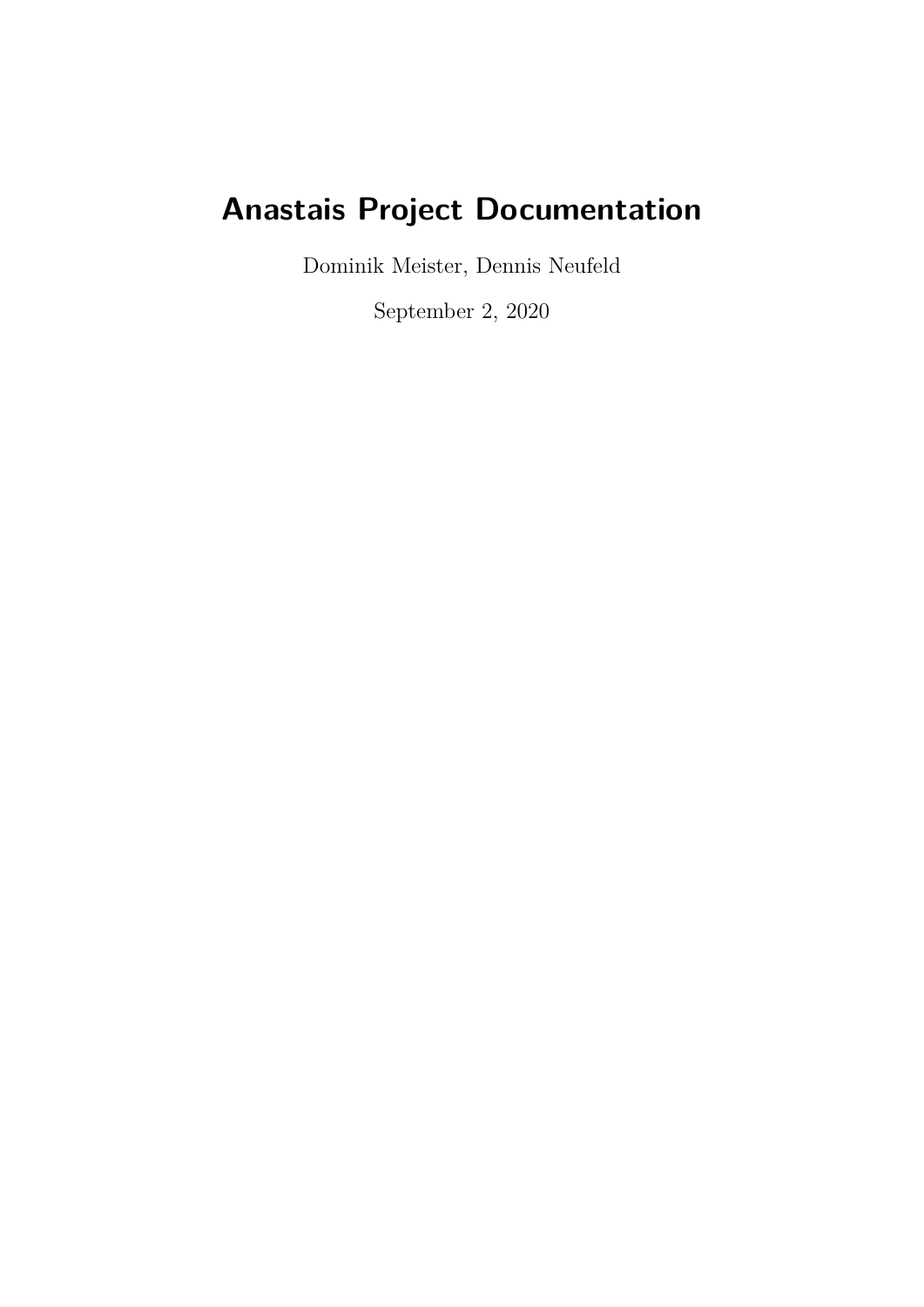# **Contents**

| $\mathbf{1}$   | Introduction<br>$\mathbf{1}$ |                     |                                                                                                 |  |  |  |  |  |  |
|----------------|------------------------------|---------------------|-------------------------------------------------------------------------------------------------|--|--|--|--|--|--|
|                | 1.1                          |                     | $\mathbf{1}$                                                                                    |  |  |  |  |  |  |
|                | 1.2                          |                     | $\overline{2}$                                                                                  |  |  |  |  |  |  |
|                | 1.3                          | Use cases           | 3                                                                                               |  |  |  |  |  |  |
|                |                              | 1.3.1               | 3                                                                                               |  |  |  |  |  |  |
|                |                              | 1.3.2               | Digital currencies and payment solutions $\ldots \ldots \ldots \ldots \ldots$<br>$\overline{4}$ |  |  |  |  |  |  |
|                |                              | 1.3.3               | Password managers<br>$\overline{5}$                                                             |  |  |  |  |  |  |
|                |                              | 1.3.4               | $\overline{5}$                                                                                  |  |  |  |  |  |  |
| $\overline{2}$ |                              | <b>Related work</b> |                                                                                                 |  |  |  |  |  |  |
|                | 2.1                          |                     | 6                                                                                               |  |  |  |  |  |  |
|                |                              | 2.1.1               | 6                                                                                               |  |  |  |  |  |  |
|                |                              | 2.1.2               | $6\phantom{.}6$                                                                                 |  |  |  |  |  |  |
|                |                              | 2.1.3               | $\overline{7}$                                                                                  |  |  |  |  |  |  |
|                |                              | 2.1.4               | $\overline{7}$                                                                                  |  |  |  |  |  |  |
|                |                              | 2.1.5               | $\overline{7}$                                                                                  |  |  |  |  |  |  |
|                | 2.2                          |                     | 8                                                                                               |  |  |  |  |  |  |
|                |                              | 2.2.1               | 8<br>Shamir's secret sharing $\dots \dots \dots \dots \dots \dots \dots \dots \dots$            |  |  |  |  |  |  |
|                |                              | 2.2.2               | 9                                                                                               |  |  |  |  |  |  |
|                |                              | 2.2.3               | 9<br>Distributed key generation $\ldots \ldots \ldots \ldots \ldots \ldots \ldots$              |  |  |  |  |  |  |
|                | 2.3                          |                     | 9                                                                                               |  |  |  |  |  |  |
|                |                              | 2.3.1               | 10                                                                                              |  |  |  |  |  |  |
|                |                              | 2.3.2               | 10                                                                                              |  |  |  |  |  |  |
|                |                              | 2.3.3               | 11                                                                                              |  |  |  |  |  |  |
|                |                              | 2.3.4               | 11                                                                                              |  |  |  |  |  |  |
|                |                              | 2.3.5               | 12                                                                                              |  |  |  |  |  |  |
|                |                              | 2.3.6               | 12<br>PostIdent                                                                                 |  |  |  |  |  |  |
|                |                              | 2.3.7               | 12                                                                                              |  |  |  |  |  |  |
|                | 2.4                          |                     | 12<br>Existing solutions for key recovery $\dots \dots \dots \dots \dots \dots \dots \dots$     |  |  |  |  |  |  |
|                |                              | 2.4.1               | 13                                                                                              |  |  |  |  |  |  |
|                |                              | 2.4.2               | <b>MIDATA</b><br>13                                                                             |  |  |  |  |  |  |
| 3              | 14<br>Design                 |                     |                                                                                                 |  |  |  |  |  |  |
|                |                              | 3.1 Overview        | 14                                                                                              |  |  |  |  |  |  |
|                | 3.2                          |                     | 17                                                                                              |  |  |  |  |  |  |
|                | 3.3                          |                     | Encryption of the core secret $\dots \dots \dots \dots \dots \dots \dots \dots \dots$<br>18     |  |  |  |  |  |  |
|                | 3.4                          | 18                  |                                                                                                 |  |  |  |  |  |  |
|                | 3.5                          | 19                  |                                                                                                 |  |  |  |  |  |  |
|                | 3.6                          | 22                  |                                                                                                 |  |  |  |  |  |  |
|                | 3.7                          |                     | 23                                                                                              |  |  |  |  |  |  |
|                | 3.8                          |                     | 24                                                                                              |  |  |  |  |  |  |
|                | $3.9\,$                      |                     | 24                                                                                              |  |  |  |  |  |  |
|                |                              |                     |                                                                                                 |  |  |  |  |  |  |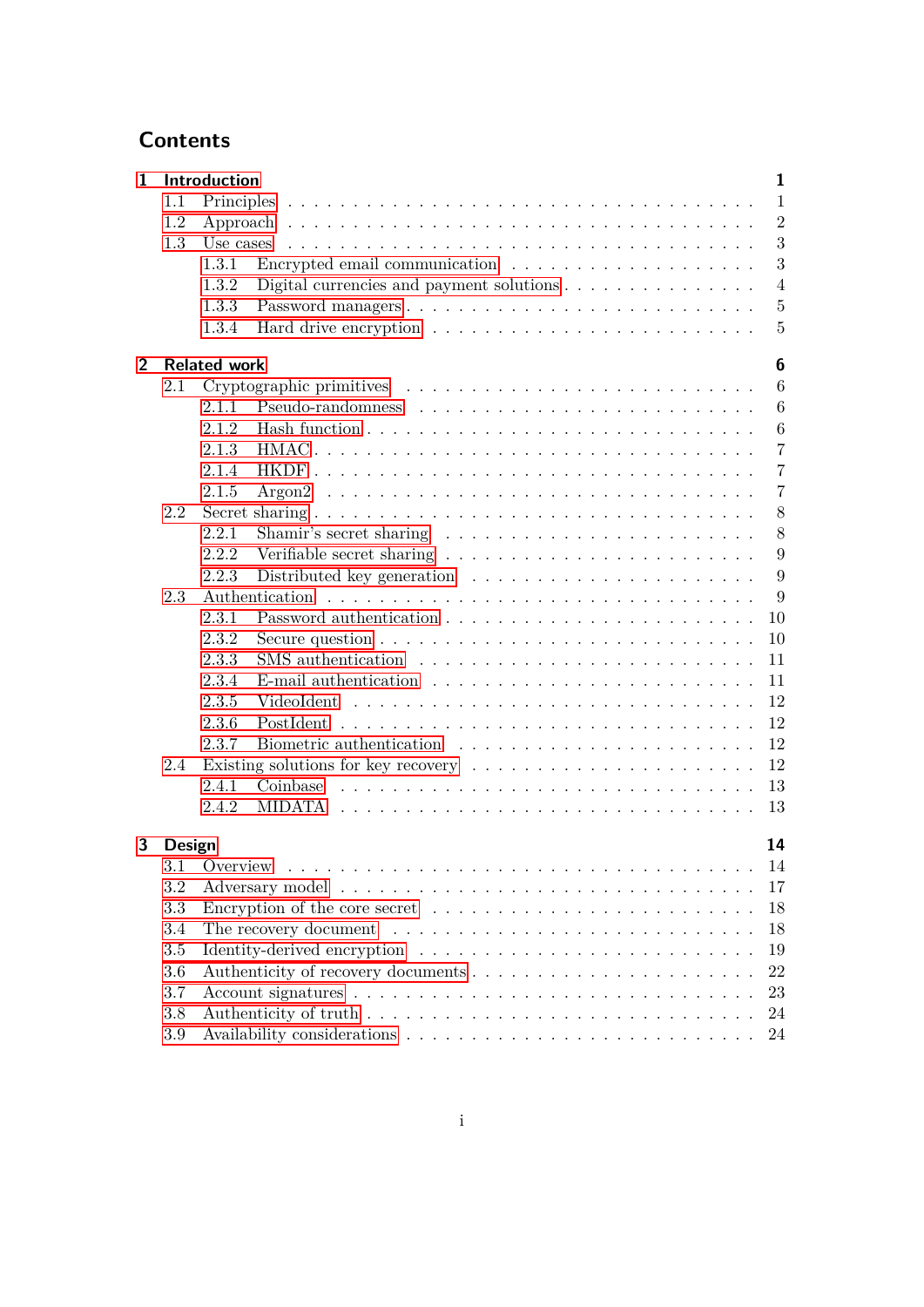| 4        |     | Implementation |                                                                                                                                                                                                                                                                                                                                                                                                                             | 25  |  |  |  |  |
|----------|-----|----------------|-----------------------------------------------------------------------------------------------------------------------------------------------------------------------------------------------------------------------------------------------------------------------------------------------------------------------------------------------------------------------------------------------------------------------------|-----|--|--|--|--|
|          | 4.1 |                |                                                                                                                                                                                                                                                                                                                                                                                                                             | 26  |  |  |  |  |
|          | 4.2 |                |                                                                                                                                                                                                                                                                                                                                                                                                                             | 27  |  |  |  |  |
|          |     | 4.2.1          | Database                                                                                                                                                                                                                                                                                                                                                                                                                    | 28  |  |  |  |  |
|          |     | 4.2.2          |                                                                                                                                                                                                                                                                                                                                                                                                                             | 29  |  |  |  |  |
|          | 4.3 |                |                                                                                                                                                                                                                                                                                                                                                                                                                             | 30  |  |  |  |  |
|          |     | 4.3.1          |                                                                                                                                                                                                                                                                                                                                                                                                                             | 31  |  |  |  |  |
|          |     | 4.3.2          |                                                                                                                                                                                                                                                                                                                                                                                                                             | 33  |  |  |  |  |
|          |     | 4.3.3          |                                                                                                                                                                                                                                                                                                                                                                                                                             | 37  |  |  |  |  |
|          | 4.4 |                |                                                                                                                                                                                                                                                                                                                                                                                                                             | 38  |  |  |  |  |
|          |     | 4.4.1          | Secret splitting $\ldots \ldots \ldots \ldots \ldots \ldots \ldots \ldots \ldots \ldots$                                                                                                                                                                                                                                                                                                                                    | 38  |  |  |  |  |
|          |     | 4.4.2          | Secret recovery $\ldots \ldots \ldots \ldots \ldots \ldots \ldots \ldots \ldots \ldots$                                                                                                                                                                                                                                                                                                                                     | -40 |  |  |  |  |
|          | 4.5 |                | Client Application Command Line Interface $(CLI)$                                                                                                                                                                                                                                                                                                                                                                           | 41  |  |  |  |  |
|          |     | 4.5.1          |                                                                                                                                                                                                                                                                                                                                                                                                                             | 41  |  |  |  |  |
|          |     | 4.5.2          |                                                                                                                                                                                                                                                                                                                                                                                                                             |     |  |  |  |  |
|          | 4.6 |                |                                                                                                                                                                                                                                                                                                                                                                                                                             | 44  |  |  |  |  |
|          |     | 4.6.1          |                                                                                                                                                                                                                                                                                                                                                                                                                             | 44  |  |  |  |  |
|          |     | 4.6.2          | $PostgreSQL \n\t\ldots \n\t\ldots \n\t\ldots \n\t\ldots \n\t\ldots \n\t\ldots \n\t\ldots \n\t\ldots \n\t\ldots \n\t\ldots \n\t\ldots \n\t\ldots \n\t\ldots \n\t\ldots \n\t\ldots \n\t\ldots \n\t\ldots \n\t\ldots \n\t\ldots \n\t\ldots \n\t\ldots \n\t\ldots \n\t\ldots \n\t\ldots \n\t\ldots \n\t\ldots \n\t\ldots \n\t\ldots \n\t\ldots \n\t\ldots \n\t\ldots \n\t\ldots \n\t\ldots \n\t\ldots \n\t\ldots \n\t\ldots \n$ | 45  |  |  |  |  |
|          |     | 4.6.3          |                                                                                                                                                                                                                                                                                                                                                                                                                             | 45  |  |  |  |  |
|          |     | 4.6.4          |                                                                                                                                                                                                                                                                                                                                                                                                                             | 45  |  |  |  |  |
|          | 4.7 |                |                                                                                                                                                                                                                                                                                                                                                                                                                             | 45  |  |  |  |  |
| Glossary |     |                |                                                                                                                                                                                                                                                                                                                                                                                                                             |     |  |  |  |  |

# **[References](#page-50-0) 48**

# **List of Figures**

| $\mathbf{1}$   | System architecture $\ldots \ldots \ldots \ldots \ldots \ldots \ldots \ldots \ldots \ldots$         |     |
|----------------|-----------------------------------------------------------------------------------------------------|-----|
| $\overline{2}$ |                                                                                                     |     |
| 3              |                                                                                                     |     |
| $\overline{4}$ | Legend of Figure $5 \ldots \ldots \ldots \ldots \ldots \ldots \ldots \ldots \ldots \ldots$          |     |
| $\frac{5}{2}$  |                                                                                                     |     |
| 6              | Key generation for signing of encrypted "Truth" data in Anastasis $\ldots$ 17                       |     |
| 7              |                                                                                                     | -20 |
| 8              | System architecture overview $\ldots \ldots \ldots \ldots \ldots \ldots \ldots \ldots$              | -25 |
| 9              | System design overview $\dots \dots \dots \dots \dots \dots \dots \dots \dots \dots \dots \dots$ 26 |     |
| 10             |                                                                                                     |     |
| 11             |                                                                                                     |     |
| 12             |                                                                                                     |     |
| -13            |                                                                                                     |     |
| 14             |                                                                                                     |     |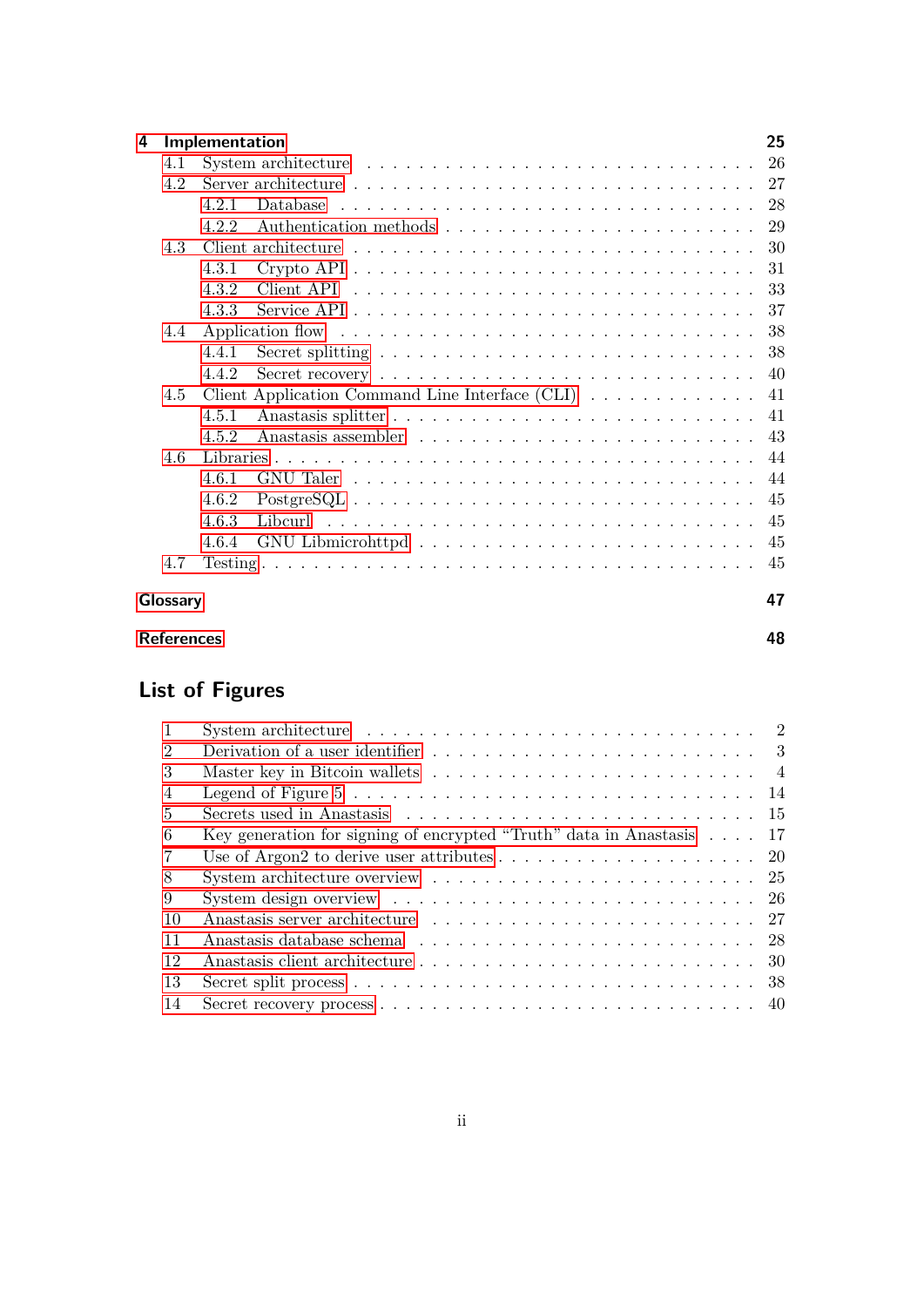# <span id="page-3-0"></span>**1 Introduction**

Keys are used to encrypt high sensitive personal data and therefore they must be kept safely. Secure storage of private keys is known to be a difficult problem — especially for end-users with limited skills in system administration and insufficiently redundant hardware. A central objective for any solution is that only the legitimated owner of a key must have the possibility to recover a lost key.

But how can one create a confidential backup of a key? It certainly makes no sense to encrypt a key with a different password and then use the result as a backup. After all, this merely shifts the problem from the original key to the password, which is basically yet another key. So simply encrypting the key is not helpful. But without encryption, any copy of a key increases availability, but also the risk of the key's confidentiality being compromised.

Most people have difficulties memorizing a high-entropy passphrase. Hence, existing key management "solutions" often reduce the problem of memorizing one or more highentropy passphrases or keys to memorizing a single low-entropy passphrase. This is not a good solution, as the low-entropy passphrase undermines security.

In this thesis, we describe a software solution for the described problem using secret splitting. We call our solution "Anastasis", which is a medical term for the prognosis of full recovery. We will call the information that Anastasis allows the user to recover their *core secret*.

# <span id="page-3-1"></span>**1.1 Principles**

For Anastasis we have following design objectives, in order of importance:

- [1](#page-3-2). Anastasis must be Free Software<sup>1</sup>. Everyone must have the right to run the program, study the source code, make modifications and share their modifications with others.
- 2. Anastasis must not rely on the trustworthiness of individual providers. It must be possible to use Anastasis safely, even if a subset of the providers is malicious. Anastasis must minimize the amount of information exposed to providers and the network.
- 3. Anastasis must put the user in control: They get to decide which providers to use, and which combinations of authentication steps will be required to restore their core secret. The core secret always remains exclusively under the user's control, even during recovery.
- 4. Anastasis must be economical viable to operate. This implies usability and efficiency of the system.
- 5. Anastasis must support a diverse range of use cases.

<span id="page-3-2"></span> $1$ <https://www.fsf.org/>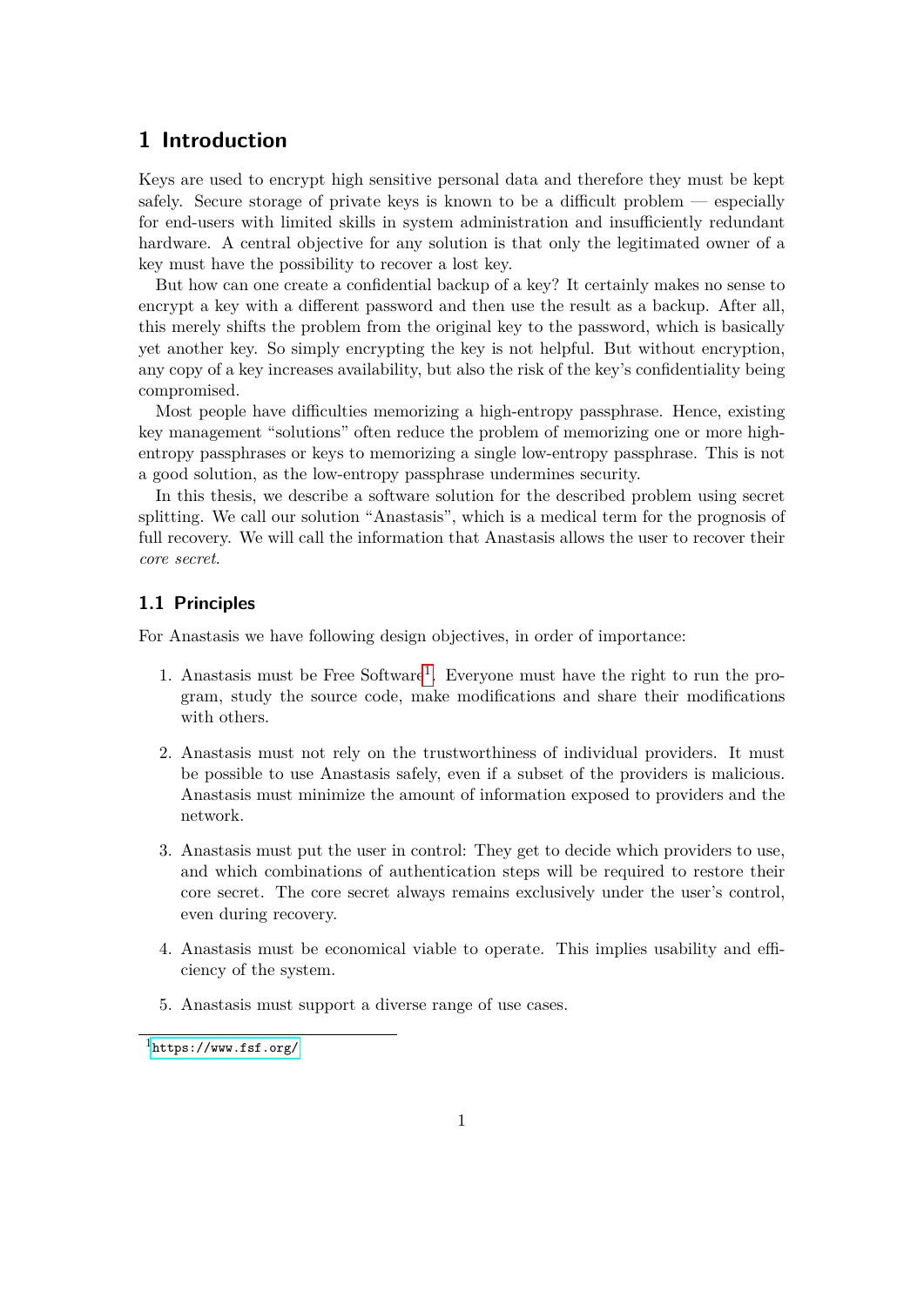# <span id="page-4-0"></span>**1.2 Approach**

### **Secret sharing and recovery**

Our approach to solve the problem of key recovery is to let the user split their core secret across multiple escrow providers (see Figure [1\)](#page-4-1). To recover their core secret, the user has to authorize key the recovery, usually by passing an authentication check which they configured for the respective provider.

After successful authentication the user receives the secret shares and is able to reassemble their core secret locally on their computer.



<span id="page-4-1"></span>Figure 1: System architecture

### **Derive user identifier**

Every person has some hard to guess, semi-private and unforgettable inherent attributes such as name and passport number, social security number or AHV [\[1\]](#page-50-1) number (in Switzerland). We use those attributes to improve the security and privacy provided by Anastasis. Basically, these attributes serve as weak key material, raising the bar for attackers without the availability disadvantages of passphrases — which users may forget. Anastasis derives a "user identifier" from such a set of unforgettable attributes (see Figure [2\)](#page-5-2).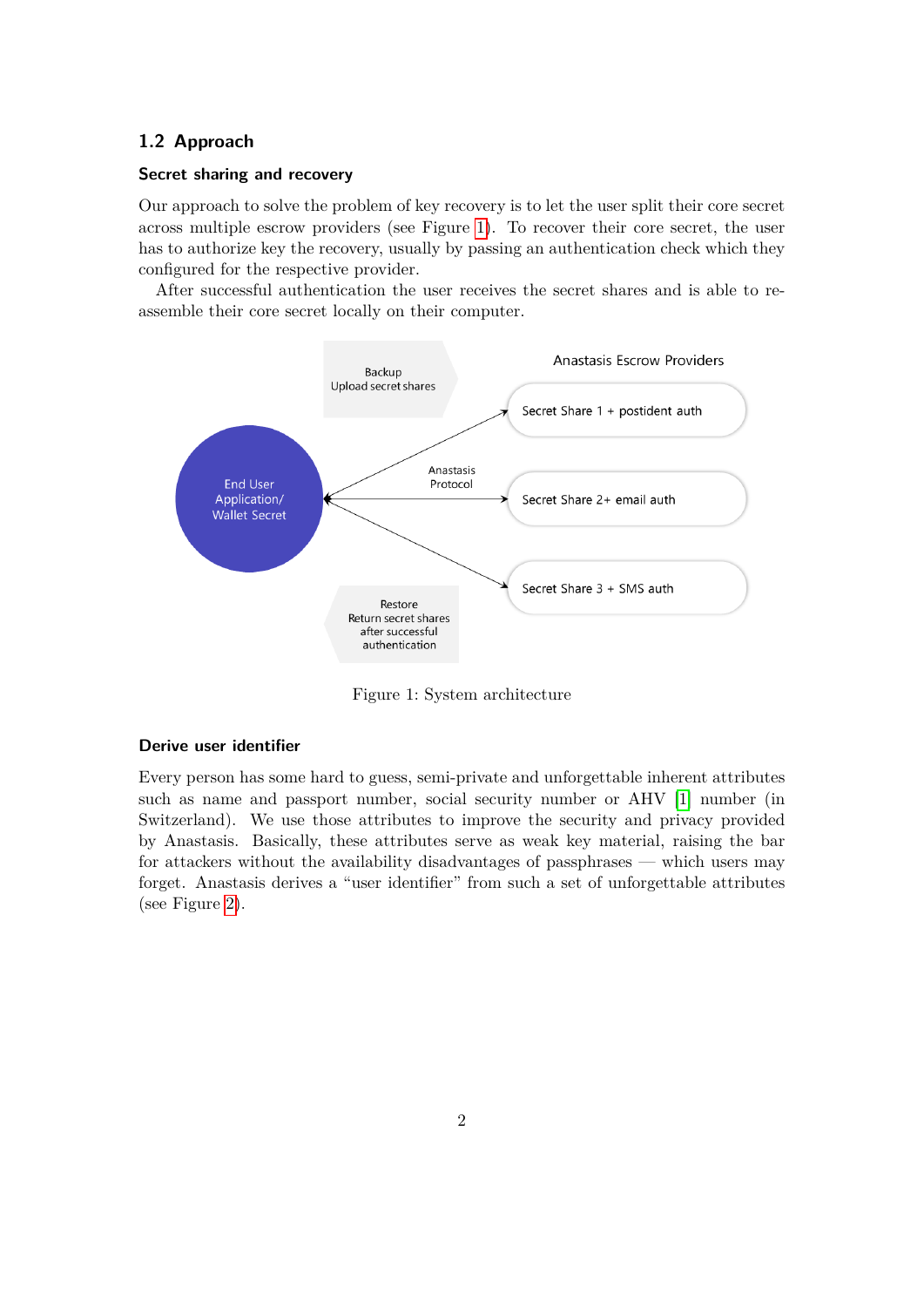

Figure 2: Derivation of a user identifier

# <span id="page-5-2"></span>**Encrypt and encrypt and encrypt**

Anastasis uses several layers of encryption. First, the user's core secret is encrypted with a master key. The master key is encrypted with various policy keys. The policy keys are derived from various secrets which are encrypted and distributed across various providers together with information about the desired recovery authorization procedure. This last encryption is done based on keys derived from the user identity. These many layers of encryption are designed to distribute trust and to minimize or delay information disclosure.

# **Private payments are integrated**

The Anastasis protocol includes provisions for privacy-preserving electronic payments to the service providers, as well as resource limitations to protect service providers against resource exhaustion attacks. This ensures that it should be possible to operate the service commercially.

# <span id="page-5-0"></span>**1.3 Use cases**

There are several applications which are in need of a key escrow system like Anastasis. Some of them shall be introduced in this section.

# <span id="page-5-1"></span>**1.3.1 Encrypted email communication**

For email encryption using Pretty Good Privacy (PGP) [\[2\]](#page-50-2) users need a private key which is typically stored on the device running PGP. PGP uses a "Web of trust" to establish the authenticity of keys.

Pretty Easy privacy (short p≡p) is "a cyber security solution which protects the confidentiality and reliability of communications for citizens, for public offices and for enterprises" [\[3\]](#page-50-3). It secures communication via email by providing end-to-end encryption similar to PGP. A major difference is that p≡p uses opportunistic encryption and so-called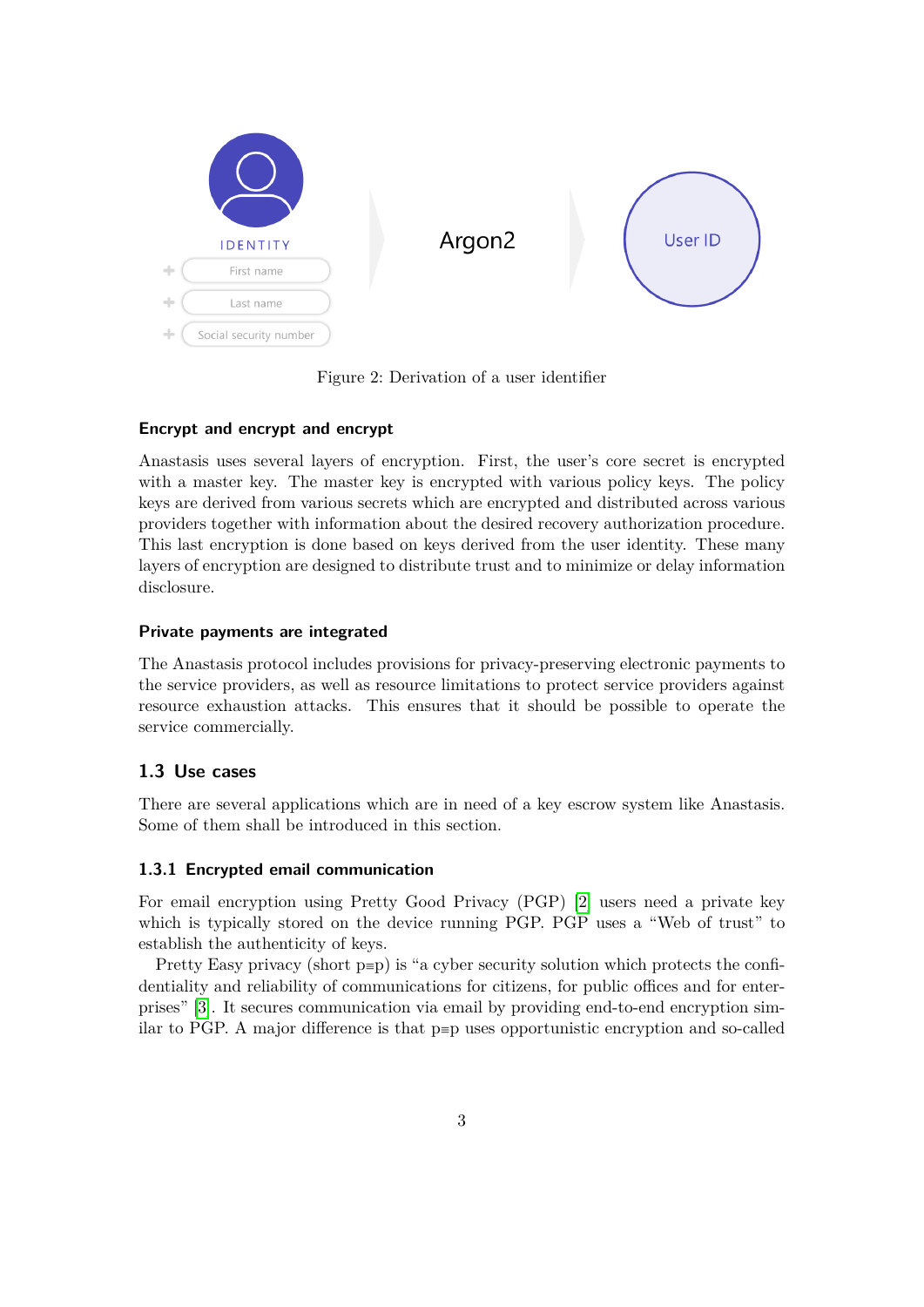trustwords to establish authenticity to avoid usability and privacy problems associated with the "Web of trust" [\[4\]](#page-50-4).

The impact of losing control over the private key is similar in both systems:

- If the private key becomes unavailable, all emails which were encrypted to that key become unreadable. Furthermore, the user would likely need to rebuild their "Web of trust".
- If the private key is disclosed to an adversary, they might be able to decrypt that user's encrypted emails – which may go back years and could include highly sensitive information. An adversary could also use the private key to send cryptographically signed emails pretending to be the user.

### <span id="page-6-0"></span>**1.3.2 Digital currencies and payment solutions**

Another application relying on a core secret are cryptocurrencies like Bitcoin. Each user of Bitcoin needs an electronic wallet which stores and protects the private keys of the user. Those private keys legitimate its owners to spend the bitcoins corresponding to the keys. [\[5\]](#page-50-5)

Loosing Bitcoin wallet keys means losing all of the corresponding Bitcoins. The reader may be familiar with stories from the mass media about people who claim to have lost their key to their electronic wallet and therefore huge sums of cryptocurrency [\[6\]](#page-50-6). Backup systems are essential to avoid such cases.

The following graphic illustrates the keys used in Bitcoin wallets. In this case, the core secret Anastasis would store is the "master key" *m*:



Child Key Derivation Function ~  $CKD(x,n) = HMAC-SHA512(x_{chain}, x_{PutKey} || n)$ 

<span id="page-6-1"></span>Figure 3: Master key in Bitcoin wallets (from [\[7\]](#page-50-7))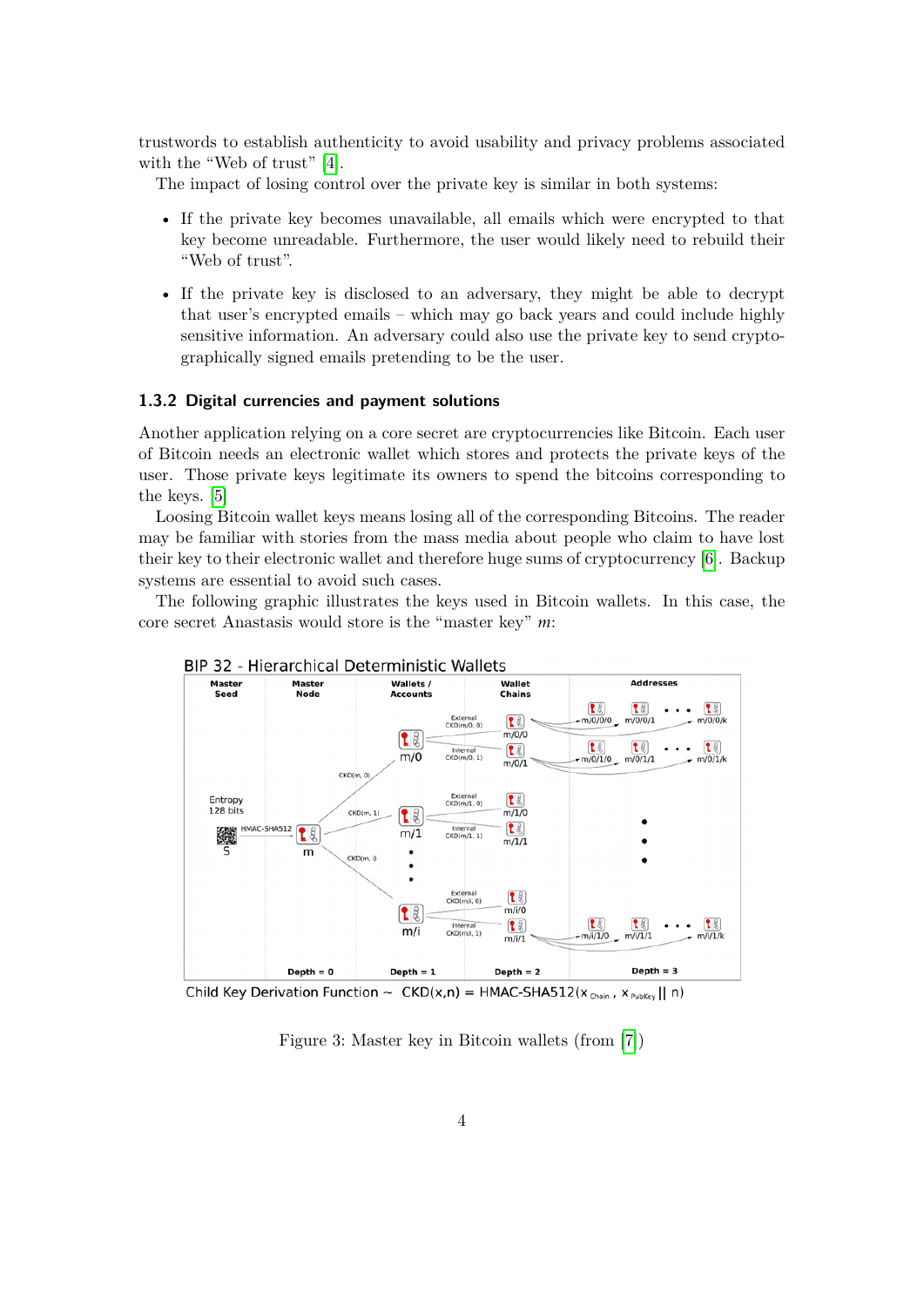$GNU$  Taler<sup>[2](#page-7-2)</sup> is a new electronic instant payment system for privacy-friendly online transactions. The GNU Taler digital wallets are storing electronic coins, and backups are protected with a key. Loosing the backup key means losing all the money stored in the wallet, as well as the transaction history kept in the wallet.

The European Central Bank (ECB) informally informed Taler Systems SA about the requirement for electronic wallets denominated in Euros to support password-less data recovery to ensure users would not loose their electronic funds if their device were to be damaged or lost.

This was the key impulse which motivated us to create Anastasis, with the goal of enabling recovery of GNU Taler's backup keys via Anastasis.

### <span id="page-7-0"></span>**1.3.3 Password managers**

To avoid using low-entropy passwords and password reuse, some people use software password managers like KeePass<sup>[3](#page-7-3)</sup>. Such password managers relieve you of the burden of remembering many passwords and in most cases allow the generation of high-entropy passwords.

The user only has to remember the password for the password manager. However, as discussed before, this is still a major problem:

- On the one hand, users could use an insecure, easy to remember password. In this case, an adversary gaining control over the password manager's database could break into all systems secured by keys managed by the password manager.
- On the other hand, users could use a complex, high-entropy passphrase. However, if that passphrase is forgotten, users face the loss of all passwords and thus also all online services that the password manager controlled for them.

Anastasis can be used to enable recovery of strong passphrases, such as those that should be used to secure password managers.

### <span id="page-7-1"></span>**1.3.4 Hard drive encryption**

Data at rest is often protected using (full) drive encryption, for example using software like LUKS<sup>[4](#page-7-4)</sup>. For encryption and decryption of the drive a combination of key files, passphrases and Trusted Platform Modules (TPMs) [\[8\]](#page-50-8) are used.

Anastasis can be used to backup and restore such key files or passphrases.

<span id="page-7-2"></span> $^{2}$ <https://taler.net/de/>

<span id="page-7-3"></span> $3$ <https://keepass.info/>

<span id="page-7-4"></span><sup>4</sup><https://guardianproject.info/archive/luks/>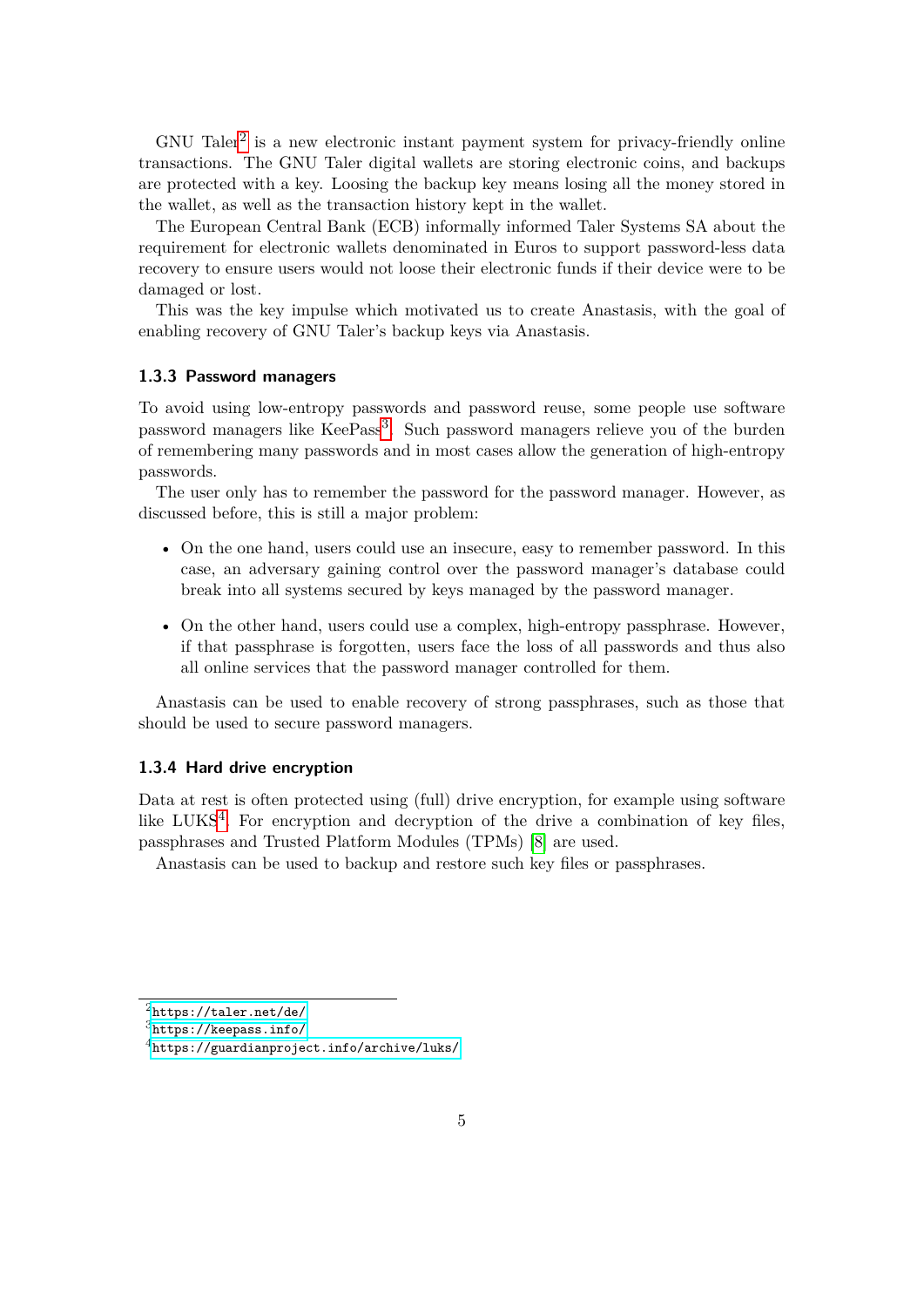# <span id="page-8-0"></span>**2 Related work**

This chapter explains some important cryptographic functions and which are used in Anastasis or related to our work. We also describe issues with existing solutions in this domain.

# <span id="page-8-1"></span>**2.1 Cryptographic primitives**

### <span id="page-8-2"></span>**2.1.1 Pseudo-randomness**

A pseudo random generator (PRG) is an algorithm producing an infinite sequence of bits for which there is no efficient algorithm to distinguish it from a truly random sequence [\[9\]](#page-50-9). The algorithm "takes as input a short, perfectly random seed" [\[9\]](#page-50-9) which determines the output value.

A pseudo random function (PRF) is a deterministic function which output is finite and indistinguishable from a true random function. [\[10\]](#page-50-10) PRFs can be constructed using PRGs. [\[11\]](#page-50-11)

### <span id="page-8-3"></span>**2.1.2 Hash function**

Hash functions "compress a string of arbitrary length to a string of fixed length [...]" [\[12\]](#page-50-12). The output of a hash function often is called a "hash". Hash functions in general should be very fast to compute. Cryptographic hash functions need to fulfil additional security requirements which are

- (first) pre-image resistance,
- second pre-image resistance,
- collision resistance,
- pseudo randomness, and the
- avalanche effect.

Pre-image resistance, also called the "one way property", means that for a given hash function *H* and a hash value  $H(x)$ , it is computationally infeasible to find x. [\[13\]](#page-50-13) For example, since in Anastasis we derive the key to encrypt the personal details required for user authentication (e.g. the mobile phone number for authentication via SMS) using functions based on hash functions (see HKDF), it is very important that you cannot derive the corresponding input values from the key.

The second pre-image resistance is described by following: For a given hash function *H* and a hash value  $H(x)$ , it is computationally infeasible to find x and x' such that  $H(x) = H(x')$  and  $x \neq x'$ . [\[13\]](#page-50-13) In Anastasis hash functions also are involved in signing our so called recovery document. Hence an attacker should not be able to create a malicious recovery document with the same hash value as the original one.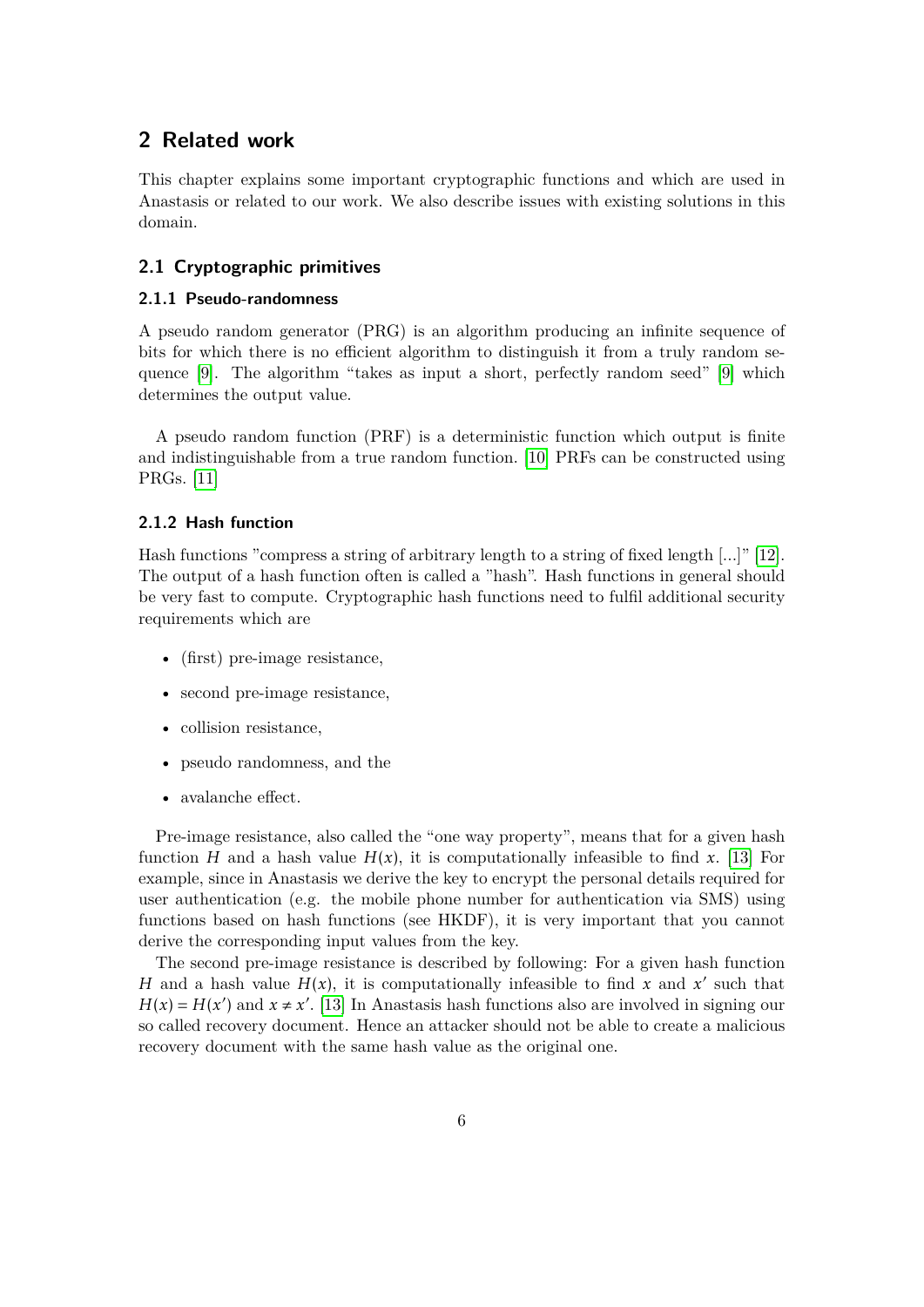The definition of collision resistance slightly differs from the second pre-image resistance: For a given hash function  $H$ , it is computationally infeasible to find a pair  $x, y$ such that  $H(x) = H(y)$  [\[13\]](#page-50-13). Anastasis does not rely upon collision resistance in its use of hash functions.

A cryptographic hash function should also behave as a pseudo random function. This means that although a hash function is purely deterministic, the output must not be predictable.

The avalanche effect describes the property of an algorithm that causes a significant change of the output value, usually a bit flipping of more than half the output is desired, if the input is changed slightly (for example, flipping a single bit). [\[14\]](#page-51-0) The more bits are flipping in the output value the higher the entropy of the randomness of the hash function.

There are many applications for cryptographic hash functions. For example, you can store the hash value of a passphrase instead of the passphrase itself in a computer to protect the passphrase. Another important application is verification of message integrity: Before and after transmission of a message one can calculate the hash values of it and compare hashes later to determine if the message changed during transmission.

In Anastasis we use SHA-512 [\[15\]](#page-51-1) for fast hash functions.

### <span id="page-9-0"></span>**2.1.3 HMAC**

When it comes to integrity of messages during communication of two parties over an insecure channel Keyed-Hash Message Authentication Codes (HMAC) are used as check values. An HMAC function is based on a hash function and takes two arguments, a key *K* and a message *M*:

 $HMAC<sub>K</sub>(M) = H(K \oplus opad, H(K \oplus ipad, M))$  with "ipad" and "opad" being constants which fill up the key  $K$  to the blocksize of the hash function  $[16]$ . The blocksize of a modern hash function like SHA-512 is 64 bytes.

# <span id="page-9-1"></span>**2.1.4 HKDF**

A HKDF is a key derivation function (KDF) based on HMAC. A KDF "is a basic and essential component of cryptographic systems: Its goal is to take a source of initial keying material, usually containing some good amount of randomness, but not distributed uniformly or for which an attacker has some partial knowledge, and derive from it one or more cryptographically strong secret keys" [\[17\]](#page-51-3).

Anastasis uses HKDFs based on SHA-512 to derive symmetric keys for encryption.

### <span id="page-9-2"></span>**2.1.5 Argon2**

Hash functions like SHA-512 are designed to be very fast. Therefor passwords being stored using this kind of hash are vulnerable to dictionary attacks with new hardware architectures like FPGAs [\[18\]](#page-51-4) and dedicated ASIC [\[19\]](#page-51-5) modules. But those architectures "experience difficulties when operating on large amount of memory" [\[20\]](#page-51-6).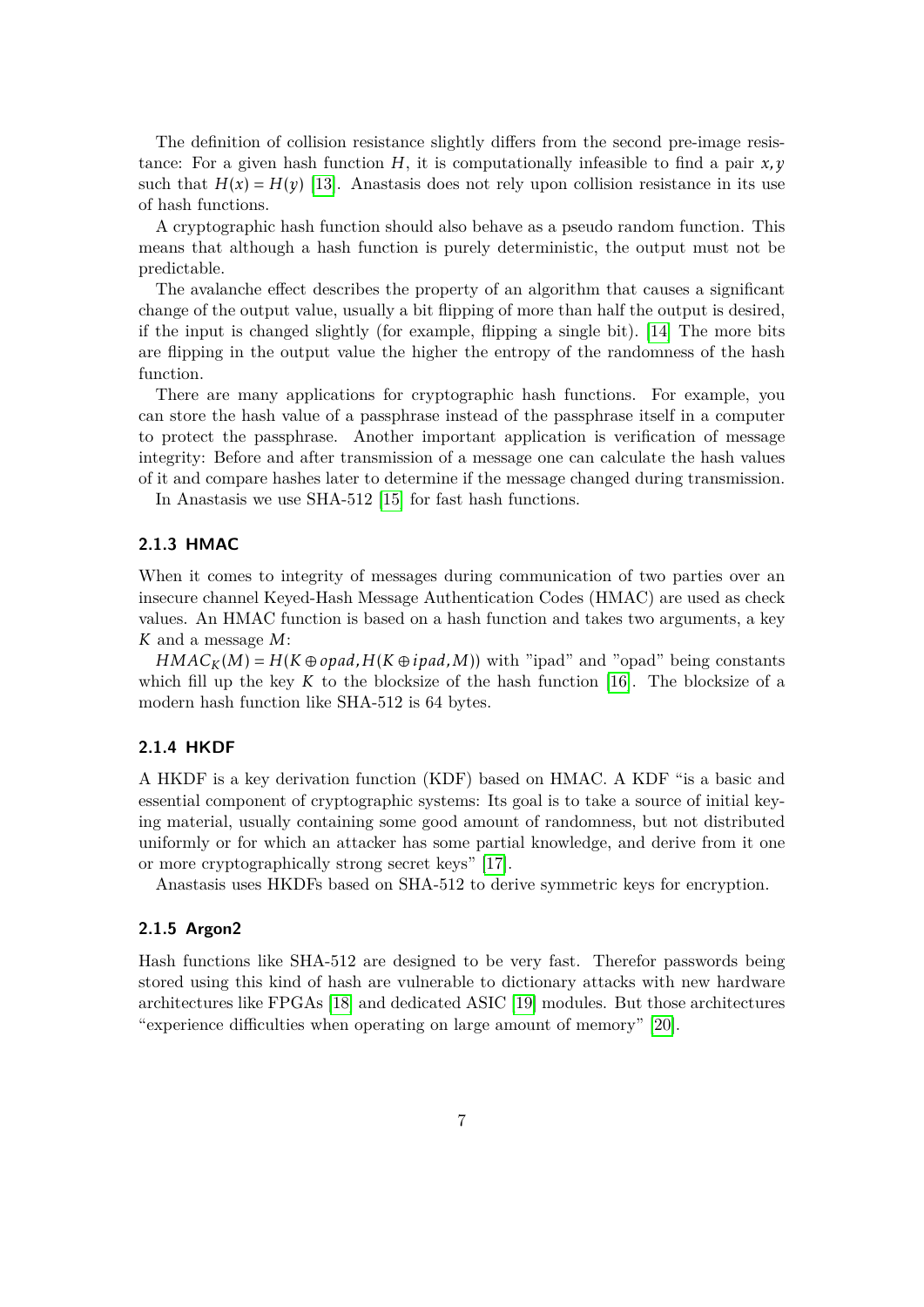In contrast to standard hash functions there are functions designed to be memory-hard. Argon2 is such a memory-hard function that won the Password Hashing Competition in 2015. It minimizes time-memory tradeoff [\[21\]](#page-51-7) and thus maximizes the costs to implement an ASIC for given CPU computing time [\[20\]](#page-51-6). Aside from the fact that Argon2 makes dictionary attacks much harder, Argon2 can be used for another feature too: Memoryhard schemes like Argon2 are very useful for key derivation from low-entropy sources [\[20\]](#page-51-6).

Argon2 is used in Anastasis to derive an identifier for the user from the user's attributes, which serve as low-entropy inputs.

### <span id="page-10-0"></span>**2.2 Secret sharing**

Secret splitting, also known as secret sharing, is a technique for distributing a secret amongst multiple recipients. This is achieved by assigning a share of the secret to each recipient. By combining a sufficient number of those shares, it is possible to reconstruct the secret. In a secret sharing theme the recipients of a share often are called *players*. The figure who gives a share of the secret to the players is called *dealer*.

In Anastasis the user is the trusted dealer who splits the secret and also reconstructs it.

### <span id="page-10-1"></span>**2.2.1 Shamir's secret sharing**

The algorithm "Shamir's secret sharing" is probably the most well known secret sharing scheme. It "divide[s] data D into n pieces in such a way that D is easily reconstructible from any k pieces, but even complete knowledge of *k* − 1 pieces reveals absolutely no information about D" [\[22\]](#page-51-8).

Shamir's simple secret sharing scheme has two key limitations. First, it requires a trusted dealer who initially generates the secret to be distributed, and second the shares are not verifiable during reconstruction. Therefore, malicious shareholders could submit corrupt shares to prevent the system from reconstructing the secret — without these corrupt shareholders being detectable as malicious. Furthermore, the dealer distributing the shares could be corrupt and distribute some inconsistent shares to the others. Also, in some scenarios the dealer cannot be trusted with the knowledge of the original core secret.

Additionally, Shamir's secret sharing is inflexible because it is a simple *k*-out-of-*n* threshold scheme. While this makes the scheme reasonably efficient even for big values of *n*, efficiency with respect to a large number of escrow providers and authorization procedures is not important for Anastasis: it is already difficult to conceive users providing more than a handful of authentication methods (Section [2.3](#page-11-2) describes common choices.)

For Anastasis, we thus decided to opt for more flexible approach that allows complex policies for recovery authorization, instead of only *k*-out-of-*n*. Each user of Anastasis is also able to decide which combinations of *players*, which in case of Anastasis are the escrow providers, shall be permitted.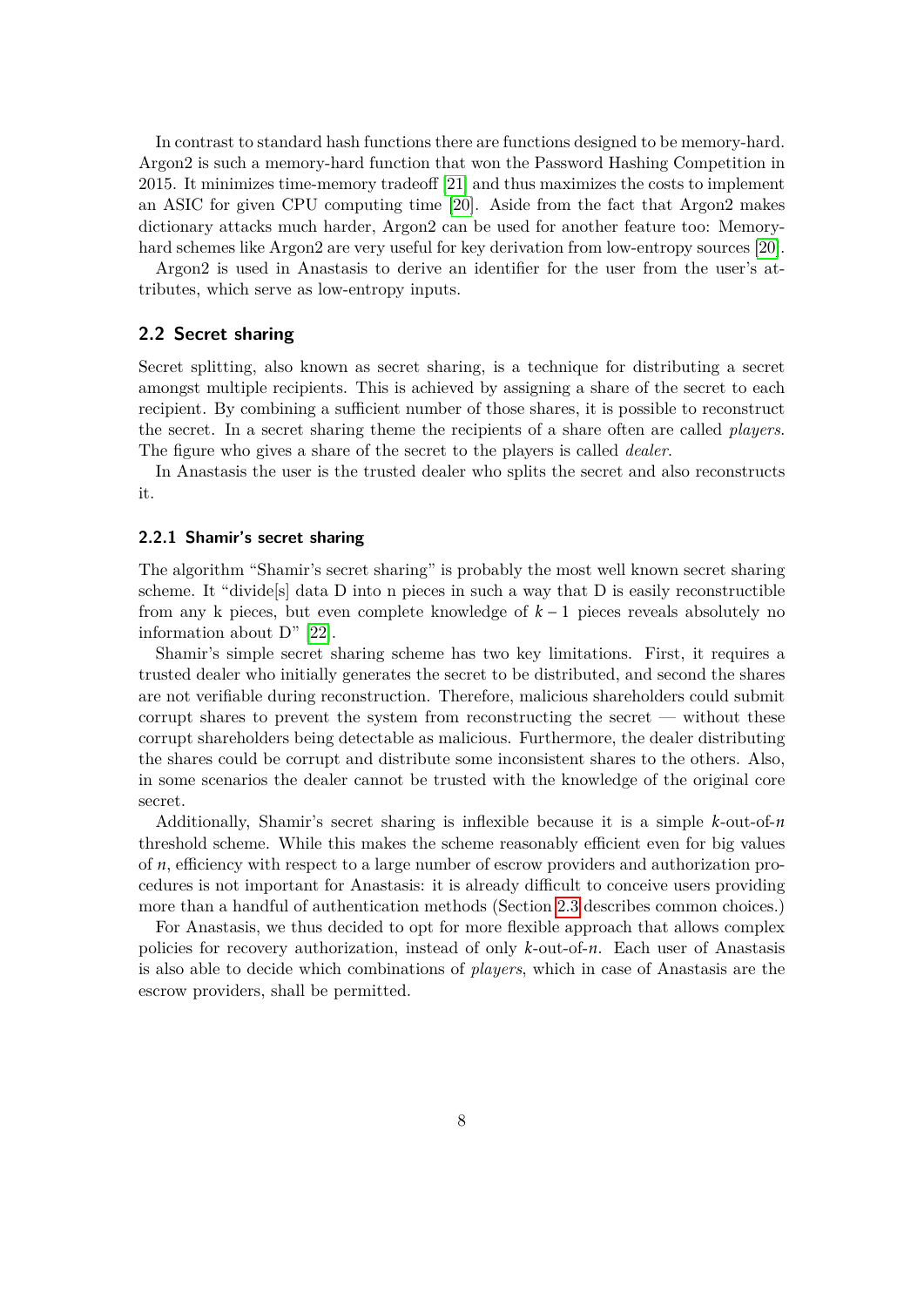### <span id="page-11-0"></span>**2.2.2 Verifiable secret sharing**

Verifiability can be achieved by using so called commitment schemes like the Pederson commitment. It allows "to distribute a secret to n persons such that each person can verify that he has received correct information about the secret without talking with other persons" [\[23\]](#page-51-9). In his paper "A Practical Scheme for Non-interactive Verifiable Secret Sharing" [\[24\]](#page-51-10), Paul Feldman combines the two schemes Shamir Secret Sharing and Pederson commitment. His algorithm for verifiable secret sharing (VSS), allows each recipient to verify the correctness of their share. But like in the Shamir Secret Sharing scheme, the dealer in the VSS scheme also can't be trusted with the knowledge of the original core secret.

Because in Anastasis each user can act as their own trusted dealer, the shares must not be verified and therefore Anastasis do not need any form of VSS.

### <span id="page-11-1"></span>**2.2.3 Distributed key generation**

Distributed key generation (DKG) algorithms solve the problem of needing a trustworthy dealer by instead relying on a threshold of honest persons for key generation. Contrary to the above-mentioned schemes, in distributed key generation algorithms every participant is involved in key generation. The Pederson DKG is such "a secret sharing scheme without a mutually trusted authority" [\[25\]](#page-51-11). Basically, this DKG works as follows: First, each involved party generates a pre-secret and distributes it to all parties using the verifiable secret sharing scheme of Feldman. Afterwards, each party recombines the received shares, including its own pre-secret, to a share of the main secret. The main secret can be reconstructed by summing up each recombination of the shared pre-secrets.

Because in Anastasis each user can act as their own trusted dealer, we also do not worry about the dealer learning the user's key and hence Anastasis do not need any form of DKG.

### <span id="page-11-2"></span>**2.3 Authentication**

To build a secure authentication procedure, today multi-factor authentication is the standard [\[26\]](#page-51-12). A single authentication method by itself is usually vulnerable. Multi-factor authentication combines multiple authentication procedures to enhance the security of the system.

During procedure of some authentication methods a so called token is sent to the user. The user than has to provide the token to authorize.

The token should be a randomly generated passphrase which has at least 128 bits of entropy. It is best practice for a token to have an expiration time, although this is not relevant for security of Anastasis.

Anastasis is designed to use a wide range of authentication methods to authenticate its users. Even though the user in Anastasis is free to specify only one authentication method, we strongly recommend the use of multi-factor authentication, typically using different authentication methods at different providers.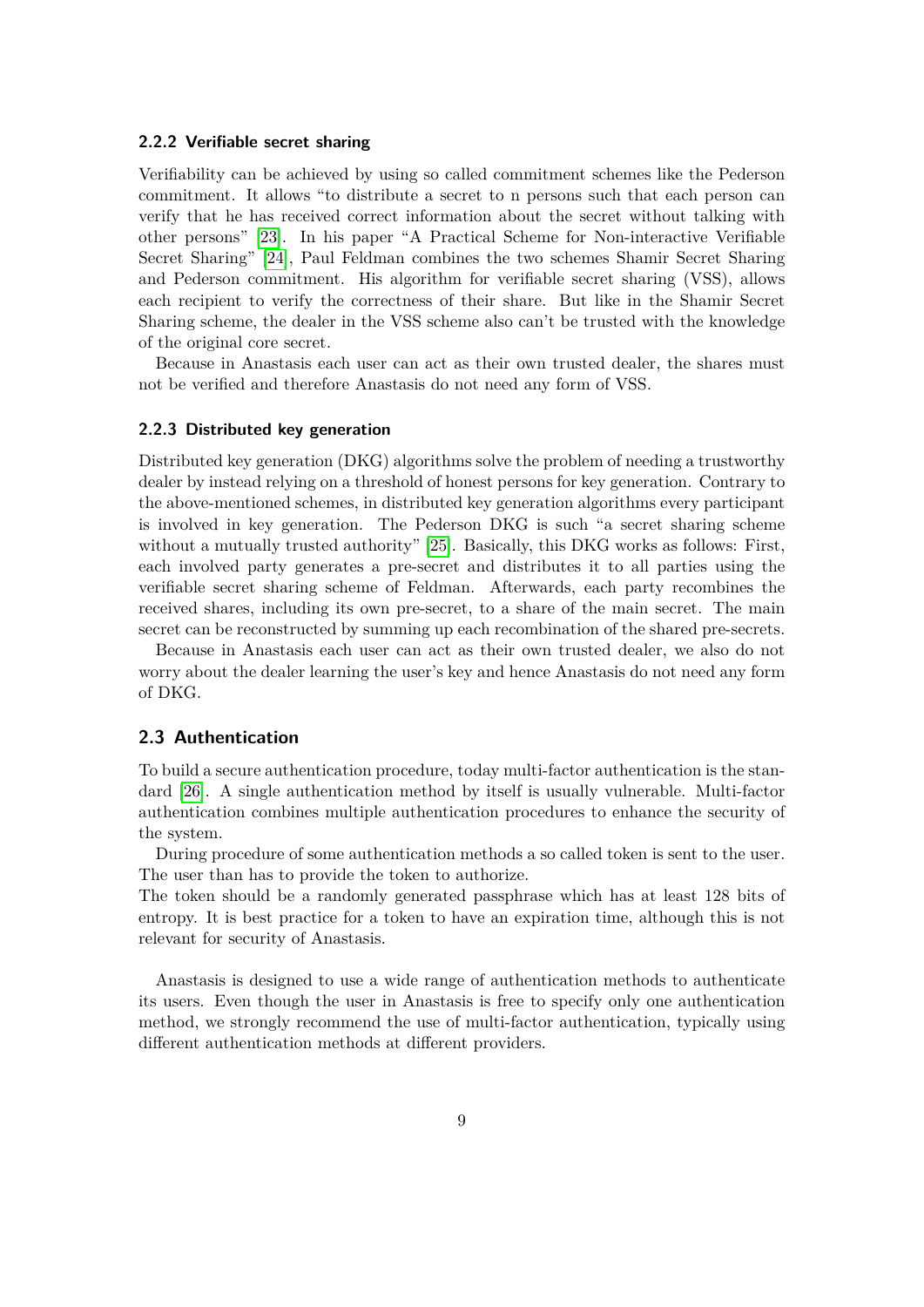A short overview of common authentication methods and issues with each of them is presented here.

#### <span id="page-12-0"></span>**2.3.1 Password authentication**

Password authentication is probably the most widely used authentication procedure. But as studies show the procedure has its drawbacks [\[27\]](#page-51-13). For example the handling of the passwords, like storage or transmission, often is done poorly. Another problem is that the user must remember his password. Therefore the password is limited to the capabilities of the user to remember it. Thus people tend to use passwords with low entropy. Those passwords are vulnerable to brute force attacks or dictionary attacks. Another problem using passwords is the possibility of replay attacks: A password can be stolen by an eavesdropper during online transmission and used by the attacker.

Because passwords can be forgotten, we do not recommend using this method for provider-authentication in Anastasis. Users could easily add a passwords into their set of "invariant" attributes used to derive the identity key, and then would automatically obtain all of the possible benefits (and drawbacks) from using a password. Specifically, they must make sure that the password cannot be forgotten, even if it means that the password has low entropy.

### <span id="page-12-1"></span>**2.3.2 Secure question**

Similar to password authentication the use of an authentication method based on a secure question requires the user to remember the correct answer to a specific question. The difference here is that the question provides a context that helps the user to remember the answer and the user does not necessarily need to memorize something new [\[28\]](#page-51-14).

There are several variations to implement authentication using a secure question:

- The questions and answers are predefined.
- Just the questions are predefined.
- The user is free to create custom questions and answers.

The first option is the easiest one. But predefining the answers has the disadvantage being impersonal and inflexible. The questions must inevitably be general, which may allow an attacker to obtain answers by collecting public information about the victim, or even simply solving the challenge by brute-forcing trying all possible choices. Therefore the first option is not ideal.

The second option is more applicable but has some drawbacks, too. For example there may be questions whose answers have multiple syntactic representations (for example, "St." versus "Street") [\[28\]](#page-51-14). Another problem could be a question whose answer may change over time. Asking for the favourite actor for example could be problematic. In addition, there is a challenge to define questions for all kind of people. Some people for example could not answer to the question, what the name of their pet is, because they do not have one.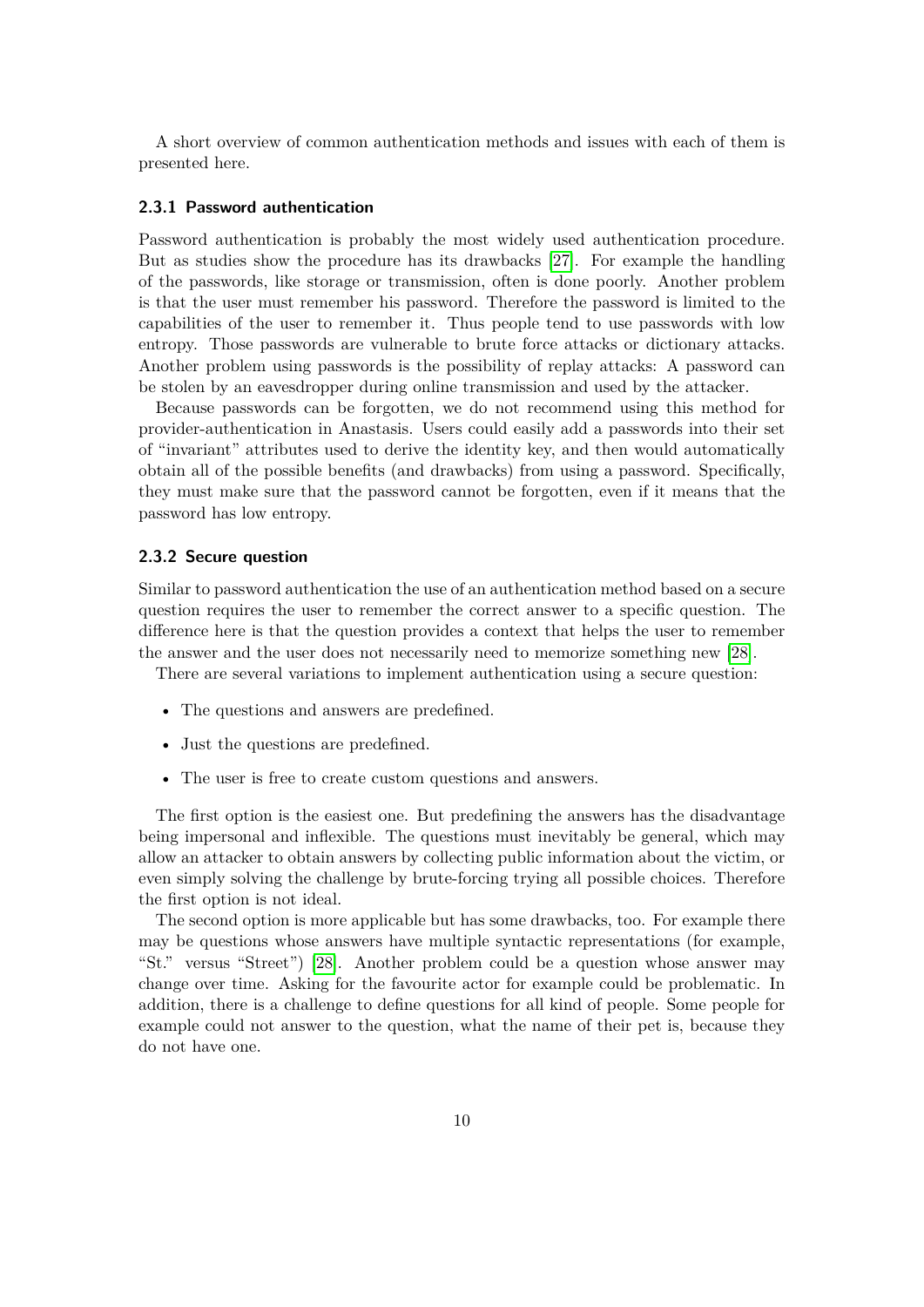In case of the third option, we have all of the issues of the second one, but additionally there is the difficulty for the user to ask creative questions. A good question should only be answerable by the user. Also, it would be perfect to have the attacker on the wrong track by using ambiguous questions with word plays the adversary cannot easily comprehend.

Authentication using a secure question requires checking the validity of an answer that may include private personal information. Consequently, Anastasis does not store the answers of secure questions in cleartext. Instead, Anastasis only stores the hash value of a (salted) answer. Thus the user only has to provide the hash value of the answer and not disclose the answer itself.

### <span id="page-13-0"></span>**2.3.3 SMS authentication**

Another way to authenticate users that have a mobile phone is to use SMS authentication. The most popular use case is the so called Mobile TAN used to authorize online banking transactions. A Mobile TAN is an SMS based One-Time Password (OTP), short SMS OTP. SMS OTPs "were introduced to counter phishing and other attacks against authentication and authorization of Internet services" [\[29\]](#page-52-0).

However, SMS authentication is not very secure, as it relies on the security of the mobile network, which has various vulnerabilities [\[30\]](#page-52-1). There are also specialized mobile trojans which are used to eavesdrop on these messages directly on the user's mobile device.

While likely not as sensitive as answers to security questions, we still consider user's phone numbers as private information that deserves protection. Naturally, a service authenticating the user needs the phone number to send a message to the user during SMS authentication.

Hence, Anastasis providers have to learn the phone number during SMS authentication. However, we can use cryptography to ensure that the provider only gets the keys to decrypt the phone number when the authentication process is started by the user as part of a recovery operation. Thus, a compromise of the provider's database would not directly reveal the phone numbers to the attacker.

### <span id="page-13-1"></span>**2.3.4 E-mail authentication**

Authentication by email is similar to SMS authentication. Here, the user receives a token by email and has to provide it during the authentication process.

It is important that the email should not already contain the requested information, so in the case of Anastasis the keyshare. This is because the SMTP protocol used for email offers no hard security assurances. In particular, the email is likely to be stored for a indefinite period in the user's mailbox, which could be easily compromised and read by a mailbox provider. [\[31\]](#page-52-2)

Like with SMS authentication, Anastasis also encrypts the email addresses when they are stored at the provider. The user has to provide the corresponding decryption key to the server during the authentication process.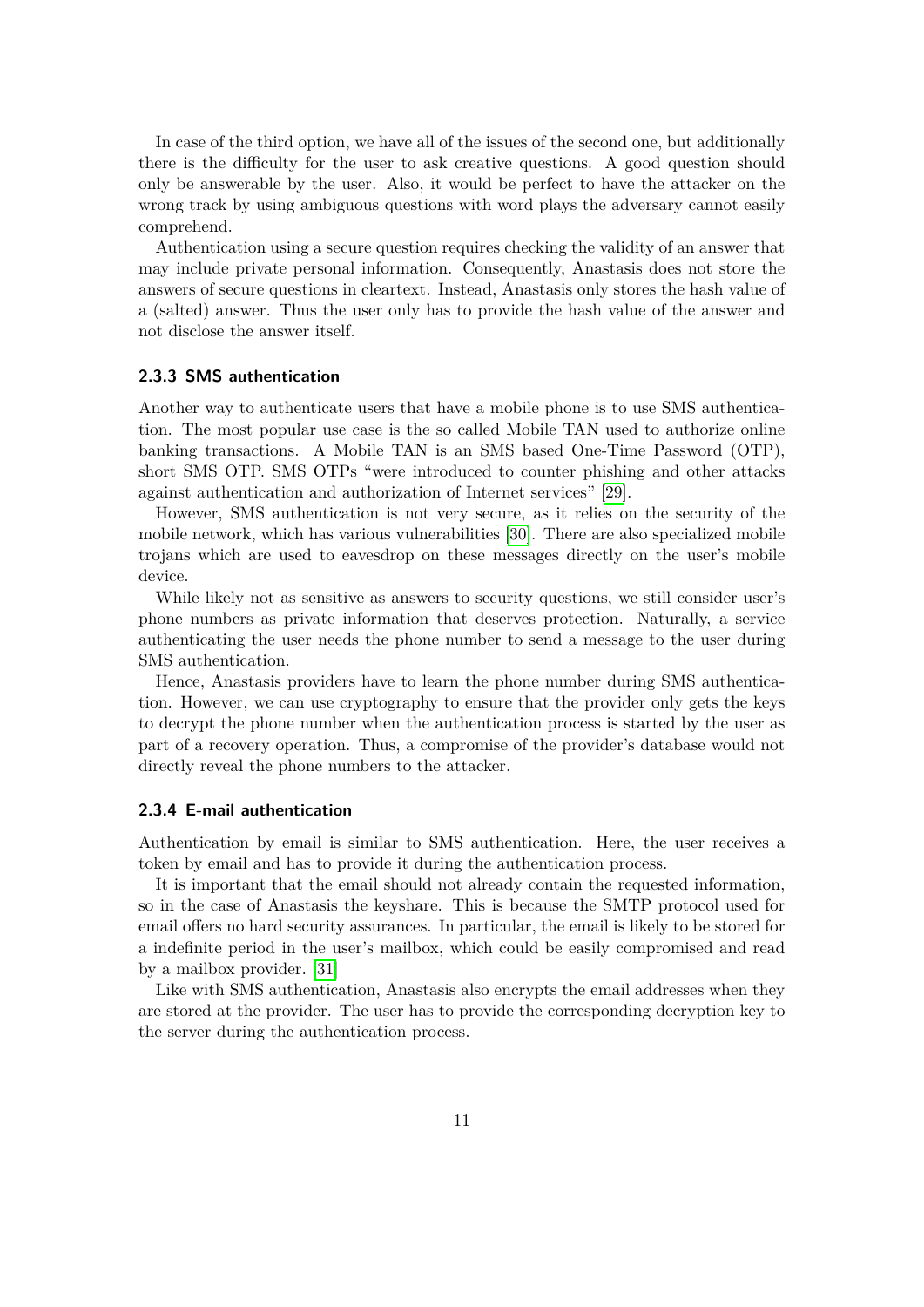### <span id="page-14-0"></span>**2.3.5 VideoIdent**

VideoIdent uses a video chat to verify the identity of a user. The user needs to show their face using a camera to an employee of the VideoIdent service. The service then verifies the identity of the user by comparing the video stream to a picture of the user [\[32\]](#page-52-3).

Prerequisites for error-free identification are a video camera with good video quality and a high-resolution image of the user on which the face can be clearly seen. The user should also not change their outward appearance too much over time. For example, growing or trimming a beard could lead to the VideoIdent-service employee not being able to recognise a user with sufficient confidence.

For an attacker who looks similar to the user, there is a chance that the employee incorrectly confirms the identification.

In Anastasis, pictures of users for VideoIdent authentication are considered private information stored encrypted at the providers. During the authentication process, the user has to provide the correct key for decryption to the service.

### <span id="page-14-1"></span>**2.3.6 PostIdent**

It is also possible to sent a verification code to the user by physical mail. A major drawback of this authentication method is that it has high latency, and there is also the possibility that physical mail gets intercepted or lost during transmission.

Anastasis providers using PostIndent would not store the address of their users in cleartext. Instead the address is encrypted by the user and the provider would receive the key to decrypt the address only during the authentication process.

### <span id="page-14-2"></span>**2.3.7 Biometric authentication**

Another way of authenticating is the biometric approach [\[33\]](#page-52-4). Biometric authentication is based on "something you are", like your iris or your fingerprint.

Biometric authentication is highly problematic because the attributes are invariant and frequently shared involuntarily. Unlike passphrases or phone numbers, users cannot change their genome or fingerprint in case their private biometric information is exposed. Furthermore, there are credible threats against biometric authentication, in paritcular there are documented inexpensive attacks against fingerprint and iris scan authentication. For example, a member of the German CCC e.V. was able to generate replicas from Angela Merkel's iris and Ursula von der Leyen's fingerprint [\[34\]](#page-52-5).

### <span id="page-14-3"></span>**2.4 Existing solutions for key recovery**

This section introduces some existing solutions for key recovery and why they are problematic.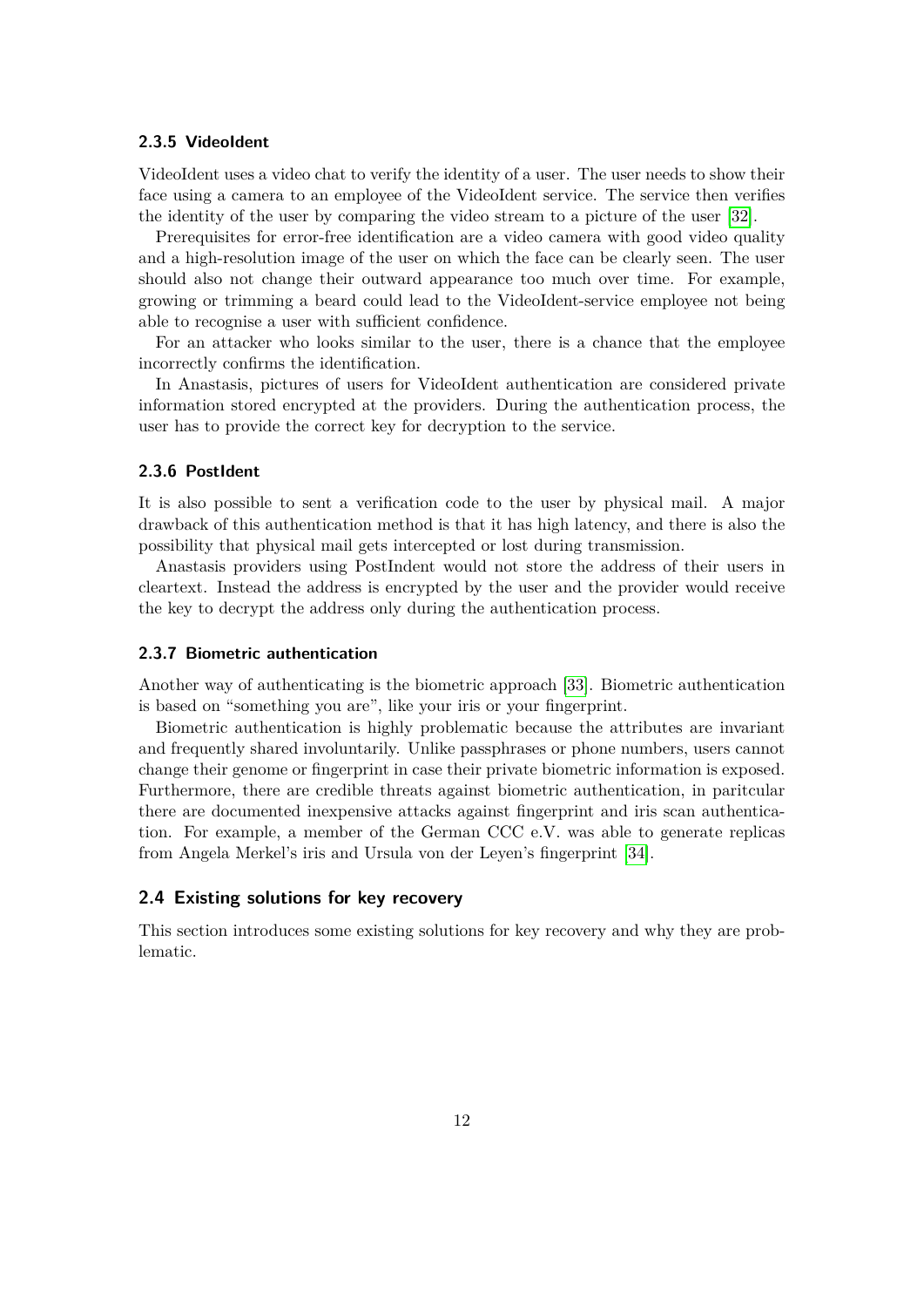### <span id="page-15-0"></span>**2.4.1 Coinbase**

Coinbase<sup>[5](#page-15-2)</sup> is a global digital asset exchange company, providing a venue to buy and sell digital currencies. Coinbase also uses wallets secured with private keys. To recover this private key the user has to provide a 12 words recovery phrase.

Coinbase offers a solution to securely deposit this recovery phrase onto the users Google Drive or iCloud. [\[35\]](#page-52-6) The security here lies within the Google or iCloud account and another password used to encrypt the security phrase. The problem here is that this approach undermines confidentiality, as encrypting a strong key with a weak key simply reduces the security to that of the weaker key.

# <span id="page-15-1"></span>**2.4.2 MIDATA**

MIDATA is a project that aims to give patients back control over their medical data and to enable them to share their data only with those they trust.<sup>[6](#page-15-3)</sup> In case a patient lost their device with the MIDATA-application and also forgot their MIDATA password, MIDATA provides a key recovery system using the Shamir Secret Sharing scheme (as described in Section [2.2.1\)](#page-10-1).

In their case, a few "persons working at MIDATA have generated a public-private key pair (Recovery key) on their own computer. They keep the private recovery key for themselves and never share it. The public keys are made public so that the apps can also access them" [\[36\]](#page-52-7). Using Shamir's Secret Sharing the MIDATA application splits the user's app private key into 5 parts which are encrypted with one of the published recovery keys. The encrypted parts are then stored into the MIDATA server. During the recovery process at least two of the 5 parts need to be decrypted by the persons owning the private key part of the recovery key. "The decrypted parts are sent to the server and *the server* may now reconstruct the app private key if enough parts of the key have been decrypted" [\[36\]](#page-52-7). (Emphasis ours.)

The security of MIDATA as described in "Patient empowerment in IoT for eHealth - How to deal with lost keys?" [\[36\]](#page-52-7) is broken in three ways:

- 1. The password is reconstructed at *the server*, not on the patients device. An administrator of the server could thus access the recovered password at that time. It would be better to reconstruct the password only on the patients device.
- 2. It is not clear which authentication methods the persons working for MIDATA use for their decisions and activities regarding the key recovery. The business process used here could be vulnerable, and it is not clear whether multi-factor authentication is used. As a result, we worry that it may be possible for an attacker to successfully use social engineering via email (or other means) to illegitimately trigger a recovery process.
- 3. The MIDATA system also does not offer any trust agility [\[37\]](#page-52-8). The user is forced to accept the 2-out-of-5 rule with trustees provided by MIDATA.

<span id="page-15-3"></span><span id="page-15-2"></span> $5$ <https://www.coinbase.com/>  $6$ <https://www.midata.coop/>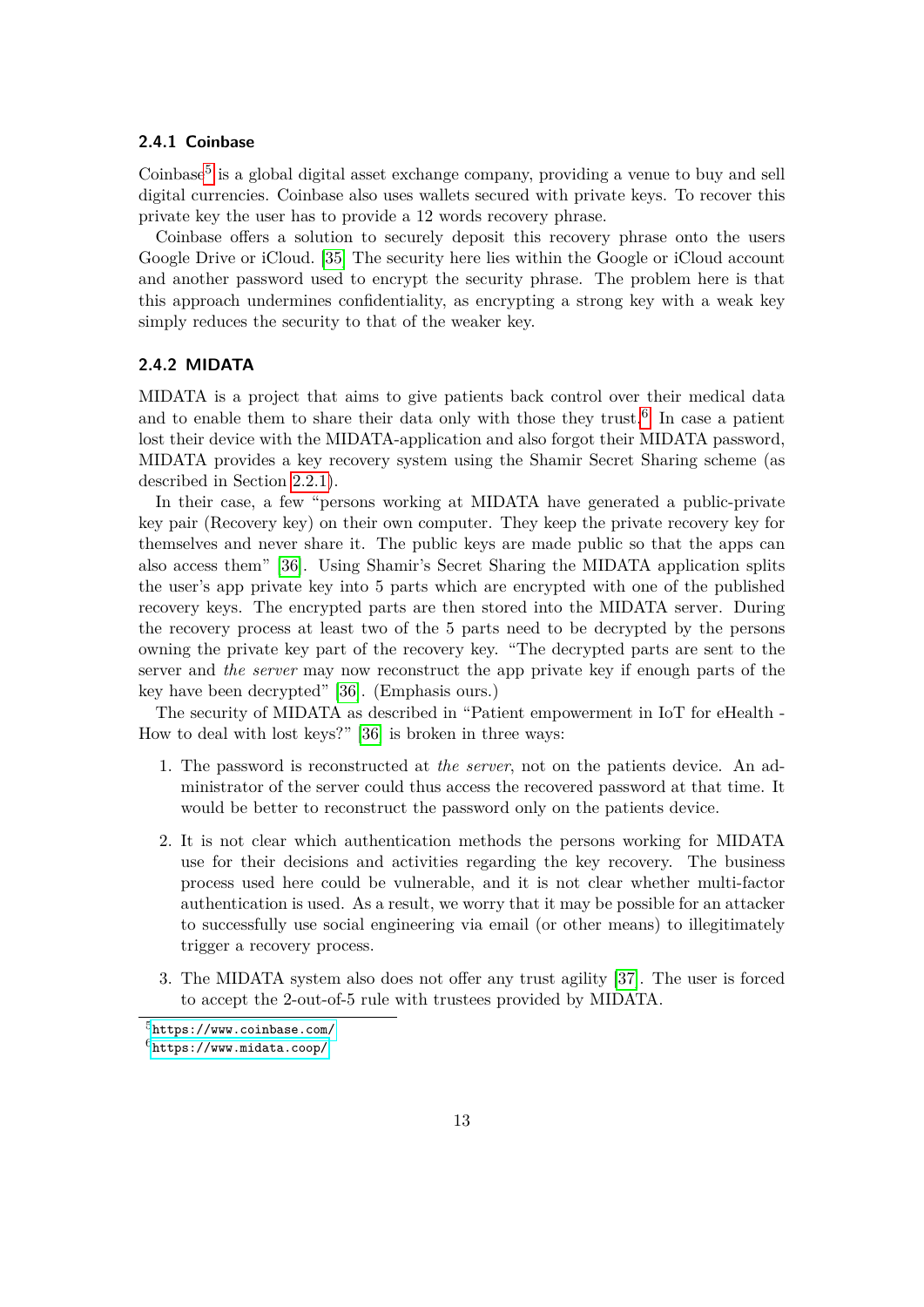# <span id="page-16-0"></span>**3 Design**

Anastasis is a service that allows the user to securely deposit a *core secret* with an open set of escrow providers and recover it if the secret is lost. The core secret itself is protected from the escrow providers by encrypting it with a *master key*. The main objective of Anastasis is to ensure that the user can reliably recover the core secret, while making this difficult for everyone else. Furthermore, Anastasis supports situations where the user is unable to reliably remember any secret with sufficiently high entropy, so Anastasis does not simply encrypt using some other key material in exclusive possession of the user.

To uniquely identify users and to provide a first layer of protection, an "unforgettable" identifier is used. This identifier should be difficult to guess for anybody but the user. However, the identifier is not expected to have sufficient entropy or secrecy to be cryptographically secure. Examples for such an identifier would be a concatenation of the full name of the user and their social security or passport number(s). For Swiss citizens, the AHV number could also be used.

# <span id="page-16-1"></span>**3.1 Overview**

The Figure [4](#page-16-2) shows the legend for the illustration of the Anastasis key usage shown in Figure [5](#page-17-0) on page [15](#page-17-0) and in Figure [6](#page-19-1) on page [17.](#page-19-1) The Figure [5](#page-17-0) gives an overview of the keys used in Anastasis. It also shows how they are created and used. Figure [6](#page-19-1) shows how the keys to sign the (encrypted) truth data used during authentication are generated. The truth seed(s) used in Figure [6](#page-19-1) are part of the recovery document.



<span id="page-16-2"></span>Figure 4: Legend of Figure [5](#page-17-0) on page [15](#page-17-0)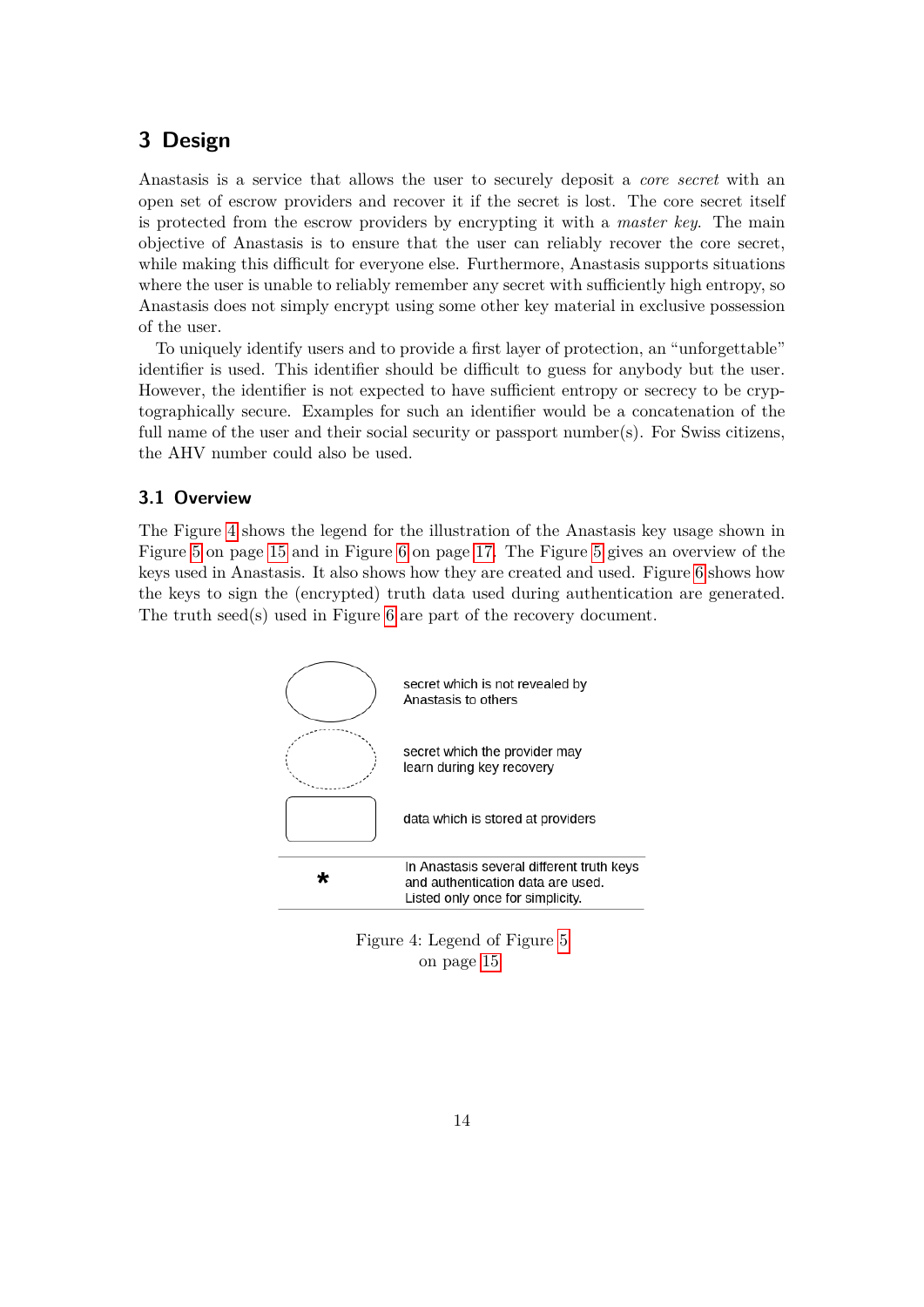

<span id="page-17-0"></span>Figure 5: Secrets used in Anastasis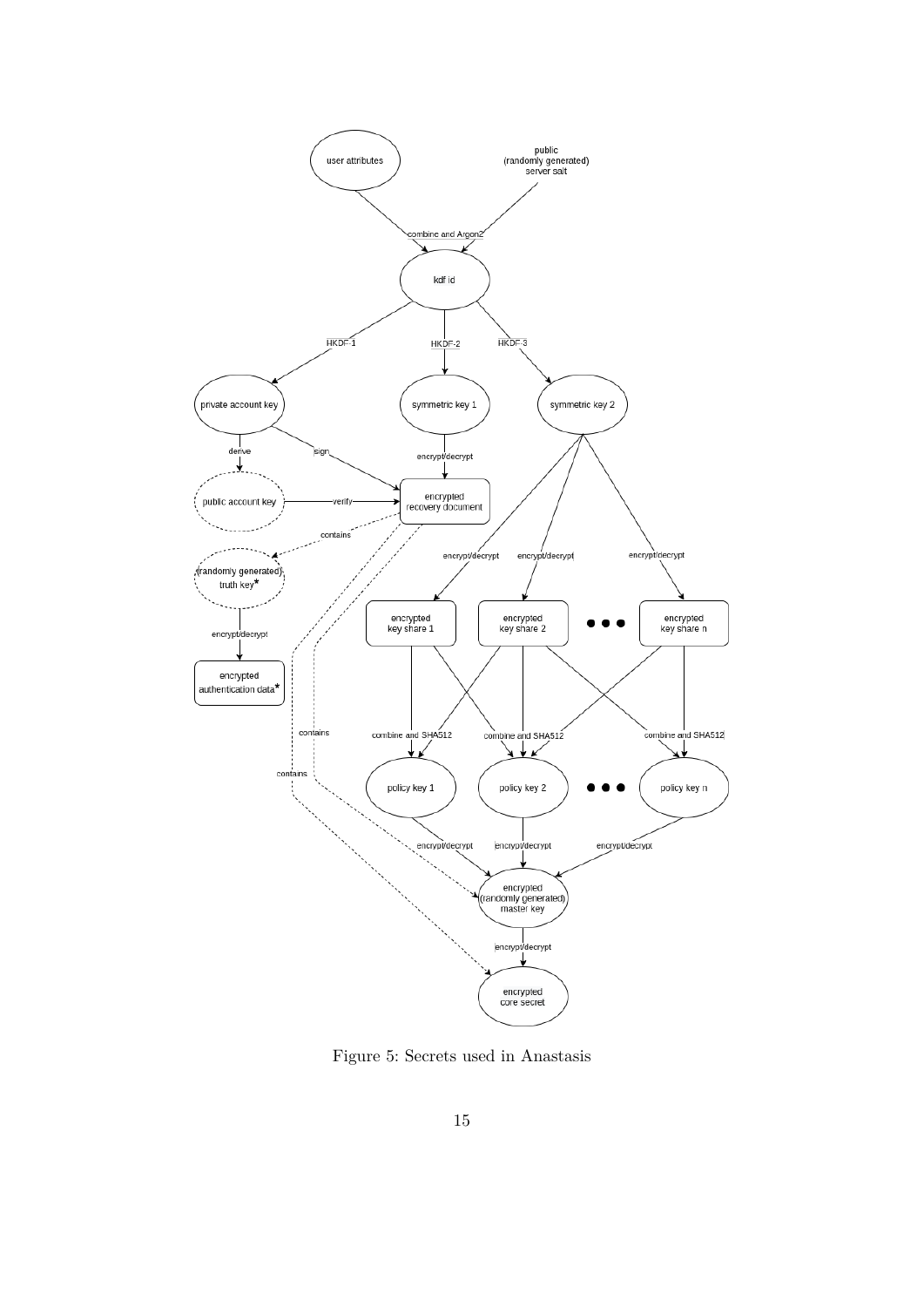In the following the keys shown in the Figure [5](#page-17-0) on page [15](#page-17-0) are explained:

- **kdf id** The *kdf id* is derived from the user attributes and a randomly generated public and constant salt value provided by the escrow provider using Argon2. It is used to derive the *private account key*, the *symmetric key 1* and the *symmetric key 2*.
- **private account key** The *private account key* is used to sign the *encrypted recovery document*. It is derived from the *identity key* using *HKDF-1*.
- **public account key** The *public account key* is derived from its corresponding *private account key*. It used to verify the signature of the *encrypted recovery document* and also is the identifier of the user which is needed by the provider.
- **symmetric key 1** The *symmetric key 1* is derived from the *identity key* using *HKDF-2*. It is used to encrypt and decrypt the *encrypted recovery document* which is stored by the provider.
- **symmetric key 2** The *symmetric key 2* is derived from the *identity key* using *HKDF-3*. It is used to encrypt and decrypt the different *encrypted key shares* which are stored by the escrow providers.
- **truth key** The *truth key* is randomly generated for each *encrypted authentication data* and is stored within the *encrypted recovery document*. It may later be disclosed by the user to the escrow provider to let it decrypt the *encrypted authentication data* which allows the provider to then run the recovery authorization process.
- **master key** The *master key* is randomly generated and is used to encrypt and decrypt the *encrypted core secret* which is stored within an *encrypted recovery document*. The *encrypted master key* also is stored within the *encrypted recovery document*.
- **policy key** The *policy keys* are used for encryption and decryption of the *encrypted master key*. A *policy key* is constructed by hashing a specific combination of *key shares* specified by the user. For hashing SHA512 is used here.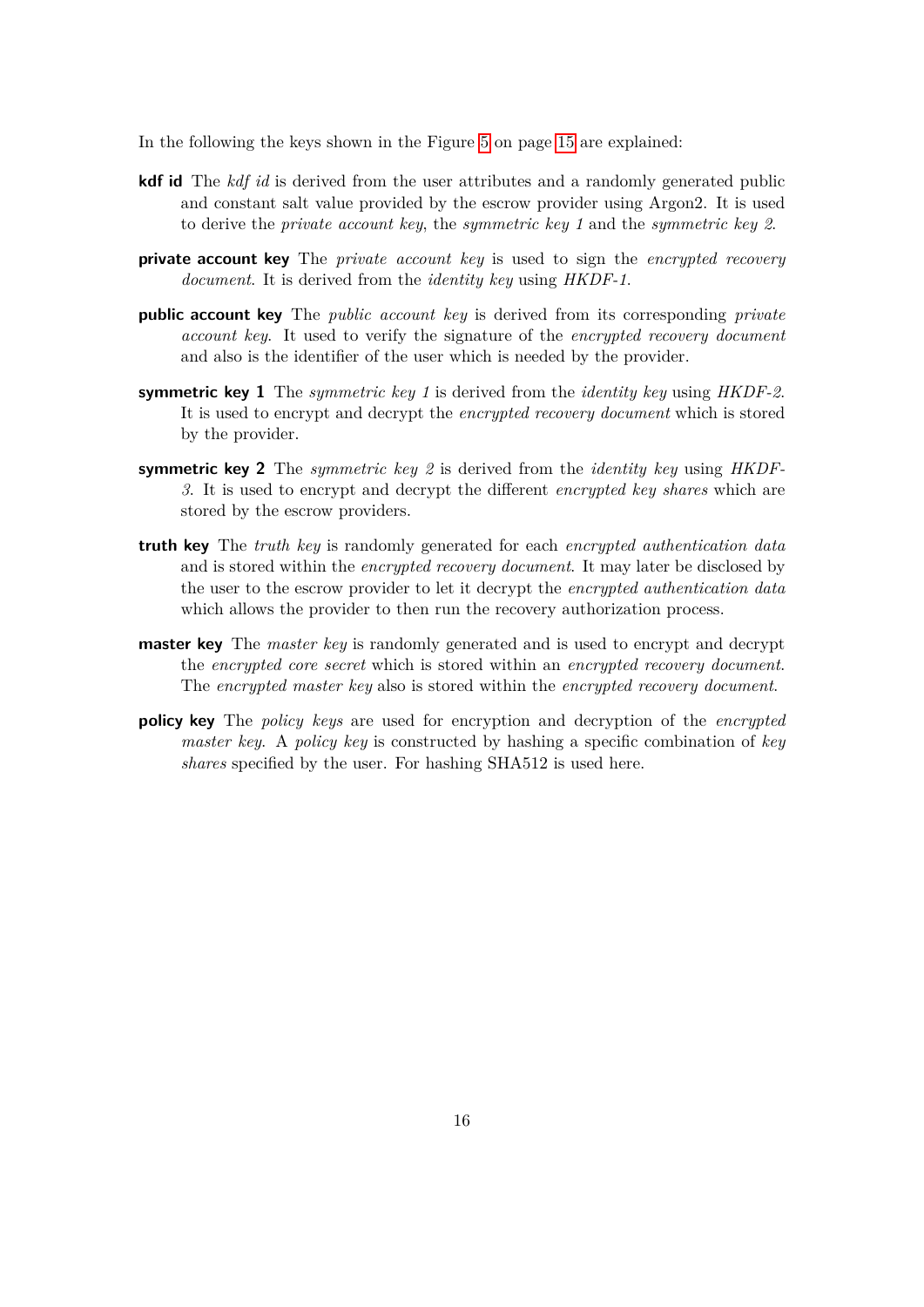

<span id="page-19-1"></span>Figure 6: Key generation for signing of encrypted "Truth" data in Anastasis

In the following the keys shown in the Figure [6](#page-19-1) on page [17](#page-19-1) are explained:

- **truth seed** Clients generate a random *truth seed* for each truth which is stored in the encrypted recovery document.
- **private truth key** *Private keys* are derived per truth upload. They are used to sign the uploaded data. This way, the escrow provider can later prove that they preserved the data correctly. We use EdDSA [\[38\]](#page-52-9) for the signatures.
- **public truth key** *Public keys* are used to identify the truth in the provider's database. Providers only store the first truth upload with a valid signature. Changes to truth are thus not possible, clients must create a fresh seed for every upload.

# <span id="page-19-0"></span>**3.2 Adversary model**

The adversary model of Anastasis has two types of adversaries: *weak adversaries* which do not know the user's identifier (the *kdf id*), and *strong adversaries* which somehow do know a user's identifier. Against weak adversaries, the system guarantees full confidentiality, except for a provider-specific public account key which links certain requests from the same user, and the data necessary for authentication. The latter is only disclosed to the providers when the user requests key recovery. Weak adversaries cannot break confidentiality even if all escrow providers are part of a conspiracy of weak adversaries. For strong adversaries, breaking confidentiality of the core secret still requires that a sufficient subset of the Anastasis escrow providers must have colluded with the strong adversary. The user can specify a set of policies which determine which Anastasis escrow providers would need to collude to break confidentiality. These policies also set the bar for the user to recover their core secret.

Anastasis providers are also not individually trusted to provide availability or authenticity. Users can specify multiple policies, and satisfying any one of the policies would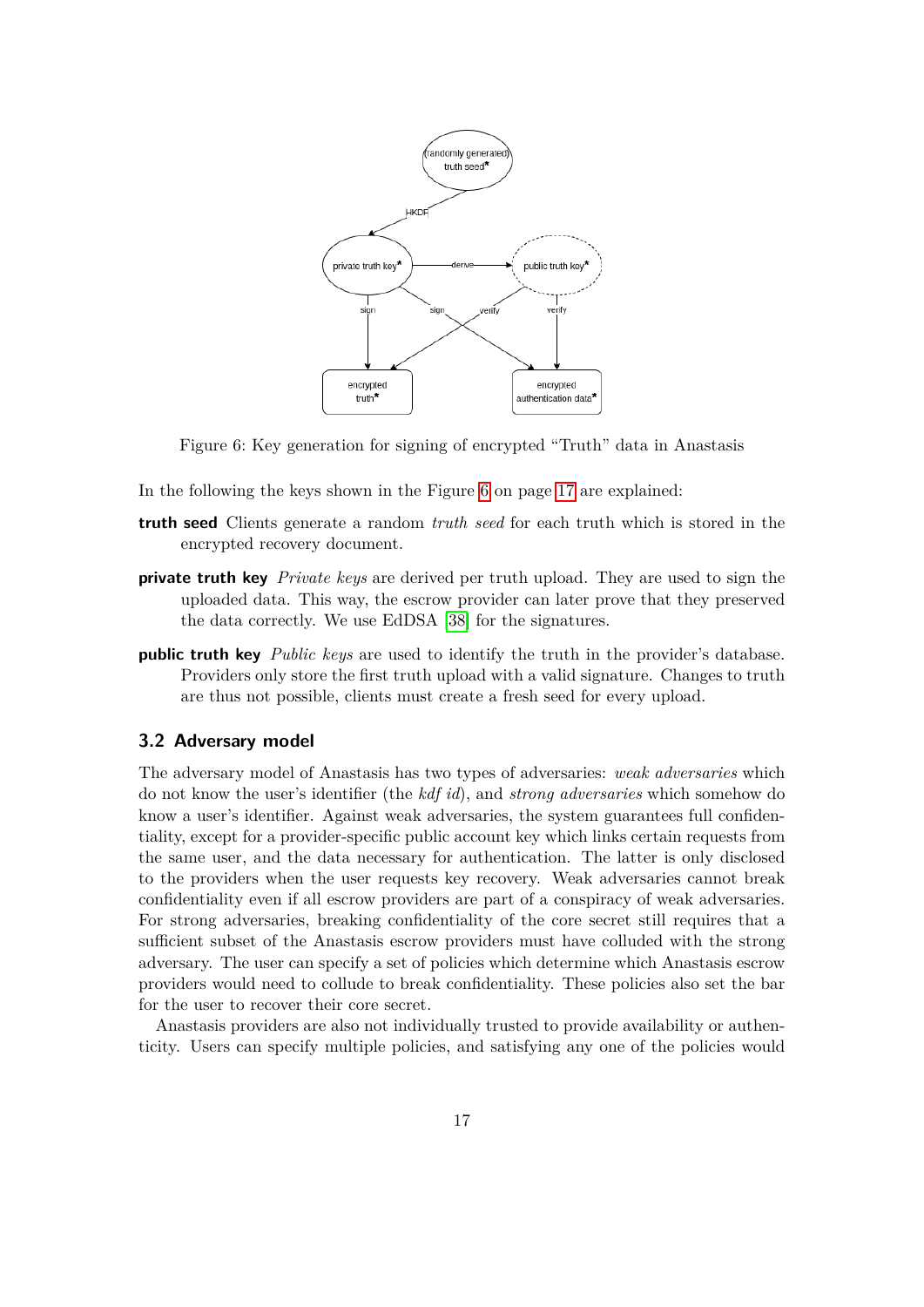allow them to recover their core secret assuming the subset of providers specified in the policy is available (and preserved the authenticity of the data). As clients sign their uploads, they can verify the authenticity of the data returned by checking the signatures. Only strong adversaries are able to forge signatures, so they could create fraudulent recovery documents and/or key shares resulting in invalid restored core secrets. However, because uploads are never destructive, strong adversaries can only succeed in breaking availability if they collude with a subset of escrow providers that are present in all policies selected by the user.

Thus, users can improve confidentiality by having many different escrow providers in their policies, and improve availability by having many policies with few escrow providers. Anastasis does not resolve this trade-off, but allows users to make individual choices and gives them agility with respect to the parties whom they offer their trust, resulting in trust agility [\[37\]](#page-52-8).

### <span id="page-20-0"></span>**3.3 Encryption of the core secret**

The *core secret* of the user is (AES) [\[39\]](#page-52-10) encrypted using a symmetric *master key*. Recovering the master key requires the user to satisfy a *policy*. Policies specify a set of escrow methods, each of which leads the user to a *key share*. Combining those key shares (by hashing) allows the user to obtain a policy key, which can be used to decrypt the master key. There can be many policies, satisfying any of these will allow the user to recover the master key.

Which escrow methods are combined into which policies and which providers are involved can be different for each user. As users are unlikely to remember all the details, Anastasis needs a way to remember the specific configuration a user made.

This process description is provided in a *recovery document*.

### <span id="page-20-1"></span>**3.4 The recovery document**

A *recovery document* includes all the information a user needs to recover access to their core secret. It primarily identifies a set of *encrypted key shares* which have been entrusted to different Anastasis providers. For each key share, the recovery document specifies the respective Anastasis provider and also prescribes the *authentication method*, which specifies how the user should convince the Anastasis server that they are authorized to retreive the encrypted key share. Authentication methods can for example include SMS-based verification, video-identification or a security question.

For each authentication method, specific Anastasis providers are separately provided (see Section [3.8\)](#page-26-0) with the associated *encrypted key share* and (separately encrypted) *authentication data*. Anastasis operators may learn the authentication data during the recovery process to authenticate the user. Examples for authentication data would be a phone number (for SMS), a picture of the user (for video identification), or the (hash of) a security answer. A strong adversary is assumed to be able to learn the authentication data, while weak adversaries must not (except if they are the provider and then they may learn it only during key recovery).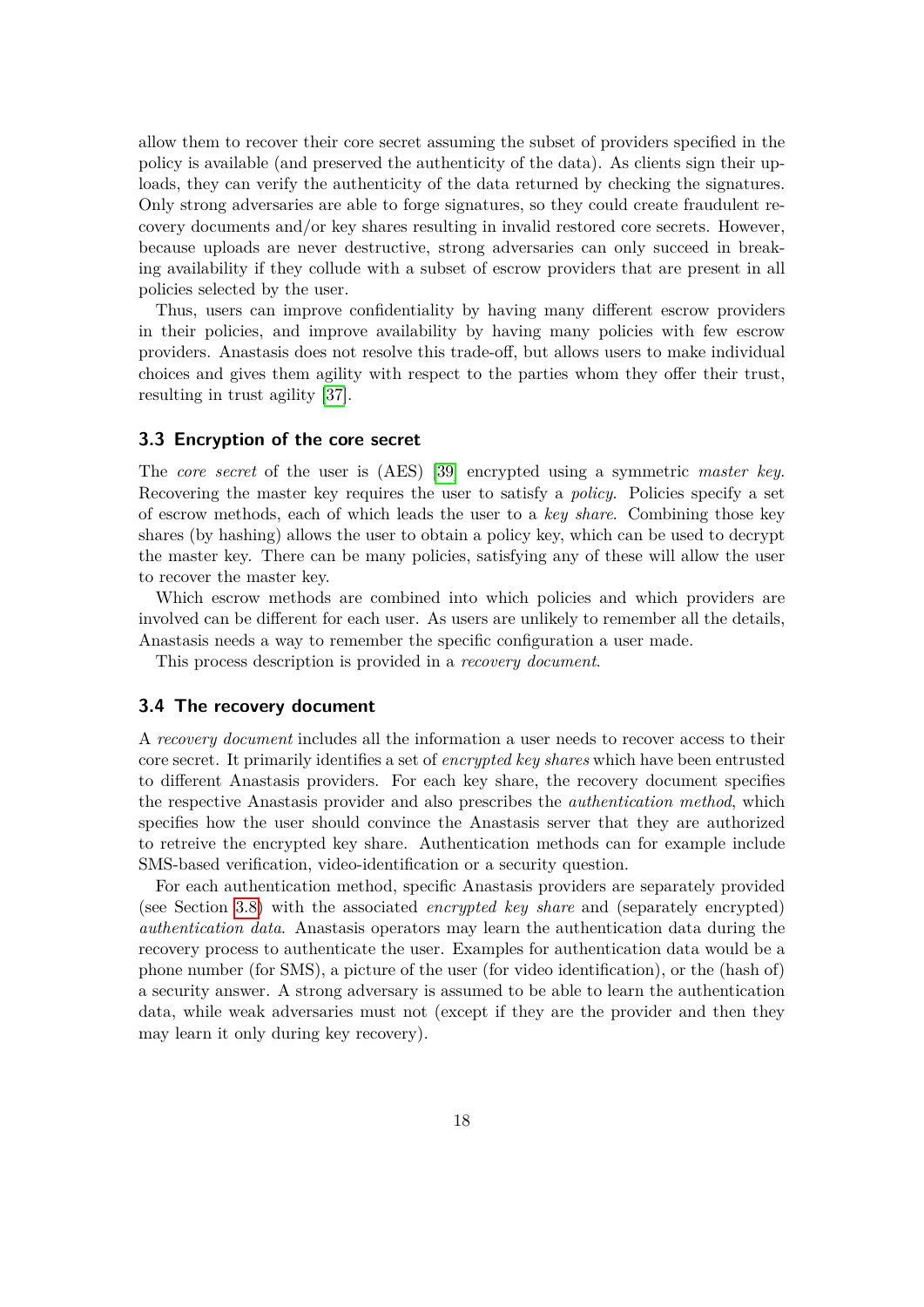The recovery document also specifies *policies*, which describe the combination(s) of the key shares (and thus authentication processes) that would suffice to obtain access to the core secret. For example, a policy could say that the authentication methods "*A* and *B*" suffice, and a second policy may permit "*A* and *C*". A different user may choose to use the policy that "*A* and *B* and *C*" are all required. Anastasis imposes no limit on the number of policies in a recovery document, or the set of providers or authentication methods involved in guarding a user's secret.

Weak adversaries must not be able to deduce information about a user's recovery document (except for meta data such as its length or approximate creation time, which may be exposed to an adversary which monitors the user's network traffic or operates an escrow provider).

# <span id="page-21-0"></span>**3.5 Identity-derived encryption**

To start, a user provides their private (alas not really secret), unique and unforgettable user attributes as a seed to identify their account. For example, this could be a social security number together with their full name. Specifics may depend on the cultural context, in this document we will simply refer to this information as the *user attributes*.

For each Anastasis provider, a *kdf id* key is derived from the user's attributes and a provider salt using Argon2 [\[20\]](#page-51-6), a computationally expensive cryptographic hash function. Using an expensive hash algorithm is assumed to make it harder for a weak adversary to determine user attributes by brute force guessing. The salt ensures that the keys for the same user cannot be easily correlated across the various Anastasis servers. However, it is assumed that a strong adversary performing a targeted attack can compute the *kdf id*s.

The listing in Figure [7](#page-22-0) provides pseudo-code for the computation of the *kdf id*. The inputs are:

**attributes** The personal attributes provided by the user.

**server** salt The salt from the Anastasis provider.

**keysize** The desired output size of the KDF, here 32 bytes.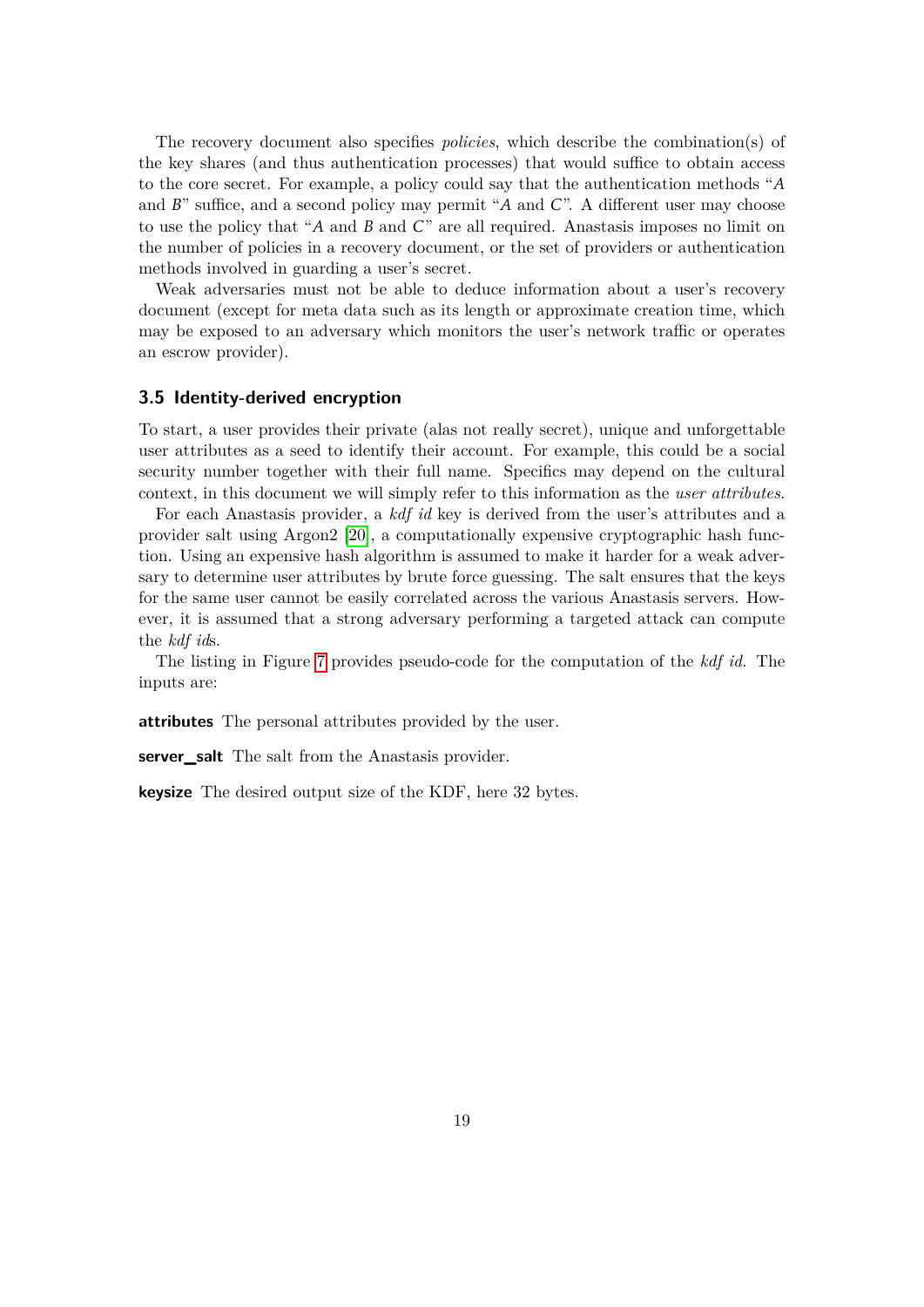```
user_identifier_derive (attributes , server_salt , keysize)
{
 kdf_id = Argon2(attributes , server_salt , keysize)
 return kdf_id
}
```
<span id="page-22-0"></span>Figure 7: The user's attributes are hashed with Argon2, to provide a kdf\_id which will be used to derive other keys later. The hash must also be made over the respective provider's server\_salt. This ensures that the kdf\_id is different on each server. The use of Argon2 and the respective server\_salt are intended to make it difficult to brute-force kdf\_id values and help protect user's privacy. Also this ensures that the kdf\_ids on every server differs. However, we do not assume that the identifier or the kdf\_id cannot be determined by an adversary performing a targeted attack, as a user's identifier is likely to always be known to state actors and may likely also be available to other actors.

Anastasis derives symmetric key material — but not the master secret — from the *kdf id* using different HKDFs [\[17\]](#page-51-3).

When confidential data — such as the recovery document or the truth — is uploaded to an Anastasis server, the respective payload is encrypted using AES-GCM with the respective symmetric key and initialization vector derived key material as shown in Figure [5](#page-17-0) and a high-entropy nonce. The nonce and the GCM tag are prepended to the ciphertext before being uploaded to the Anastasis server. This is done whenever confidential data is stored with the server, so both for encrypted authentication data (/truth uploads) and encrypted recovery documents (/policy uploads).

To ensure that the key derivation for the encryption of the recovery document differs fundamentally from that of an individual key share, we use different salts for different types of operations ("erd" and "eks" respectively):

```
encryption_key_create (kdf_id , salt , nonce)
{
iv, key = HKDF (kdf_id, nonce, salt, keysize + ivsize)
return iv ,key
}
```
**HKDF()** The HKDF-function uses to phases: First we use HMAC-SHA512 for the extraction phase, then HMAC-SHA256 is used for expansion phase.

**kdf\_id** Hashed identifier.

**keysize** Size of the AES symmetric key, here 32 bytes.

**ivsize** Size of the AES GCM IV, here 12 bytes.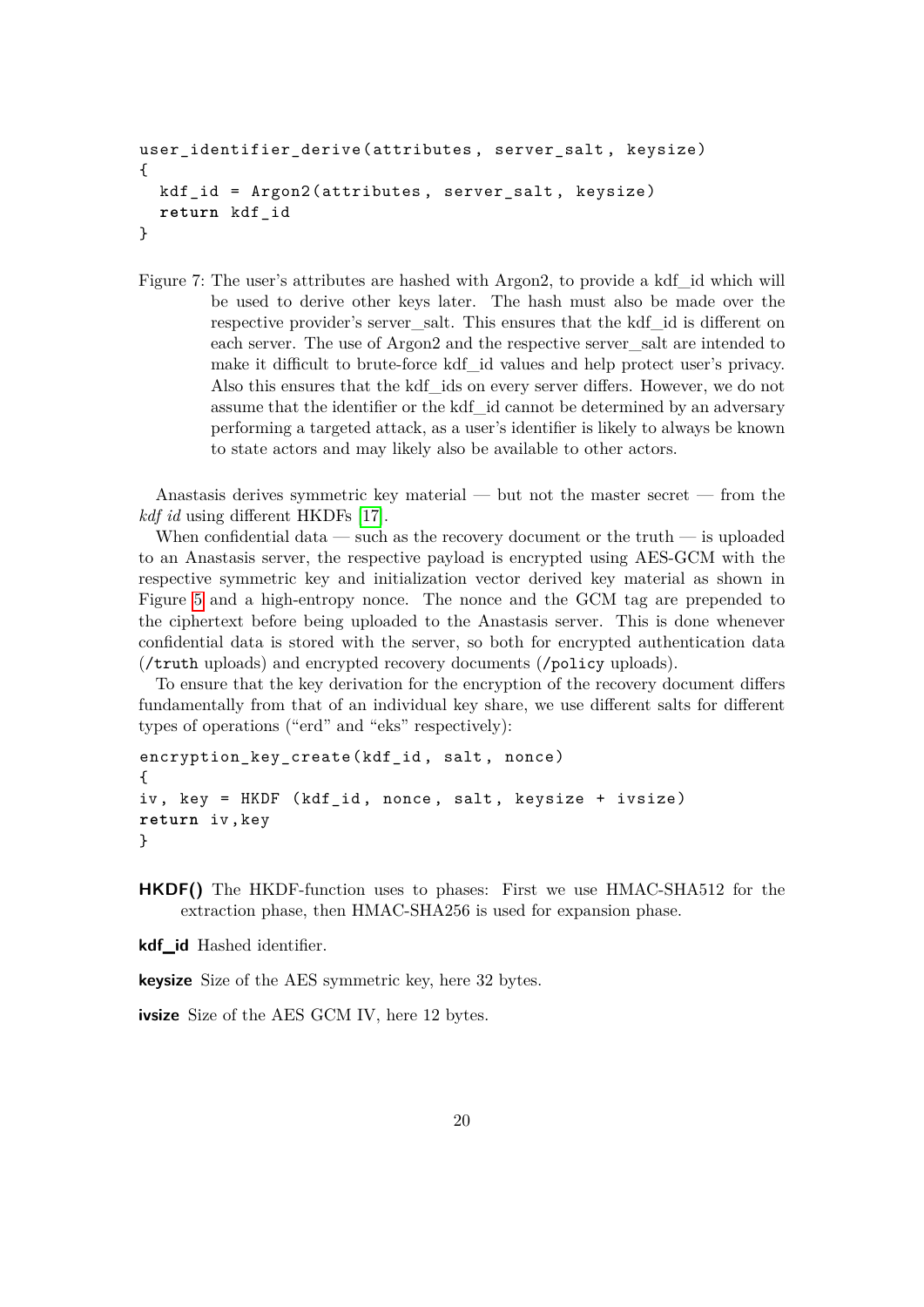**nonce** 32-byte nonce, must never match "ver" (which it cannot as the length is different). Of course, we must avoid key reuse. So, we must use different nonces to get different keys and ivs (see below).

**key** Symmetric key which is later used to encrypt the documents with AES256-GCM.

**iv** IV which will be used for AES-GCM.

```
encrypt(kdf_id, data, salt)
{
nonce = generate_random_bytes (32)
iv, key = encryption key create (kdf id, salt, nonce)
encrypted data, aes gcm tag = AES256 GCM (data, iv, key)
encrypted_data = nonce + aes_gcm_tag + encrypted_data
return encrypted_data
}
key_share_encrypt (kdf_id , key_share )
{
encrypted_key_share = encrypt(kdf_id , key_share , "eks")
return encrypted_key_share
}
recovery_document_encrypt (kdf_id , recovery_document )
{
encrypted_recovery_document =
encrypt(kdf_id , recovery_document , "erd")
return encrypted_recovery_document
}
```
- **encrypted\_recovery\_document** The encrypted recovery document which contains the authentication methods, policies and the encrypted core secret.
- **encrypted\_key\_share** The encrypted key\_share which the escrow provider must release upon successful authentication.
- **nonce** Nonce which is used to generate keys and ivs which are used for the encryption. The nonce must contain either eks or erd.
- **encrypted\_data** The encrypted data contains the either a recovery document or a key share which was encrypted and the nonce and the aes\_gcm\_tag. To be able to decrypt it the first 32 Bytes are the nonce and the next 12 Bytes are the aes\_gcm\_tag.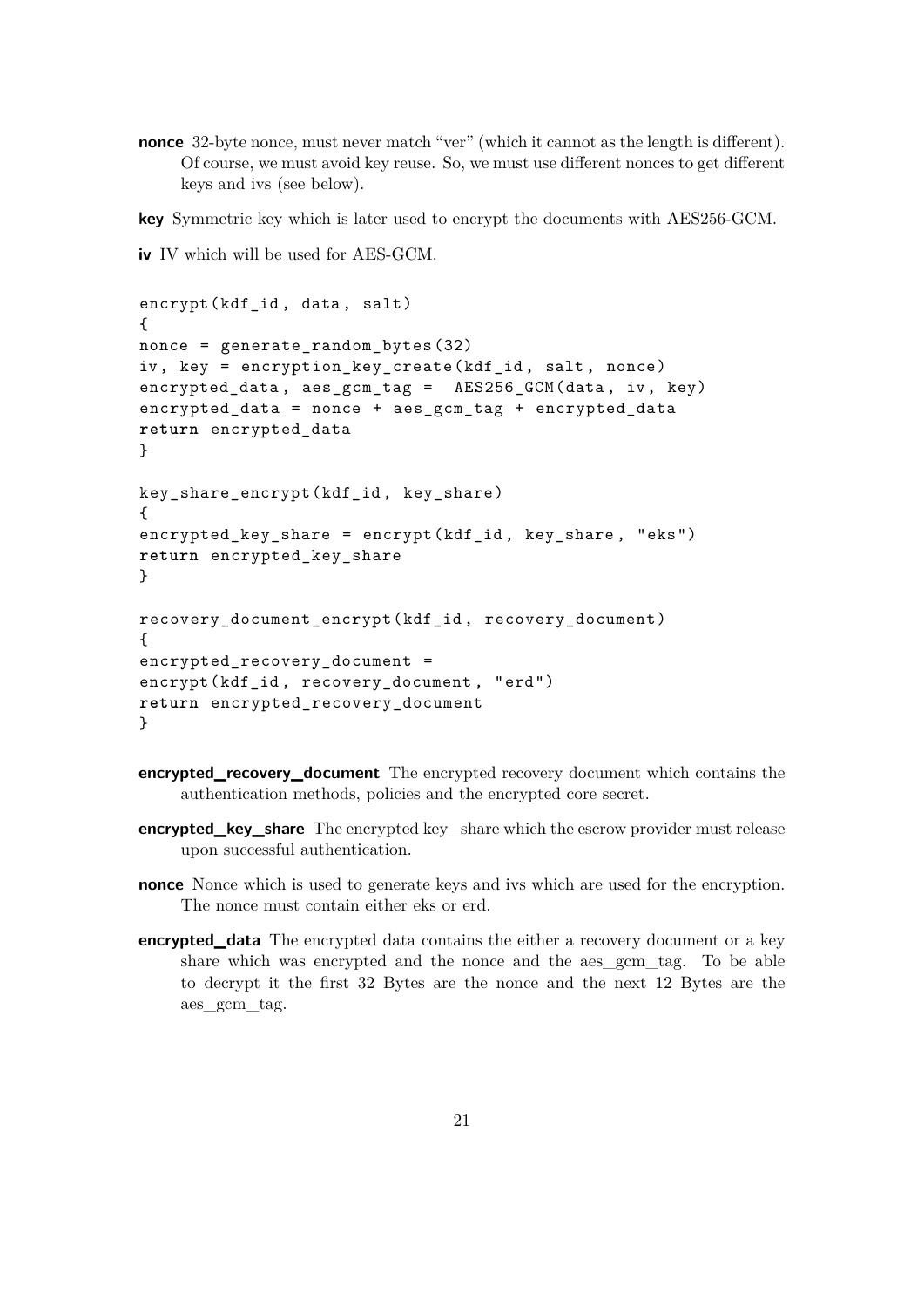### <span id="page-24-0"></span>**3.6 Authenticity of recovery documents**

/policy/ requests are used to upload new encrypted recovery documents. For users to authorize /policy operations, we need an account key pair. Thus, in addition to the symmetric keys, an EdDSA-based *account key* is derived from the *kdf id* (see Figure [5\)](#page-17-0) and used to identify the "account" of the user at each Anastasis server. EdDSA public keys are always points on Curve25519 and represented using the standard 256-bit Ed25519 compact format. The binary representation is converted to Crockford Base32 when transmitted inside JSON or as part of URLs in the RESTful API of Anastasis (see Section [4.2\)](#page-29-0). EdDSA signatures are also provided in Crockford Base32-encoding and transmitted using the HTTP header Anastasis-Account-Signature. Encrypted recovery documents are stored using the public account key as the identifier.

As the account keys are derived from the *kdf id* — which strong adversaries are assumed to know —, we cannot assure that the corresponding private account key is truly secret. Thus, policy operations must never be destructive: A strong adversary can derive the private key and access (and with the *kdf id* also decrypt) the user's recovery document (but not the core secret!), and also upload a new version of the encrypted recovery document. However, because uploads are not destructive, even a strong adversary cannot delete an existing version and thus cannot break availability.

For the generation of the private key we use the *kdf id* as the entropy source, hash it to derive a base secret which will then be processed to fit the requirements for EdDSA private keys. From the private key we can then generate the corresponding public key. Here, the string "ver" is used for the salt value for the HKDF to ensure that the result differs from other cases where we hash *kdf id*:

```
eddsa_keys_create (kdf_id , salt , keysize)
{
  ver_secret = HKDF(kdf_id , salt , keysize)
  eddsa_priv = eddsa_d_to_a ( ver_secret )
  eddsa_pub = get_eddsa_pub ( eddsa_priv )
  return eddsa_priv , eddsa_pub
}
```
- **HKDF()** The HKDF-function uses to phases: First we use HMAC-SHA512 for the extraction phase, then HMAC-SHA256 is used for expansion phase.
- **kdf\_id** Hashed identifier.
- salt Is used that different keys are generated, the salt here is "ver".
- **key\_size** Size of the output, here 32 bytes.
- **ver\_secret** Derived key from the kdf\_id, serves as intermediate step for the generation of the private key.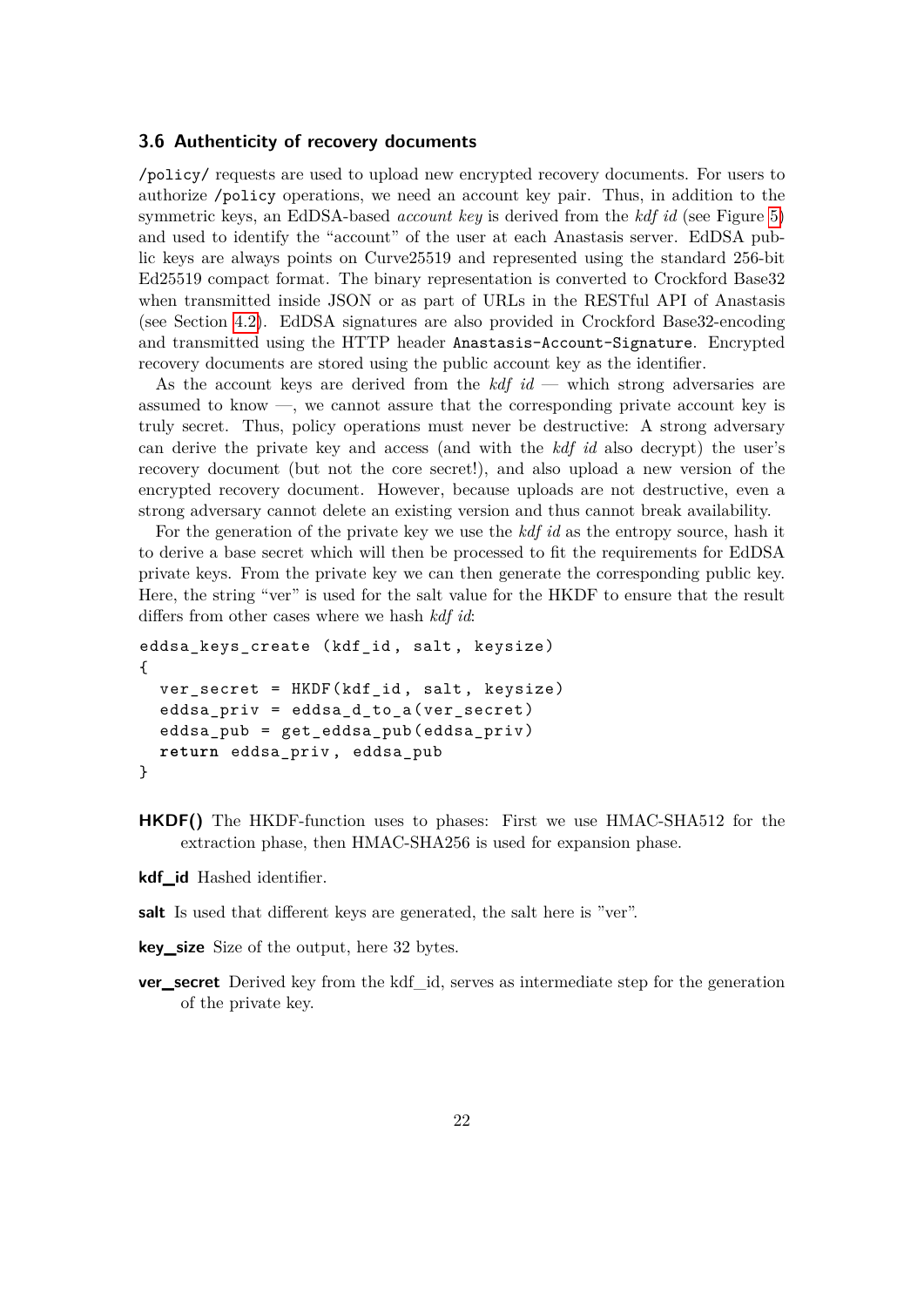**eddsa\_d\_to\_a()** Function which converts the ver\_key to a valid EdDSA private key. Specifically, assuming the value eddsa\_priv is in a 32-byte array "digest", the function clears and sets certain bits as follows:

```
digest [0] = (digest [0] & 0x7f) | 0x40;digest [31] &= 0xf8;
```
**eddsa\_priv** The generated EdDSA private key.

**eddsa\_pub** The generated EdDSA public key.

### <span id="page-25-0"></span>**3.7 Account signatures**

The EdDSA account keys are used to sign the encrypted recovery document sent from the client to the server.

```
(anastasis -account - signature ) = eddsa_sign (h_body , eddsa_priv )
ver res =eddsa_verifiy (h_body, anastasis-account-signature, eddsa_pub)
```
**anastasis-account-signature** Signature over the SHA-512 hash of the body using the purpose code TALER\_SIGNATURE\_ANASTASIS\_POLICY\_UPLOAD (1400) (see GNUnet EdDSA signature API for the use of purpose).

**h\_body** The hashed body.

**ver\_res** A Boolean value. True: Signature verification passed, False: Signature verification failed.

When requesting /policy downloads, the client must also provide a signature:

```
(anastasis -account - signature ) = eddsa_sign (version , eddsa_priv )
ver res =eddsa_verifiy (version , anastasis -account -signature , eddsa_pub )
```
**anastasis-account-signature** Signature over the SHA-512 hash of the body using the purpose code TALER\_SIGNATURE\_ANASTASIS\_POLICY\_DOWNLOAD (1401) (see GNUnet EdDSA signature API for the use of purpose).

**version** The version requested as a 64-bit integer, for the "latest version".

**ver\_res** A Boolean value. True: Signature verification passed, False: Signature verification failed.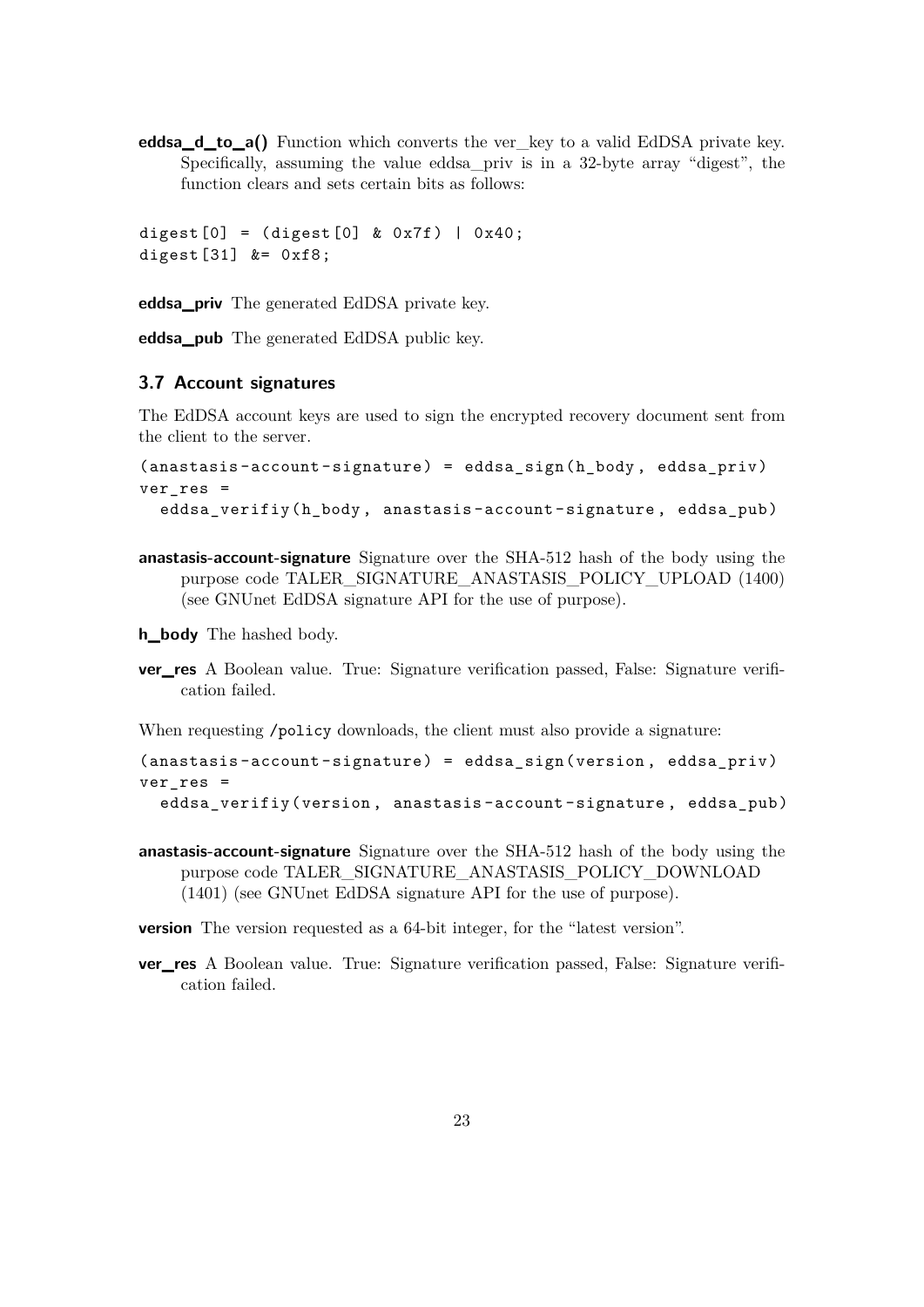### <span id="page-26-0"></span>**3.8 Authenticity of truth**

/truth/ requests are used to upload encrypted authentication data and encrypted key shares to an Anastasis escrow service. As an additional layer of protection, an Anastasis escrow service cannot link truth data to policy data, except maybe by observing the timing of the requests.

Anastasis uses EdDSA-based *truth key*s to identify truth objects. For those, the truth keys are derived from a *truth seed*, as show in Figure [6.](#page-19-1) The private truth key is used to authorize the truth upload. The signatures also authenticate the encrypted key shares returned from the Anastasis provider during recovery. The signature process for truth is analogous to that for accounts.

### <span id="page-26-1"></span>**3.9 Availability considerations**

Anastasis considers two main threats against availability. First, the Anastasis server operators must be protected against denial-of-service attacks where an adversary attempts to exhaust operator's resources. The API protects against these attacks by allowing operators to set fees for expensive operations. Furthermore, all data stored comes with an expiration logic, so an attacker cannot force servers to store data indefinitely.

A second availability issue arises from strong adversaries that may be able to compute the account keys of some user. While we assume that such an adversary cannot successfuly authenticate against the truth, the account key does inherently enable these adversaries to upload a new policy for the account. This cannot be prevented, as the legitimate user must be able to set or change a policy using only the account key. To ensure that an adversary cannot exploit this, policy uploads first of all never delete existing policies, but merely create another version. This way, even if an adversary uploads a malicious policy, a user can still retrieve an older version of the policy to recover access to their data. This append-only storage for policies still leaves a strong adversary with the option of uploading many policies to exhaust the Anastasis server's capacity. We limit this attack by requiring a policy upload to include a reference to a payment identifier from a payment made by the user. Thus, a policy upload requires both knowledge of the identity and making a payment. This effectively prevents and adversary from using the append-only policy storage from exhausting Anastasis server capacity.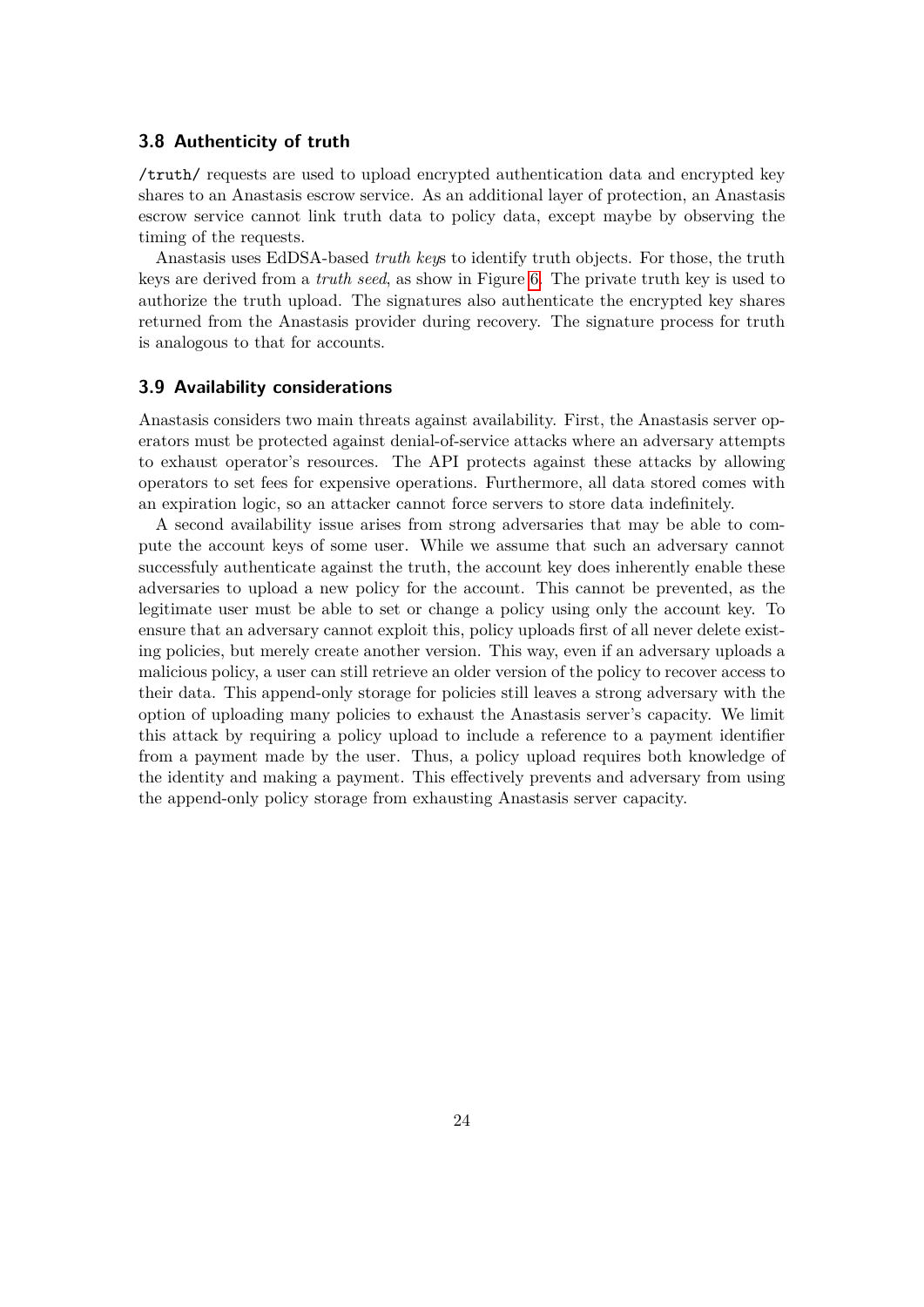# <span id="page-27-0"></span>**4 Implementation**

The Anastasis is written in C. We decided to use C because of the various dependencies, including cryptographic libraries. Especially, GNU Taler and Sync, which are working in concert with Anastasis, are also written in C. Using the same language makes integration and testing of Anastasis much easier.

The whole Anastasis application consists of multiple components. Figure **??** gives an overview over all the components.



<span id="page-27-1"></span>Figure 8: System architecture overview

In the center is the core implementation of Anastasis. On the left are some of the planed authentication methods from the application. On the right side of the box are the core parts which are necessary to operate Anastasis commercially. These parts are anticipated for a production deployment, but not part of the implementation for this thesis.

At the bottom section are the external libraries used for the project. These libraries are presented in Section [4.6.](#page-46-0)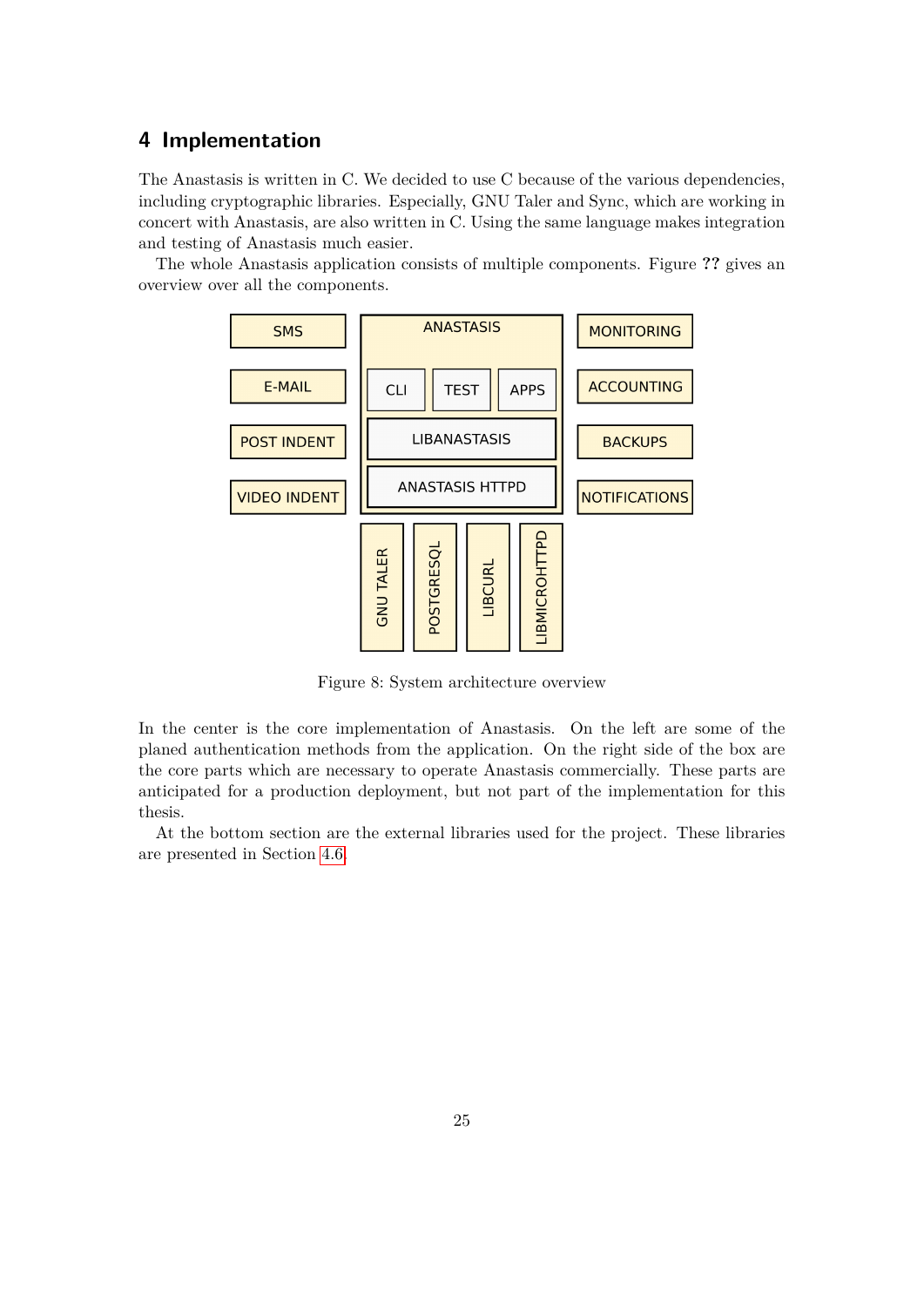### <span id="page-28-0"></span>**4.1 System architecture**

This graphic shows the basic architecture of the Anastasis application. It shows a simplified flow of the application. The details of each component are explained later.



<span id="page-28-1"></span>Figure 9: System design overview

- 1. The Anastasis CLI interacts with the Anastasis API. The Anastasis API is responsible for triggering interactions with the user, and also manages the interactions between the various client-side components.
- 2. After the user provided their unforgettable secret, the Crypto API derives the needed key material for the further communication. This is simplified, in reality the client would first need to download the server salt to generate the user keys. The crypto API is later also responsible for the decryption and encryption of the data, sent or received from the server.
- 3. The Service API is responsible for the communication with the Anastasis server. The Anastasis API sends the previously generated data and the user selected request to the service. The Service API is also responsible to handle the server's response to the request.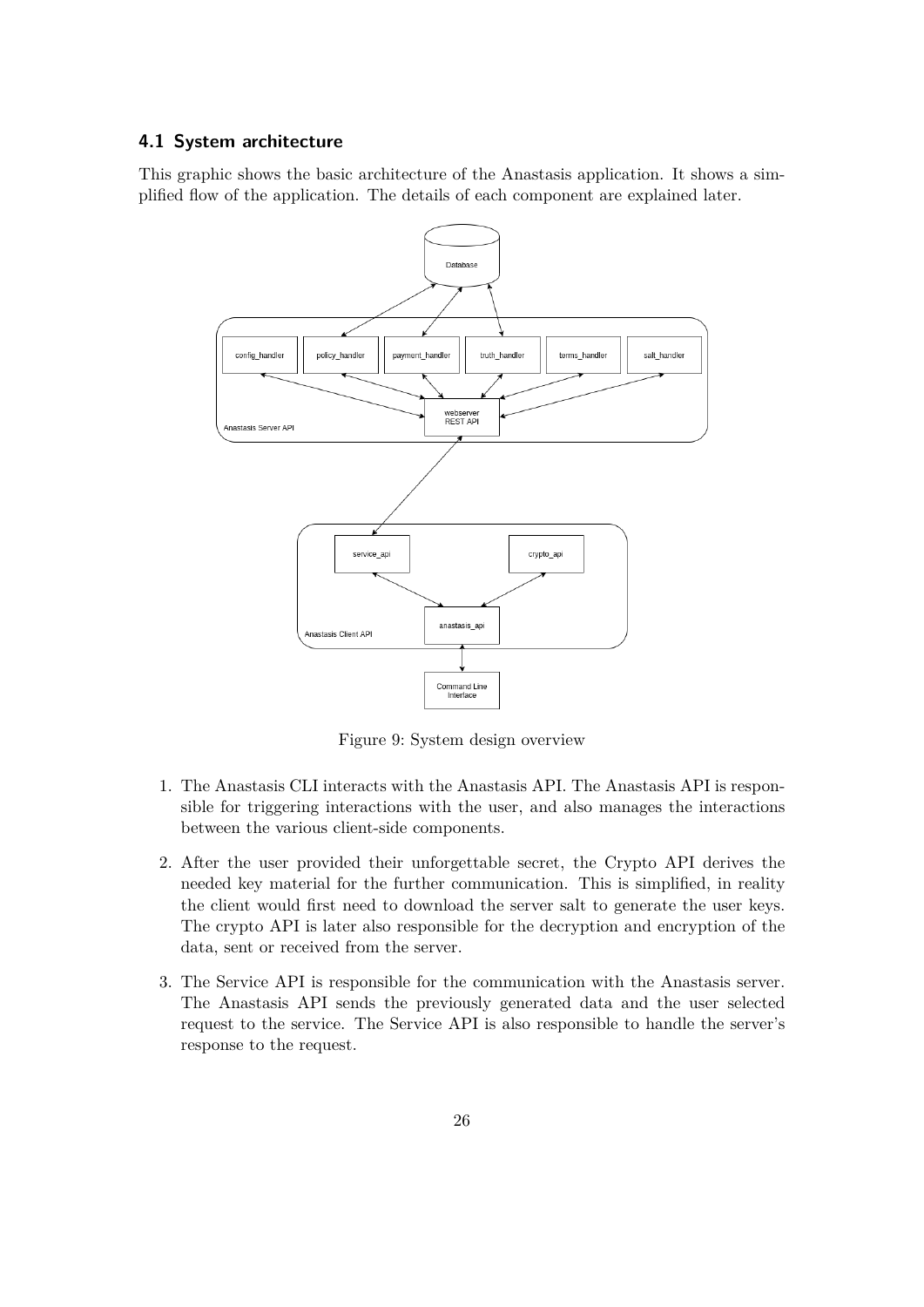- 4. The central webserver logic handles HTTP requests sent to it by the clients. It will dispatch requests to the corresponding handler. The webserver's core logic also returns the response and the status code of the operation to the client application.
- 5. Each REST endpoint of the Anastasis server is implemented by a specific handler. The handler prcesses the requests, typically by storing or looking up the requested data with the database. When the request is finished, the handler will send back the data or the status code to the webserver's core logic.

## <span id="page-29-0"></span>**4.2 Server architecture**

The Anastasis server architecture consists of two components. A web server with a REST API and a PostgreSQL database. The structure of these two components is shown in Figure [10.](#page-29-1)



<span id="page-29-1"></span>Figure 10: Anastasis server architecture

The webserver of Anastasis provides a RESTful API. For a detailed documentation of the REST API, see appendix **??**.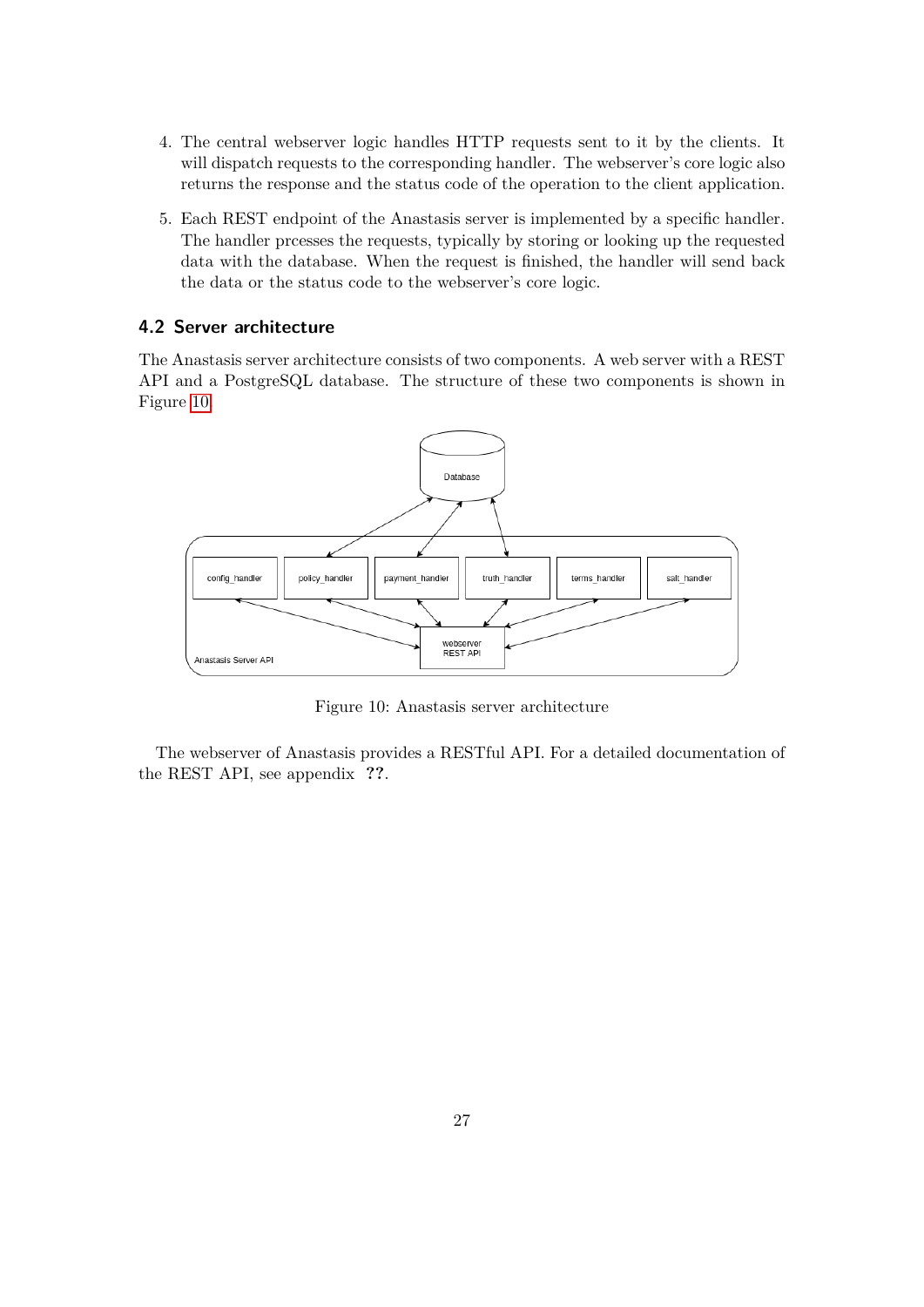### <span id="page-30-0"></span>**4.2.1 Database**

The database schema of Anastasis is shown in Figure [11.](#page-30-1)



<span id="page-30-1"></span>Figure 11: Anastasis database schema

The database schema consists of four main tables:

- The *Truth* table is responsible for storing the key shares and its authentication method. The key share and the authentication data are stored encrypted in the database. The authentication data is only decrypted during authentication. The key share is never decrypted for the server. This protects the privacy of the customer. Likewise, the user data is protected after a possible theft.
- The *User* table contains the identification of the user and an expiration timestamp. This timestamp is a subscription period. This timestamp is updated after each payment the user makes. Users for whom the subscription has expired are periodically deleted.
- The *Payments* table contains the details of a payment from a user. The payment is used either for the post-counter or the subscription. The post-counter is decremented after each upload of a recovery document. The user can only upload the recovery document if the provided payment contains a post-counter which is at least 1. Through this measure we can prevent people from maliciously filling our database.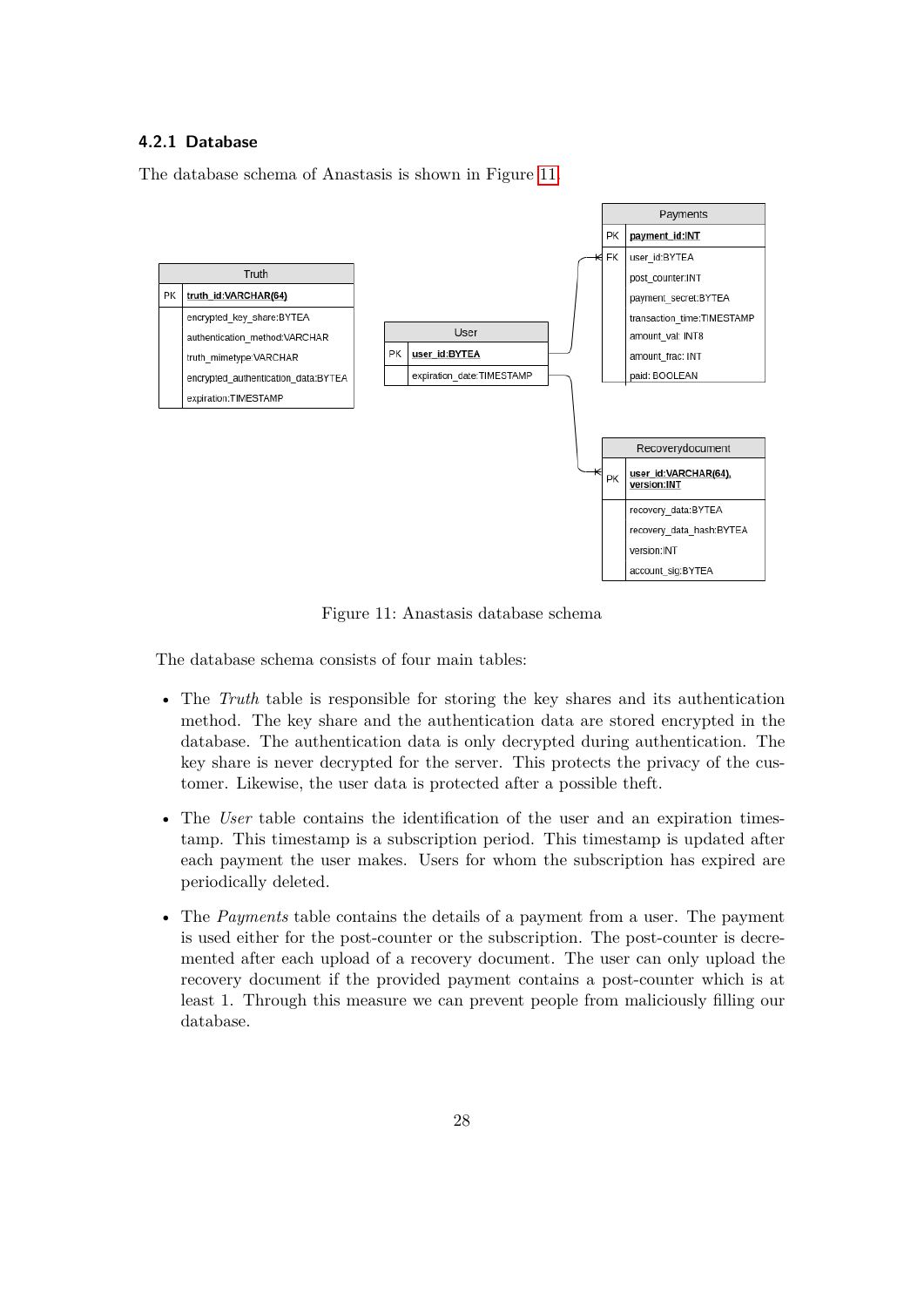• The *Recoverydocument* table contains the recovery information. The recovery document is stored encrypted in the database. This offers better protection, as explained earlier for the Truth table. Each recovery document record also contains a version, a hash of the recovery document and a signature. The version attribute allows the user to lookup a specific version of the document. The hash is used to check if the user uploads a duplicate of the document. The signature attests the integrity of the recovery data.

### <span id="page-31-0"></span>**4.2.2 Authentication methods**

This section describes an overview over the different possible authentication methods for Anastasis. In our implementation only the secure question is implemented. The other methods are just explained how they would be implemented.

In all cases, the authentication process begins by the user decrypting their (encrypted) recovery document, which contains a list of Anastasis providers, associated authentication methods, truth\_seeds and associated truth encryption keys. The recovery process than varies slightly depending on the authentication method.

**SMS (sms)** The user tells the server with a request that they wants to authorize key recovery (via GET /truth/\$TRUTH\_PUB), providing a way to decrypt the truth with the phone number. The server will then generate a \$PIN and send it via an SMS provider to the stored number in the truth object. The client then must send another request with the sent \$PIN (via GET /truth/\$TRUTH\_PUB?response=\$PIN). The server can now check if the two PINs match. Upon success, the server returns the encrypted key share.

**Video identification (vid)** This method allows the user to identify via video-call. Since the respective images must be passed on to the video identification service in the event of password recovery, it must be ensured that no further information about the user can be derived from them. Hence, the user's client software must try to delete metadata that could result in accidental information leakage about the user from the image before encrypting and uploading it to the Anastasis provider.

For recovery, the user must first send a request to server that they wants to authorize recovery (GET /truth/\$TRUTH\_PUB). The Anastasis provider will then decrypt the user's image and send a request with a \$TOKEN to a video authentication provider that a user wants to authenticate, and respond to the user with a link to a video conference. The video authentication provider then checks via video conference that the user in the image is the same that they have on the video link. Upon success, the video provider releases the \$TOKEN to the user. The client then must send another request with the \$TOKEN (via GET /truth/\$TRUTH\_PUB?response=\$TOKEN). The Anastasis provider checks that the tokens match, and upon success returns the encrypted key share.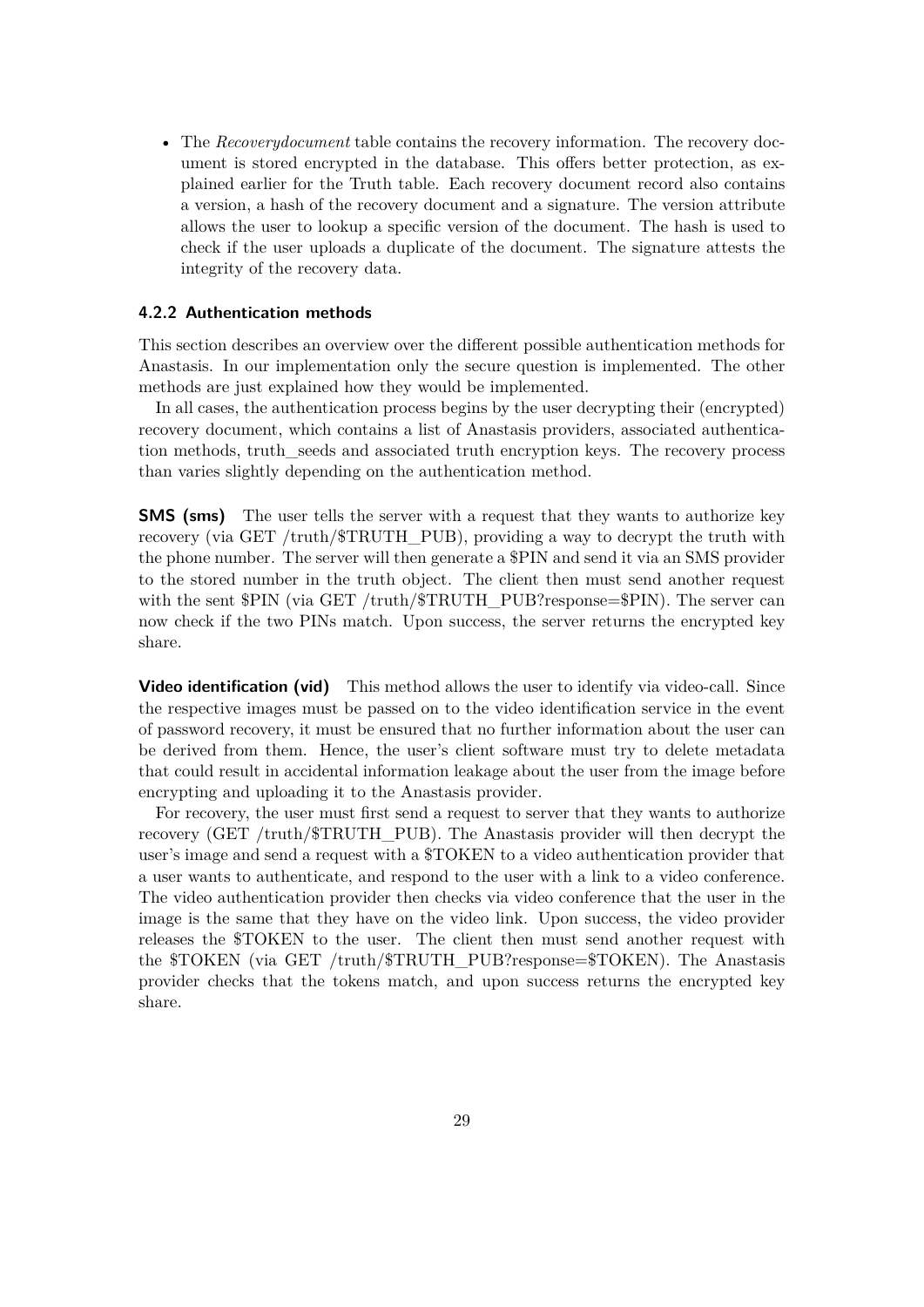**Post identification (post)** The user tells the Anastasis provider with a request that they want to authenticate using Post identification (GET /truth/\$TRUTH\_PUB). The Anastasis provider uses the request to decrypt the user's truth to determine the user's postal address, and sends them letter containing a \$PIN. Upon receiving the letter, the client then has to send another request with the \$PIN (GET /truth/\$TRUTH\_PUB?response=\$PIN). The server can now check if the two PINs match. Upon success the server will release the encrypted key share.

**Security question (qa)** The user provided Anastasis with a secure question and a (normalized) answer. The secure question becomes part of the encrypted recovery document, and is never disclosed to weak adversaries, even during recovery. The encrypted truth on the server only contains a (salted) hash of the answer. The Anastasis provider cannot learn the plaintext answer. Because of the salt, and it cannot mount a confirmation attack either.

If the user wants to recover the key share from the server, they must provide the (salted) hash of the answer to the security question (via GET /truth/\$TRUTH\_PUB?response=\$HASH). The server then checks if the stored and the provided hash match. Upon success the server responds with the encrypted key share.

### <span id="page-32-0"></span>**4.3 Client architecture**

The Anastasis client architecture consists of two main components. A client API which communicates with the server and a command line application which interacts with the user. The structure of these two components is shown in Figure [12.](#page-32-1)



<span id="page-32-1"></span>Figure 12: Anastasis client architecture

The Anastasis client implementation includes three distinctive APIs: a *Crypto API* which provides the different cryptographic functions, a *Service API* which sends the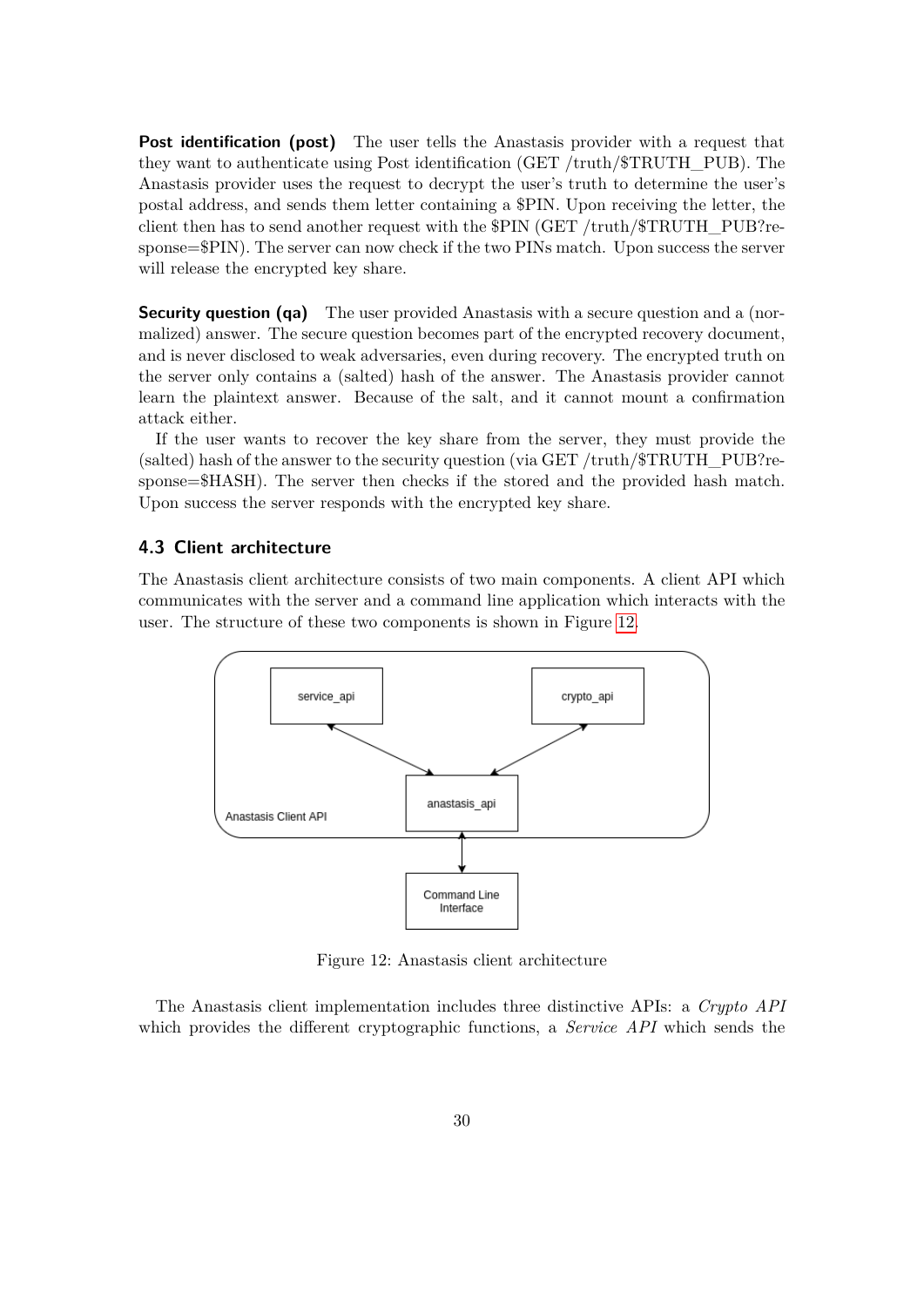request to the server and the *Client API* which manages the main data structures and provides an abstraction for the application.

### <span id="page-33-0"></span>**4.3.1 Crypto API**

The most important data structures in the crypto API are the following:

• The kdf id is a hash code which was generated with Argon2. The entropy source is the user's unforgettable secret. The kdf\_id is used to create various key's, for more details see Chapter [3.](#page-16-0)

```
struct kdf_id
{
  Hashcode; //512- bit
}
```
• The account private key is used to sign the data and check the signature later. It is a 256-bit EdDSA private key. It is generated with the kdf\_id as entropy source.

```
struct account private key
{
  eddsa_private_key ;
}
```
• The account public key is used as the user identification on the different providers. It is generated from the private\_key.

```
struct account_public_key
{
  eddsa public key;
}
```
• The truth key is a randomly generated AES-256 GCM key. It is used to encrypt the user specifiy data in the truth object.

```
struct truth_key
{
  key; //256- bit
}
```
• The truth seed is a randomly generated nonce with a size of 32 Bytes. It is used to derive a truth\_private\_key and is stored within an encrypted recovery document.

```
struct truth_seed
{
  nonce; //256- bit
}
```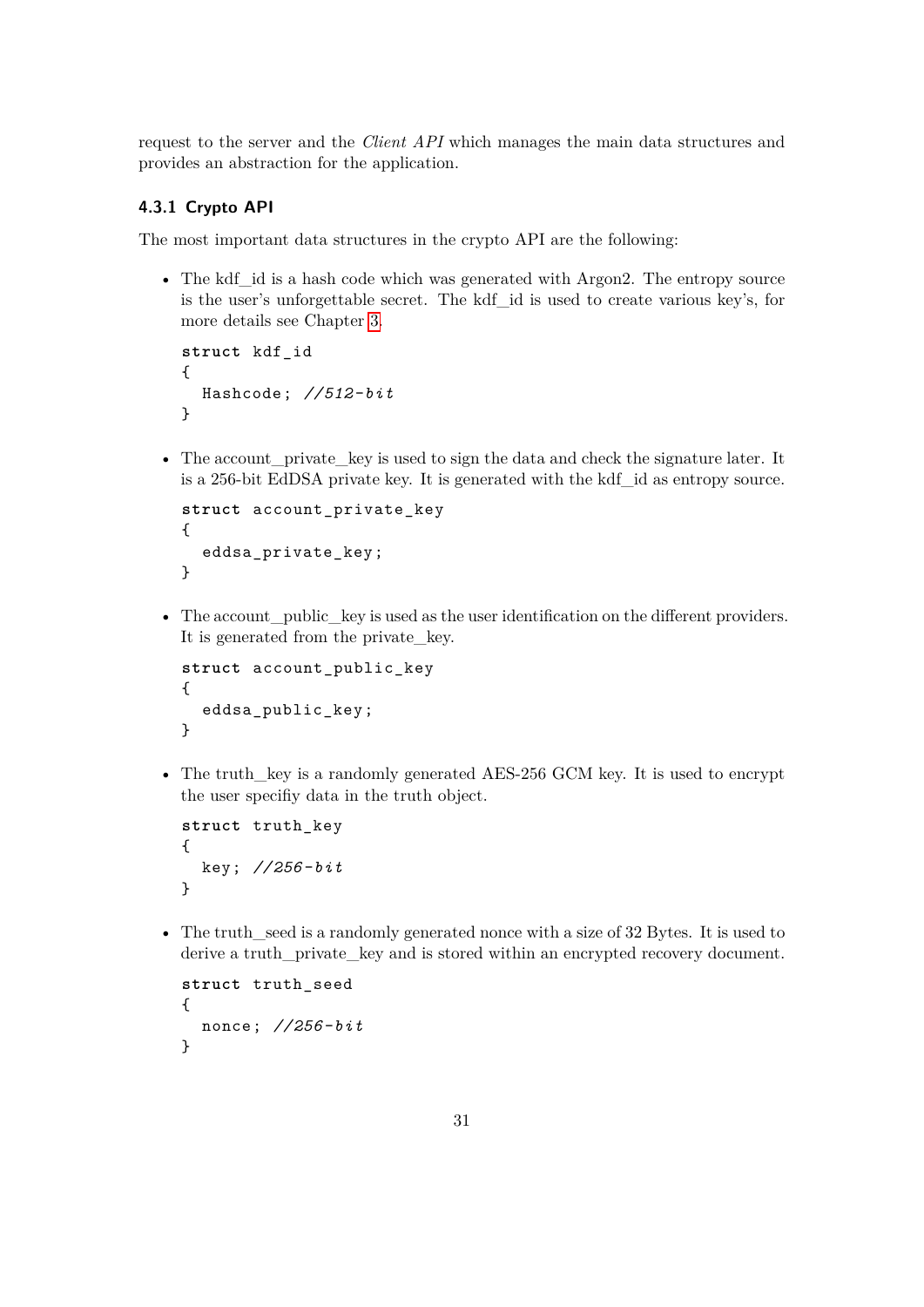• The truth private key is used to sign the encrypted key share and the encrypted authentication data. It is a 256-bit EdDSA private key. It is generated with the truth seed as entropy source.

```
struct truth_private_key
{
   eddsa_private_key ;
}
```
The truth public key is used as the user identification on the different providers in case of uploaded truths. It is generated from the truth private key.

```
struct truth public key
{
  eddsa_public_key ;
}
```
• Anastasis needs different symmetric keys to encrypt data for example, the recovery document. These symmetric keys are all 256-bit large hashcodes. These symmetric keys are generated through the key routine defined in Implementation Key usage.

```
struct symmetric_key
{
  hashcode; //256- bit
}
```
• Each policy has a separate policy\_key. The key is used to encrypt the master\_key. The policy key is also a AES-256 GCM key. It is generated through the combination of a set of key\_shares.

```
struct policy_key
{
  hashcode; //256- bit
}
```
• Every truth object contains a key\_share. A key\_share is a 256-bit random generated bit sequence.

```
struct key_share
{
  hashcode; //256- bit
}
```
• Before every encryption a random 256-bit large nonce is generated. This gives the encryption algorithm a random factor.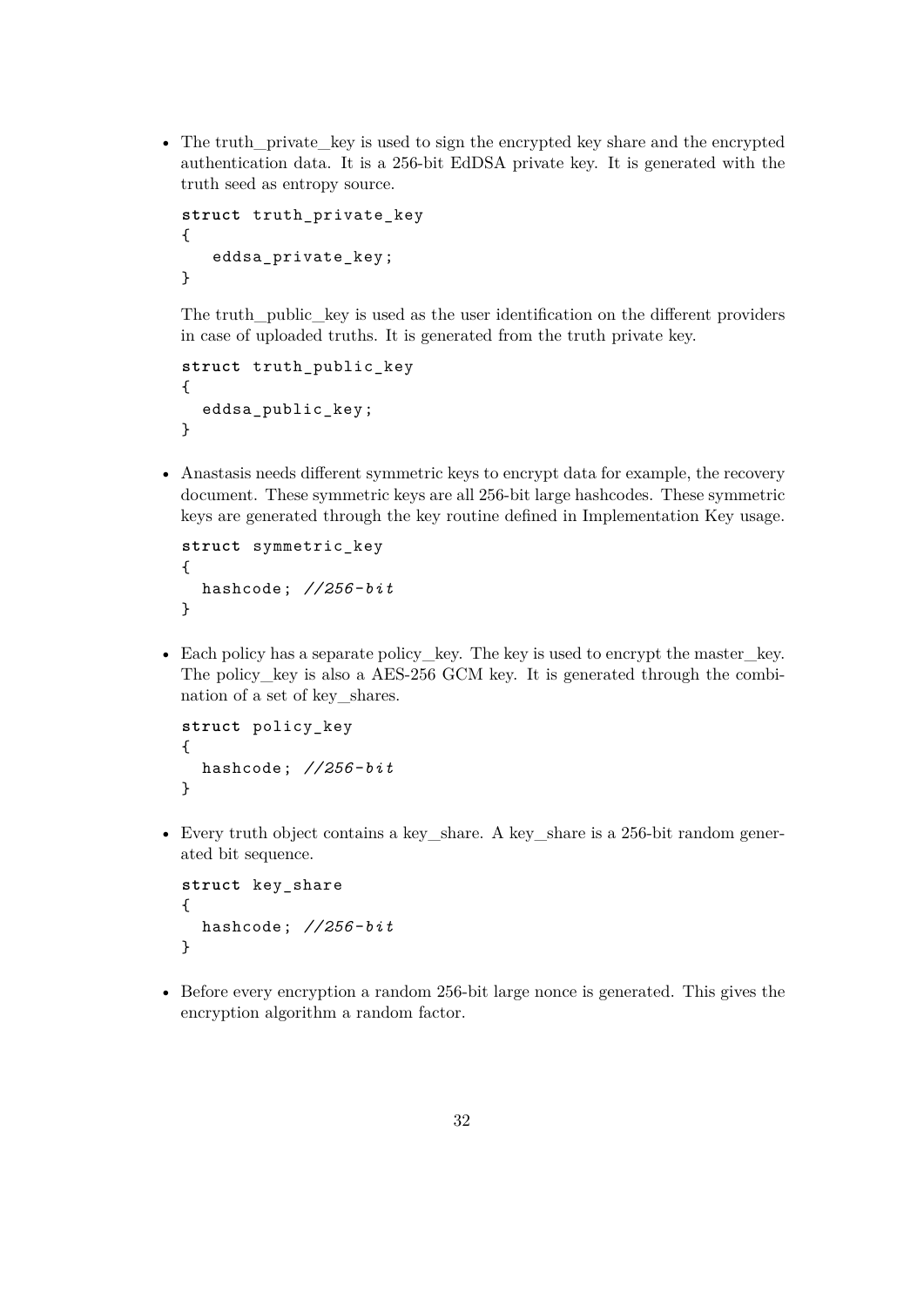```
struct nonce
{
  hashcode; //256- bit
}
```
• To use AES-256 GCM an IV must be generated. It is generated with an HKDF over a salt the kdf\_id and a symmetric key.

```
struct iv
{
  hashcode; //128- bit
}
```
• The aes tag is generated after each encryption, it is later used to check the integrity of the data.

```
struct aes_tag
{
  hashcode; //128- bit
}
```
The functions of the crypto API basically provide the canonical set of cryptographic operations (hash, encrypt, decrypt, etc.) over these basic data structures.

### <span id="page-35-0"></span>**4.3.2 Client API**

The most important data structures in the client API are the following:

• The secret share data structure is used to upload a new recovery document.

```
struct secret_share
{
  kdf_id;
  last_etag ;
  policies;
  core_secret ;
}
```
- **–** kdf\_id: is used to compute the account public and private key. The hash is 512bit large.
- **–** last\_etag: this hash is sent with the recovery document. The server will check the hash if the document on the server is the same. This prevents unnecessary uploads. The hash is 512-bit large.
- **–** policies: is a list of all generated policies the user wants to combine into a recovery document.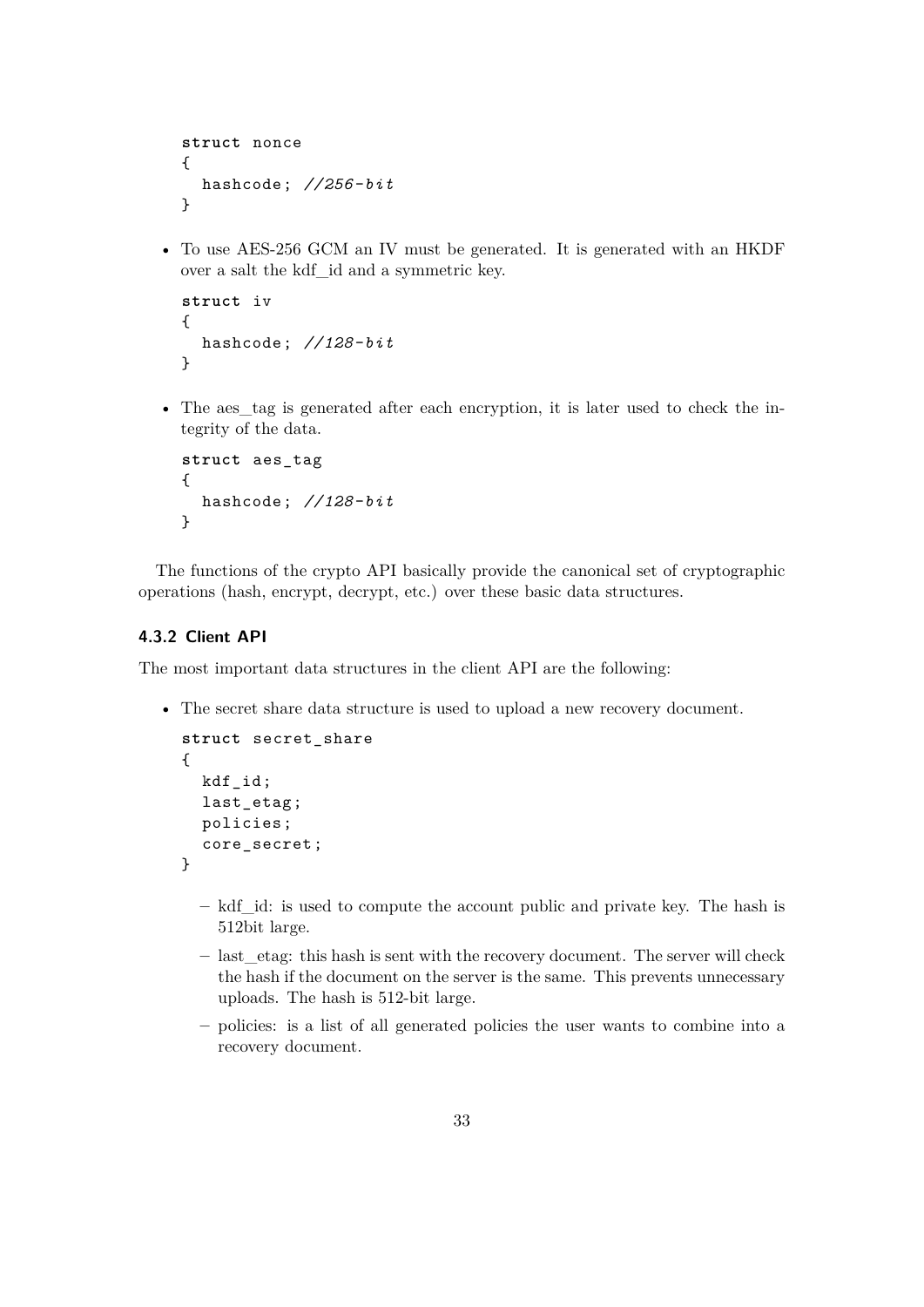- **–** core\_secret: is the user provided core secret. This is just a binary blob so Anastasis does not have a restriction for the user secret. This could be a for example a private key or a password the user wants to backup.
- The recovery information data structure holds a recovery document. It is downloaded within the recovery process and stored inside a recovery data structure.

```
struct recovery_information
{
  struct decryptption_policies ;
  struct challenges ;
  version;
  salt;
}
```
- **–** decryption\_policies: holds all available policies within the downloaded recovery document.
- **–** challenges: holds all available authentication methods within the recovery document.
- **–** version: the version of the downloaded recovery document is stored here.
- **–** salt: this is the salt used for the generation of the policy keys. The salt is a 512-bit value.
- The recovery data structure is generated at the start of a secret recovery. It contains all available policies and lists which challenges are solved. Through this struct the client can check if a policy was solved completely.

```
struct recovery
{
  kdf_id;
  version;
  provider url:
  salt;
  solved_challenges ;
  struct recovery_information ;
}
```
- **–** kdf\_id: is used to compute the account public and private key. The hash is 512bit large.
- **–** version: hold the user desired version he wishes to download. This can be null then the client downloads the latest version.
- **–** provider\_url: the client will download the recovery document from this provider url.
- **–** salt: this is the salt of the provider specified in provider\_url.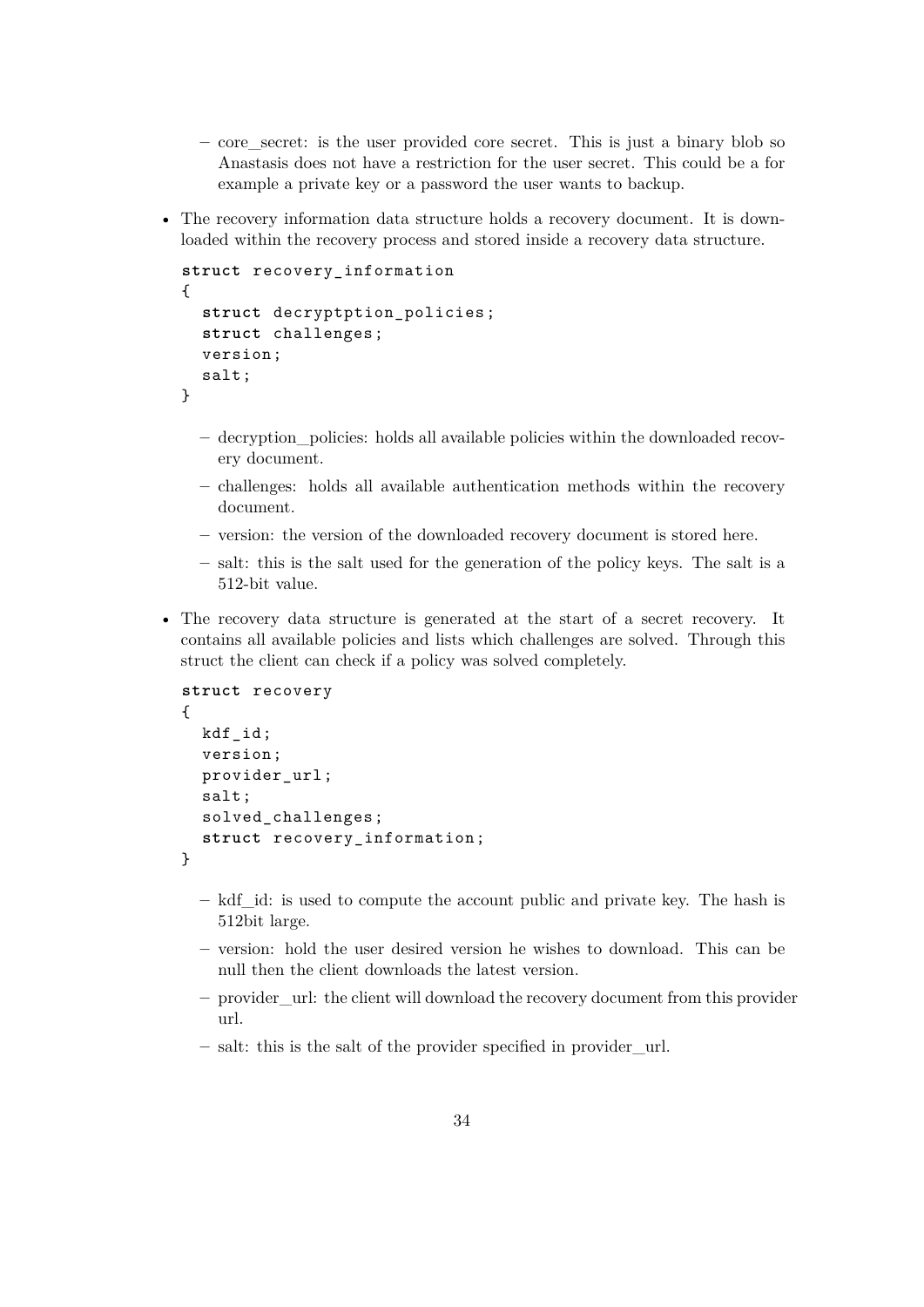- **–** solved\_challenges: this is a list of all solved challenges. This list is updated after each successful authentication. This allows the client to check if a policy is solved.
- **–** recovery\_information: as previously mentioned this data structure holds the downloaded recover document to process within the recovery
- A truth data structure is used to upload a new authentication method to a provider. It is identified by the TRUTH\_PUB which the user creates through a HKDF over the truth\_seed. The truth data structure is only used for the secret share process and not for the recovery.

```
struct truth
{
  truth_seed ;
  method;
  mime_type ;
  encrypted_truth ;
  encrypted_key_share ;
}
```
- **–** truth\_seed: the truth\_seed is the identification of the truth object. It is used as entropy source to generate the TRUTH\_PUB, which later identificates the truth object. The truth objects are not linked to the user. A list of these truth\_seeds are stored inside the recovery document, with this the user data is more anonymous.
- **–** method: this defines which method the user chose to configure, for example SMS, email, secure question.
- **–** mime\_type: this defines in which format the truth was safed, for example jpeg, png, txt, json.
- **–** encrypted\_truth: the encrypted truth holds the authentication specific data. It holds for example the hashed answer and the question. It is encrypted with the specific truth\_key which is stored inside the recovery\_document.
- **–** encrypted\_key\_share: this is the key\_share protected by this truth. It is encrypted with a key which was derived with the kdf\_id of the user. The server will later send this key share to the user upon successful authentication.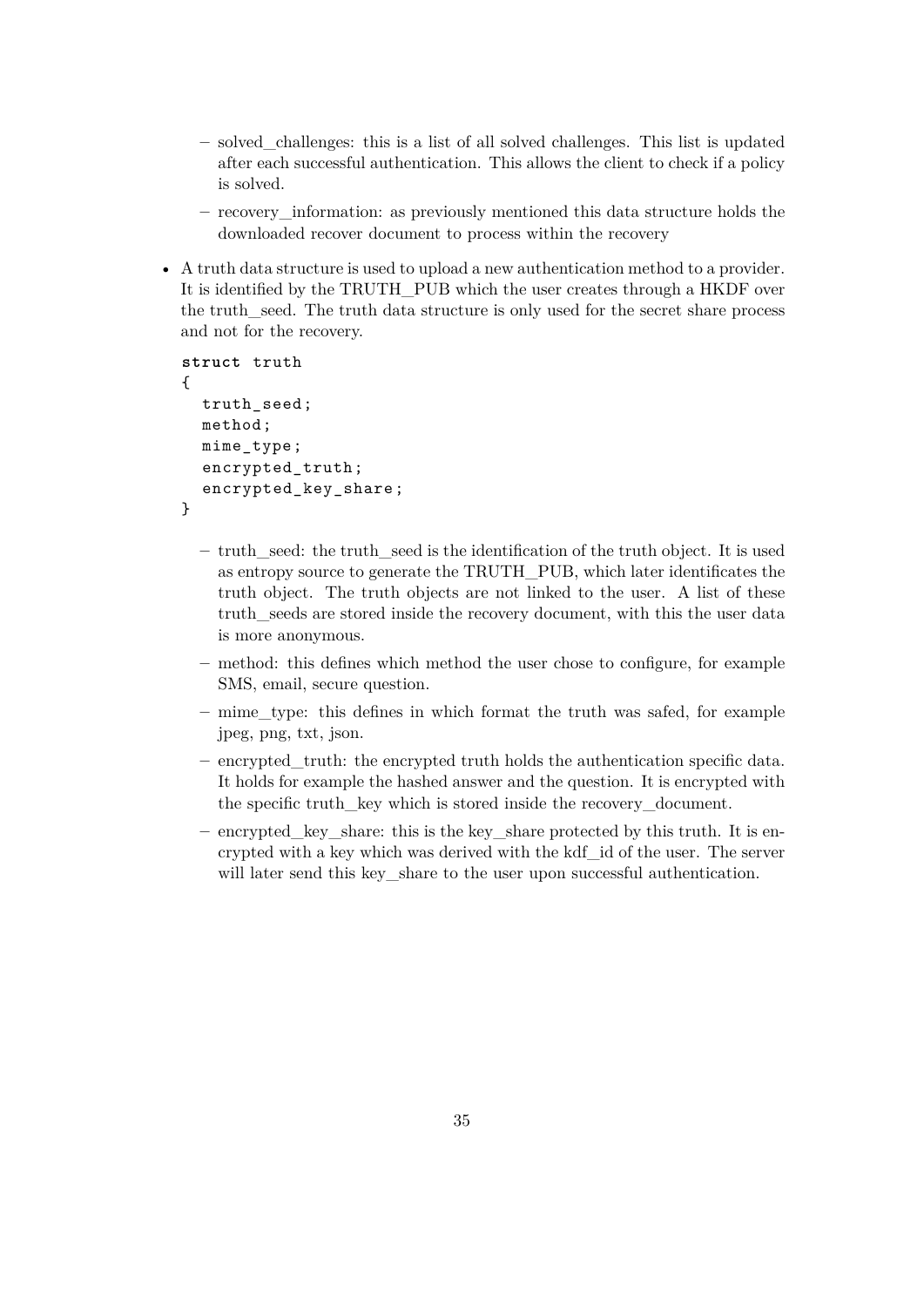• The policy data structure is used to create new policies to combine them into the recovery document. The policy data structure is only used for the secret share process.

```
struct policy
{
 truths;
 policy_key ;
 salt;
}
```
- **–** truths: every policy has a set of truths which need to be solved to recover the policy\_key
- **–** policy\_key: the policy\_key is created through the combination of the different key\_shares within each of the truth objects. It is later used to encrypt the master key.
- **–** salt: defines the salt used to create the policy\_key.
- The decryption\_policy data structure is used in the recovery process. It has slightly different values as the policy structure.

```
struct decryption_policy
{
  truth_seeds ;
  encrypted_master_key ;
  salt;
}
```
- **–** truth\_seeds: is a list of truth\_seeds which need to be solved to recreate the policy key. Each truth\_seed has a corresponding challenge.
- **–** encrypted\_master\_key: holds an encrypted version of the master\_key which was used to encrypt the core secret. In every policy lies the same master\_key which was encrypted by the specific policy\_key.
- **–** salt: defines the salt which was used to create this policy\_key.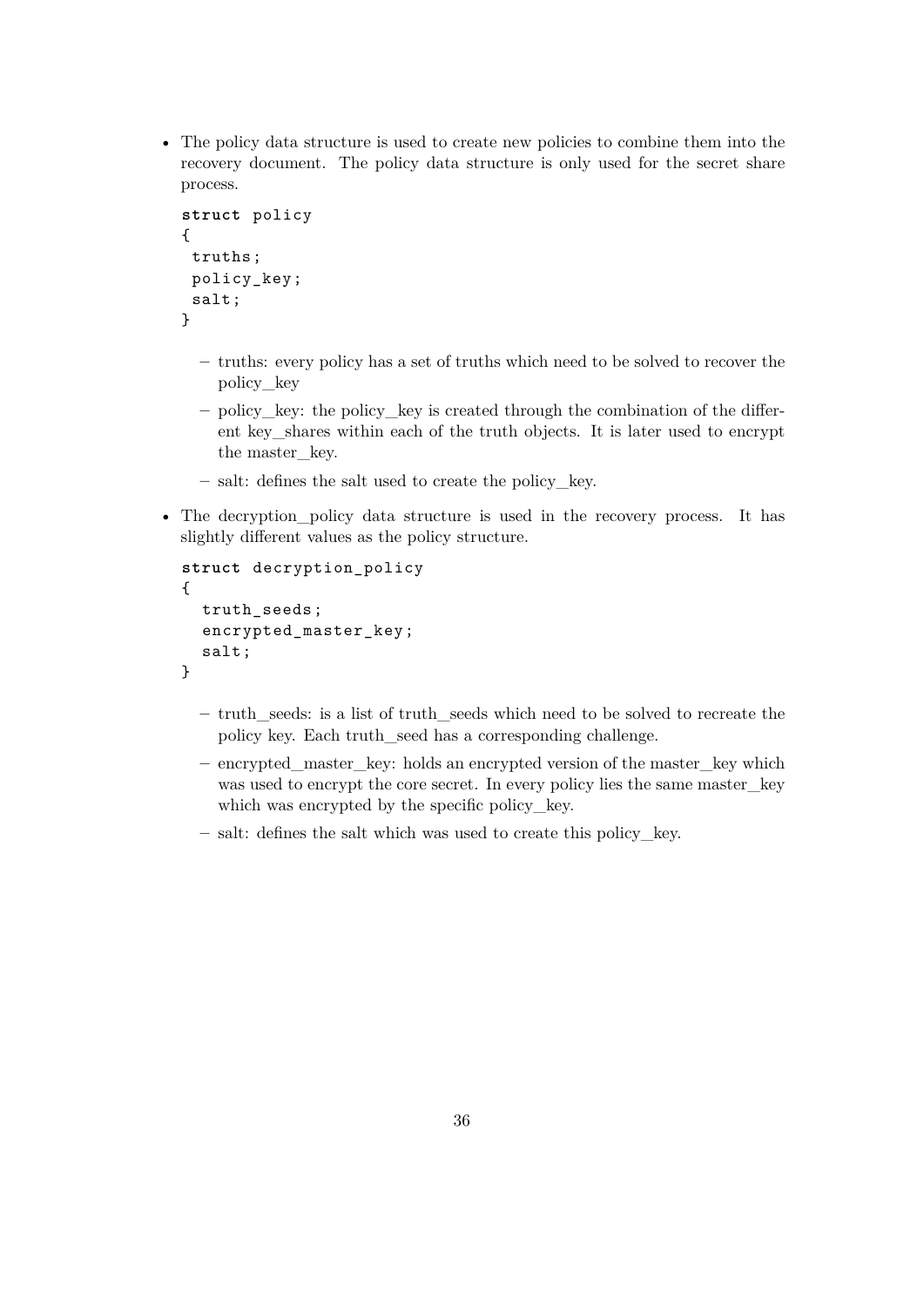• The challenge data structure is used for the several key—share lookups. We named the process of authentication on the providers as challenges. It has slightly different variables as the truth data structure.

```
struct challenge
{
  truth seed;
  url;
  truth_key ;
  method;
  key_share ;
  instructions ;
}
```
- **–** truth\_seed: Entropy source to generate the TRUTH\_PUB, which identifies the challenge on the server.
- **–** url: defines the provider URL on which the truth was stored.
- **–** truth\_key: this key is sent to the server within the authentication procedure. The server can decrypt the truth with this key to start the authentication.
- **–** method: defines the method of this challenge, for example email, SMS, secure question.
- **–** key\_share: After each successful authentication the key\_share which was sent by the server will be saved within this variable. It is later used to recreate a policy\_key.
- **–** instructions: this contains a string with the instructions for the user. This could for example be:" What is your favourite colour?" or" An SMS was sent to the number +41...... please provide the pin".

The functions of the client API basically provide a way to backup a core secret by providing user's identity attributes, the secret and constructing the policies, as well as a way to recover a core secred by providing the user's identity attributes and then satisfying the authentication challenges.

# <span id="page-39-0"></span>**4.3.3 Service API**

The service API is responsible for sending the requests to the REST API of the server. The client has implemented functions for every endpoint. For more details see REST API documentation in appendix **??**.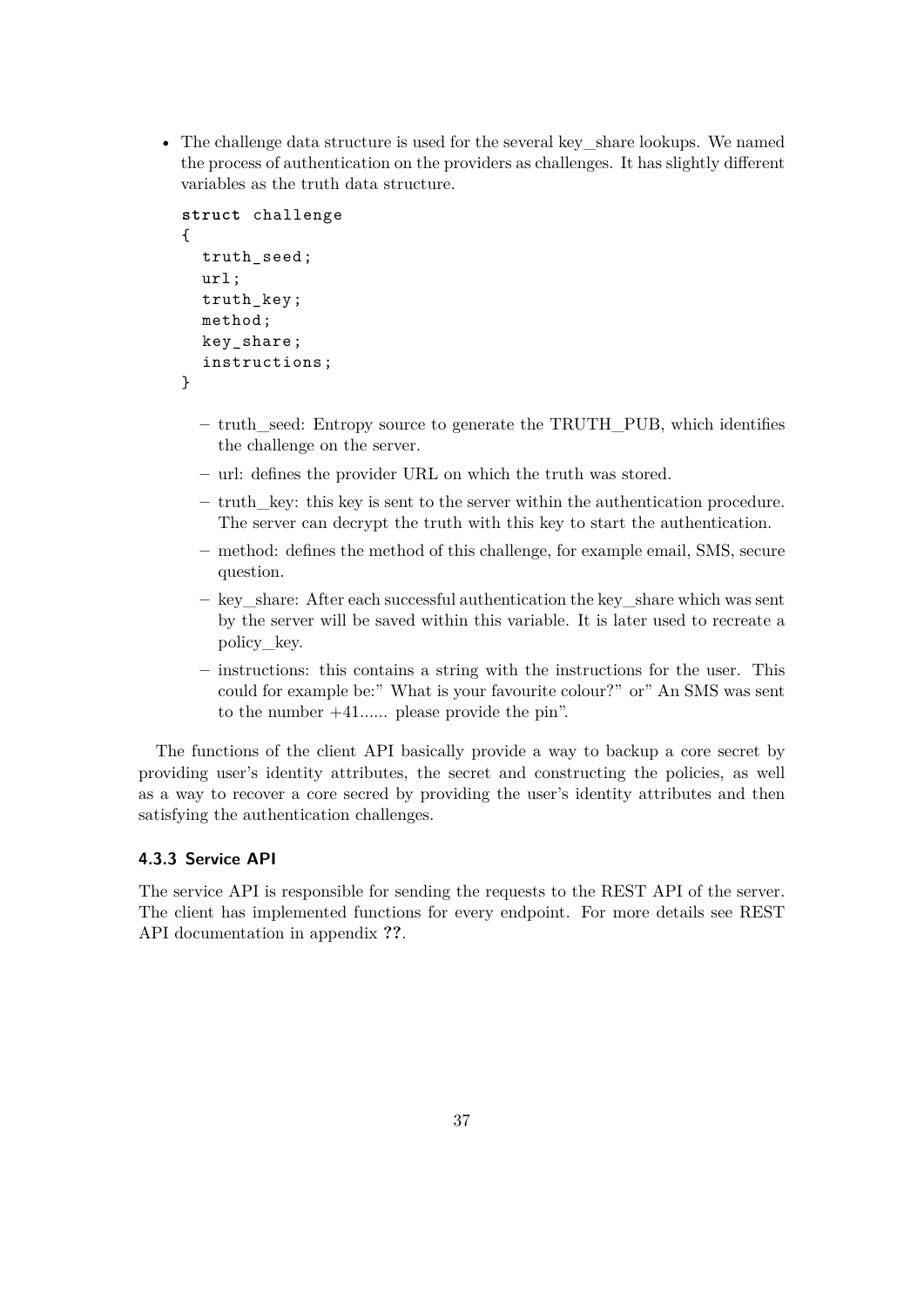# <span id="page-40-0"></span>**4.4 Application flow**

This section describes a happy flow of the two protocols of Anastasis, secret splitting and secret recovery.

# <span id="page-40-1"></span>**4.4.1 Secret splitting**

Figure [13](#page-40-2) illustrates the secret splitting process.



<span id="page-40-2"></span>Figure 13: Secret split process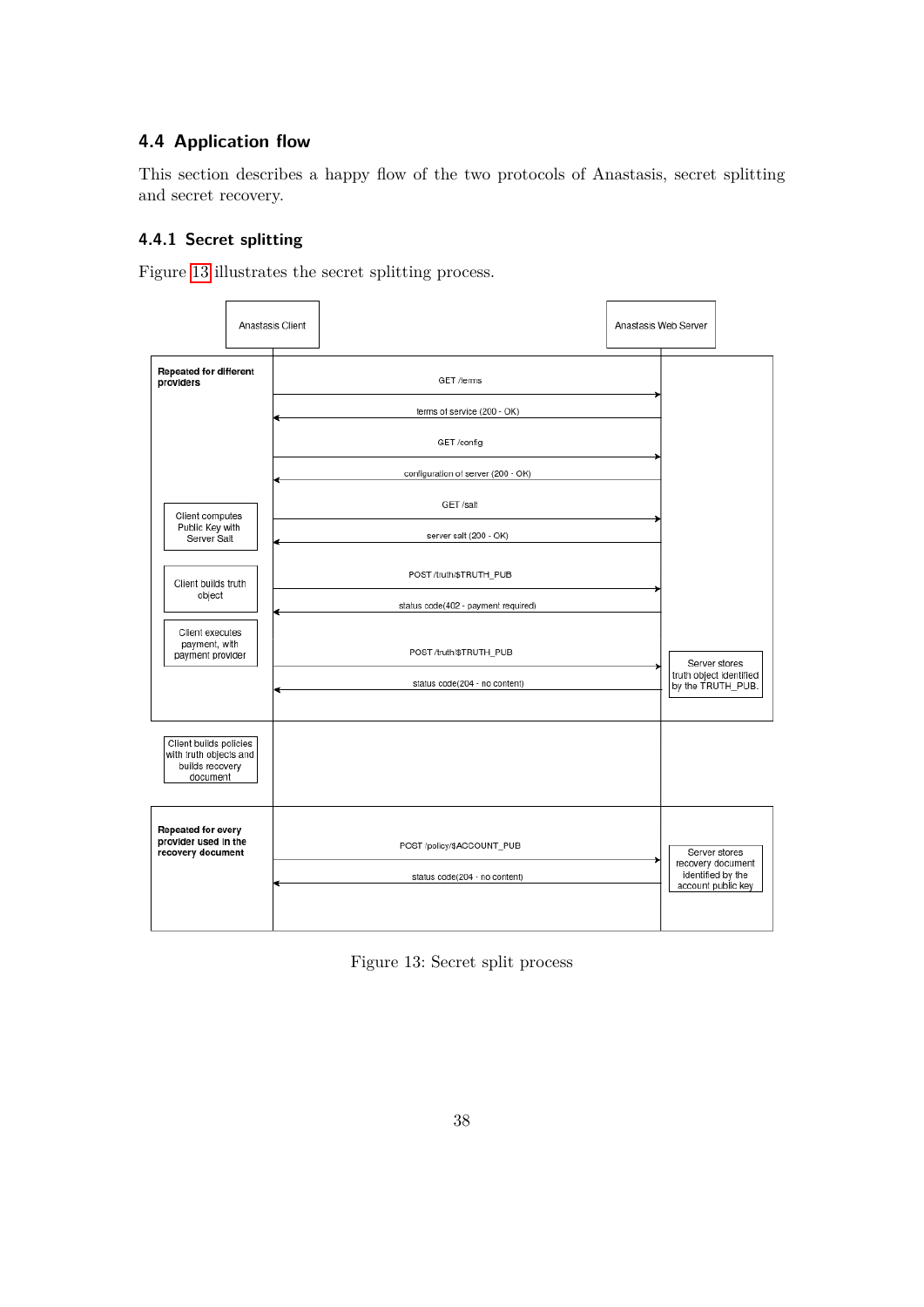- 1. The user selects a new escrow provider on which per wants to store a truth object.
- 2. The client software downloads the terms of service for this provider (GET /terms). This is also a check if the server is available if this command doesn't respond the client will abort the process.
- 3. Next the client requests the server configuration (GET /configuration). The configuration lists the available authentication methods and the protocol version of the server.
- 4. The client downloads the server salt (GET /salt). The salt is used to generate the server specific account public key, which identifies the user.
- 5. After the user has generated the public key, per will create a truth object on the client. The truth object contains all the needed information for the recovery for this key share. This truth object is sent encrypted to the server and stored under the TRUTH\_PUB the client generated (POST /truth/\$TRUTH\_PUB).
- 6. In this scenario the client has not jet paid for the upload. This means the server will respond with the HTTP status code 402 Payment required. The client first must do a payment with our payment provider — GNU Taler. After the successful payment the client will receive a payment identifier. With this payment identifier he can resend the previously failed request.
- 7. The user will now repeat the steps 1-6 until per thinks that they have setup a sufficient amount of authentication methods. The user can now combine these providers to create policies. For example per may have stored three truth objects at three different providers. This means per can now define combinations with these providers, for example  $A+B$ ,  $A+C$  and  $B+C$ . This means the user has three ways to recover their secret.
- 8. After the user has generated the policies the client will generate a recovery document. The recovery document contains a list of all truth\_seed's used, a list of the policies and the encrypted core secret of the user. The client will now send a encrypted recovery document to each provider used in the recovery document (POST /policy/\$ACCOUNT\_PUB). Through this, the recovery document is replicated and recovery can proceed without a single point of failure.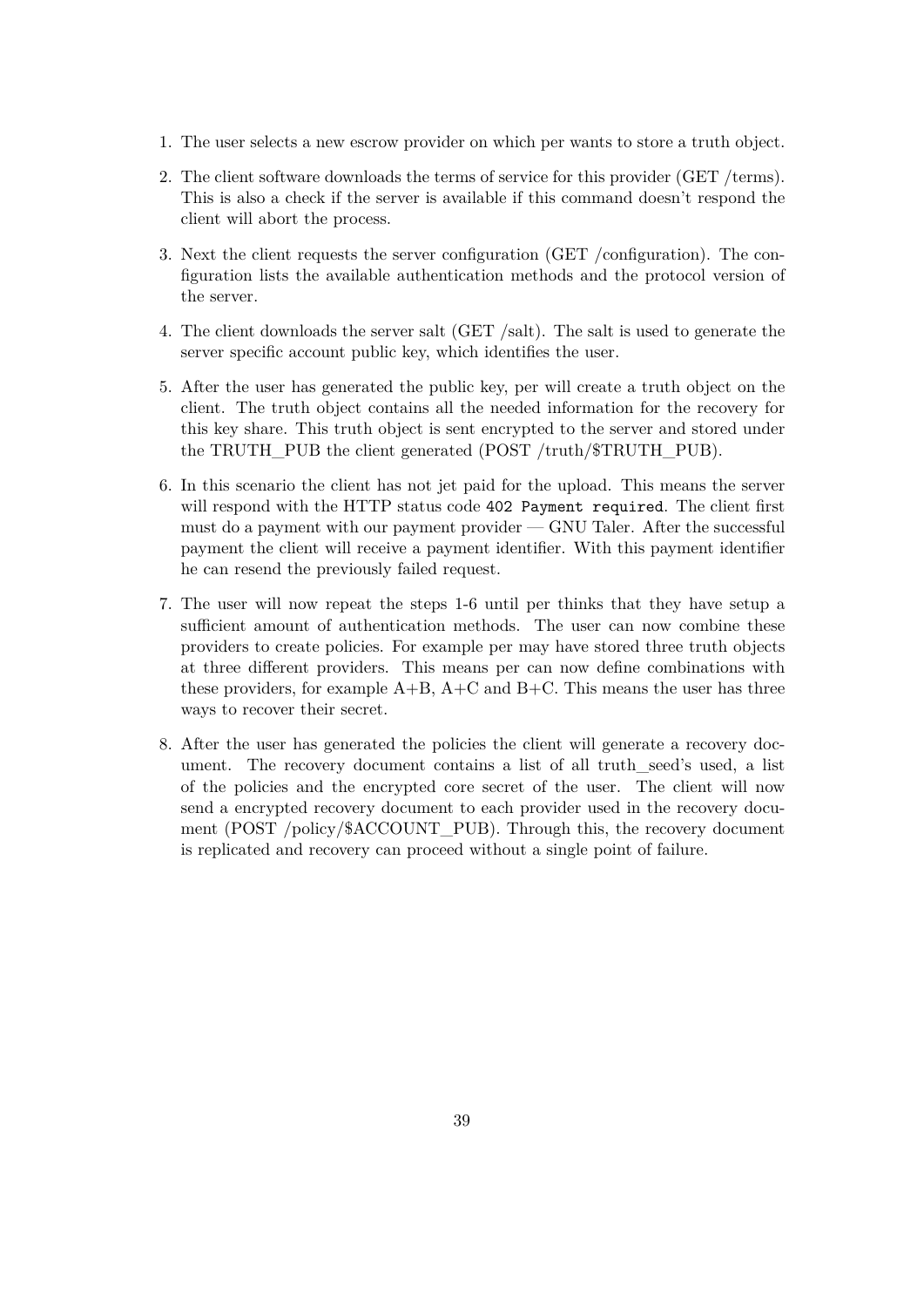### <span id="page-42-0"></span>**4.4.2 Secret recovery**

Figure [14](#page-42-1) illustrates the recovery process.



<span id="page-42-1"></span>Figure 14: Secret recovery process

- 1. The user selects a server on which per previously stored a recovery document.
- 2. Next the client downloads the server salt to compute the server specific account public key (GET /salt).
- 3. After the user generated the public key, per will download the recovery document. At this point per can define a specific version or the latest version of the recovery document. In the illustration the client downloads the latest version (GET /policy/\$ACCOUNT\_PUB).
- 4. The client will now decrypt the recovery document and list all policies and authentication methods. The user now has to solve these challenges. In this example the user has to answer a secure question which was sent to them in the recovery document. (GET /truth/\$TRUTH\_PUB?response=\$RESPONSE)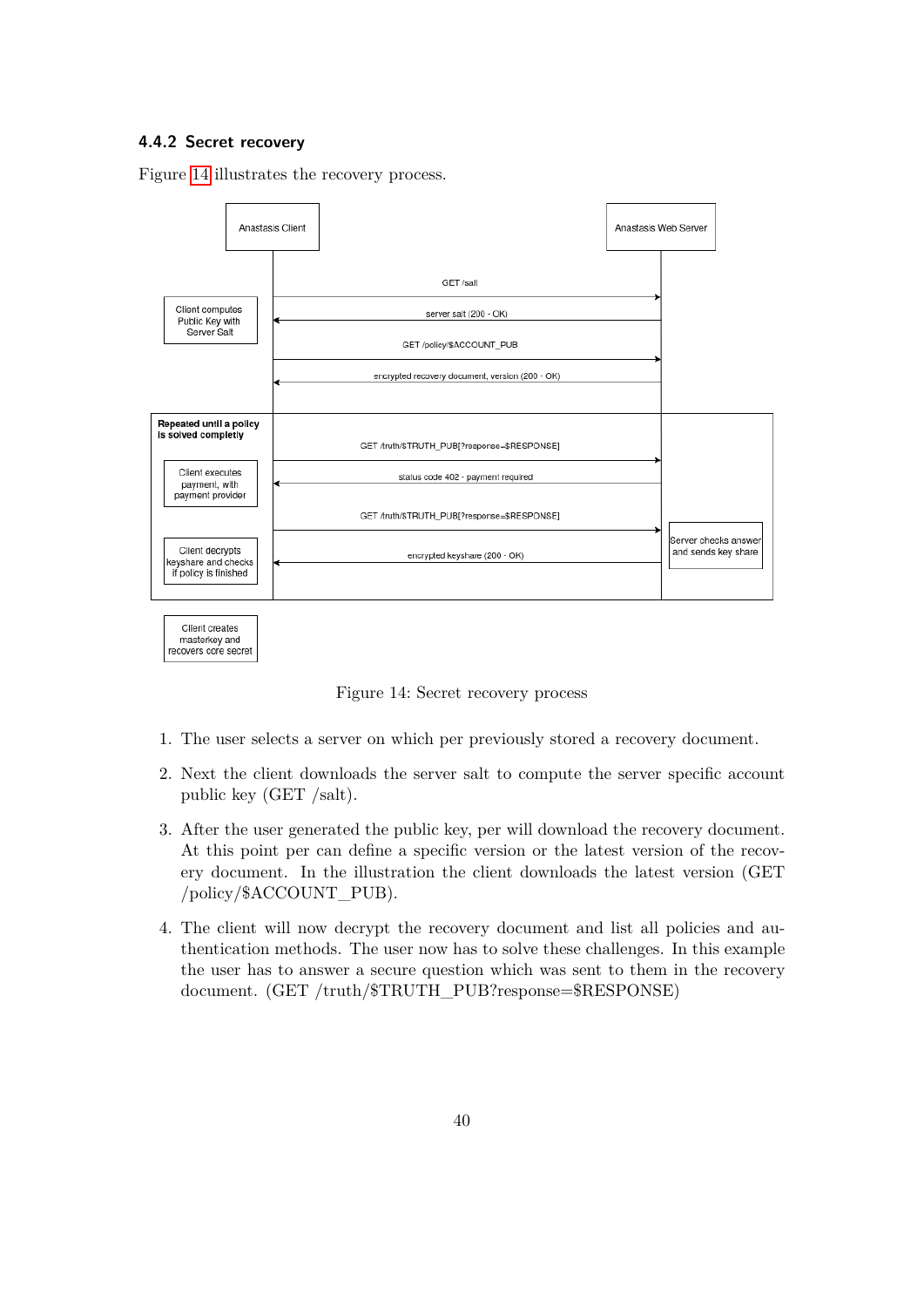5. Note the server can define that a challenge has a certain cost, in this scenario the server rejects the first request because the user has not yet paid for recovery. After the payment the user can resend the request. After each successfuly solved challenge the client will check if one of the policies is completely satisfied. If all shares needed for one of the policies have been recovered, the client will decrypt the core secret and provide it to the user.

Figure [14](#page-42-1) shows the flow using a secure question for the authentication challenge. If the user would have chosen a complex authentication method like SMS or E-Mail, the client would first need to start the challenge with the request (GET /truth/\$TRUTH\_PUB). The server would then notify the user that per will receive some token out of bounds. After that, the user would have to provide for example the PIN sent to them via SMS with the same request as before (GET /truth/\$TRUTH\_PUB?response=\$RESPONSE).

### <span id="page-43-0"></span>**4.5 Client Application Command Line Interface (CLI)**

There are two client applications which interact with the user. First the Anastasis *splitter* and second the Anastasis *assembler*. The splitter application is responsible for the backup of the core secret. The assembler is then responsible for the recovery of the core secret.

Both commands are started with a configuration option "–me=FILE" that gives the name of a file with the user's identity attributes.

### <span id="page-43-1"></span>**4.5.1 Anastasis splitter**

The user starts the assembler by passing a JSON document with their unforgettable identity attributes (name, social security number, ...).

The following commands are available:

- server add  $\text{FURL}:$  this command lets the user add escrow providers. The command will check if a supported escrow service is available under the provided URL. Afterwards it will download its terms and salt. The server needs to be added before the user can do any uploads on it.
- truth add \$server \$method \$truth: with this command the user can upload a truth on a previously added server. The user needs to specify the authorization method used and the truth for the authorization process, for example the phone number for SMS authentication. The application will check if the server supports the provided method before uploading.
- policy add \$truth1 \$truth2...: after a user has added all the truths, per can start to create policies. Per can combine the truths in any way they wish. It is also possible to just store one truth in a policy, but this is not recommended since it defies the design of the application.
- policy: shows all created policies.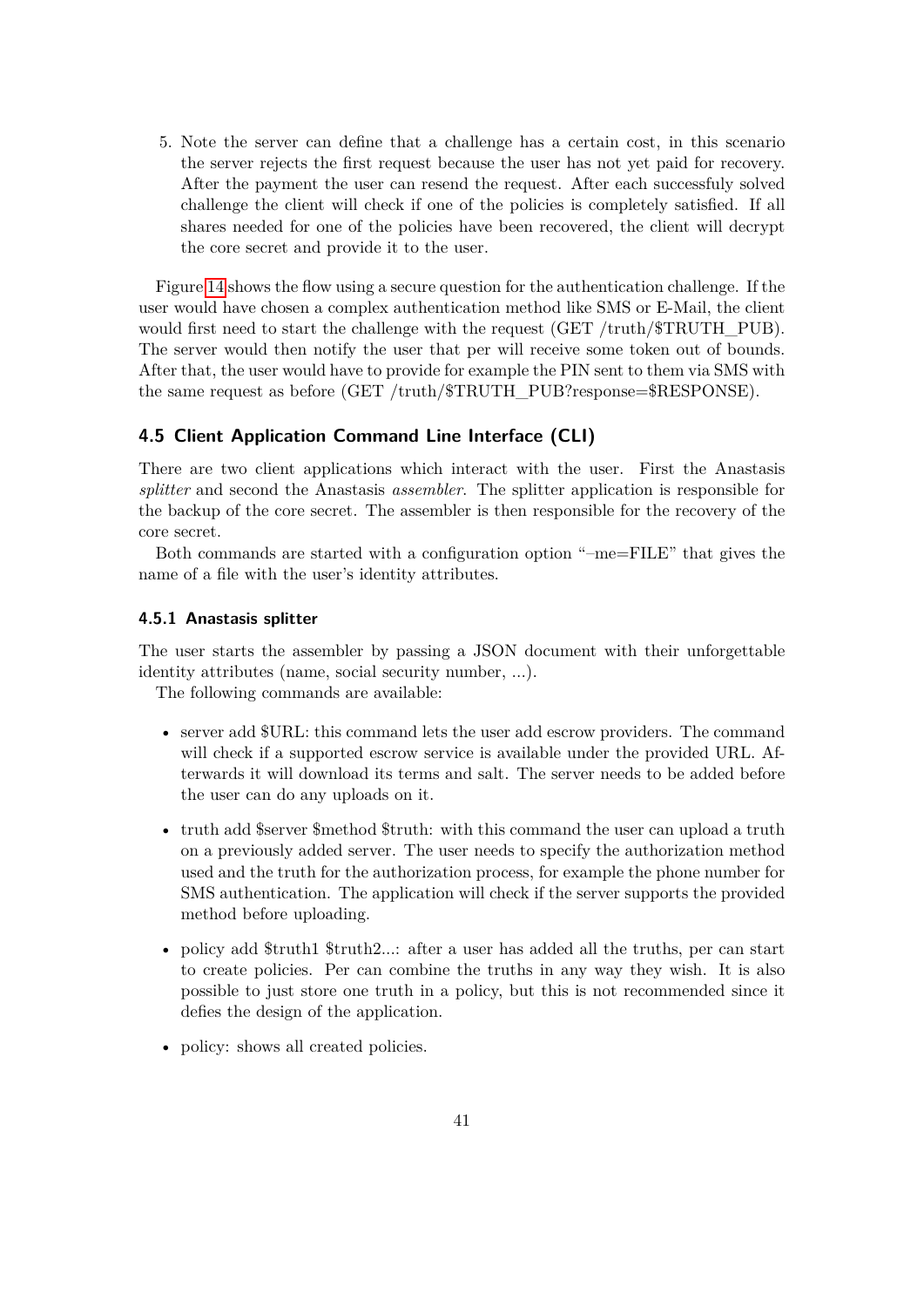- truth: shows all created truths.
- server: shows all added servers.
- publish \$secret: if the user is finished per can publish the configuration. The application will then generate the recovery document with the provided information and secret. Afterwards, it will upload the recovery document on every server that was used. For recovery, the user only needs to remember any one of the servers.

Below is an example transcript of an interaction with the splitter:

```
$ anastasis -splitter --me=identity.json
anastasis -splitter > server add $URL1
version: 1.0
annual fee: 4.99 KUDOS ,
available policy methods: sms
Server #1 available
anastasis-splitter> server add $URL2
version: 1.0
annual fee: 3.99 KUDOS ,
available policy methods: sms , question
Server #2 available
anastasis-splitter> truth add server#1 sms +492452526
Truth #1 added for server #1
anastasis -splitter > truth add server #2 mail " hoehenweg 80, Biel"
Sorry , server #2 does not support 'mail '
anastasis -splitter > truth add question "favorite color" "red"
Truth #2 added
anastasis-splitter> policy add truth#1 truth#2
Policy #1 defined
anastasis -splitter > policy
Policy#1: #truth#1 #truth2
anastasis-splitter> truth
truth #1: server #1 sms +492452526
truth #2: server #2 question "favorite color" <OMITTED >
anastasis-splitter> truth --secrets
truth #1: sms +492452526
truth #2: question "favorite color" "red"
anastasis -splitter > server
server #1: http:// anastasis .example.com/ methods: sms ,
insured up to: 420 KUDOS , cost: 0.4 KUDOS
anastasis -splitter > publish
Server #1 failure: 402 payment required:
payto:// pay/ ABALSASDFA KUDOS :0.3
Server #2 failure: 402 payment required:
```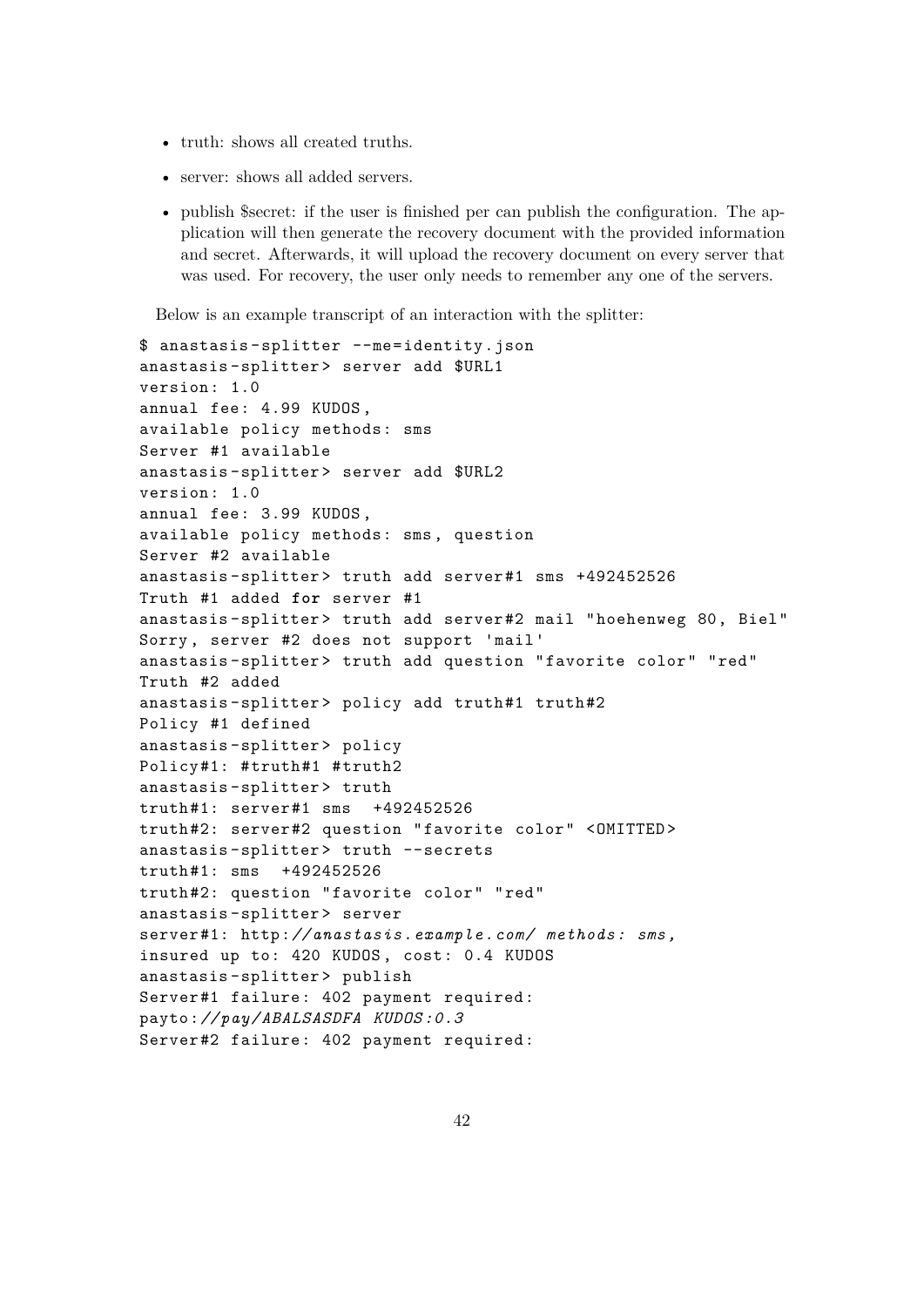```
payto:// pay/ ABALSAADAS KUDOS :0.5
Total: 0.8 KUDOS
# Here: taler -wallet -cli payto:// pay/ ABALASDFA used to pay!
anastasis -splitter > publish
Server #2 failure: 402 payment required
# Here: taler -wallet -cli payto:// pay/ ABASDFASDF used to pay!
anastasis-splitter> publish "my super secret"
Thank you for using Anastasis .
$
```
### <span id="page-45-0"></span>**4.5.2 Anastasis assembler**

The user starts the assembler by passing a JSON document with their unforgettable identity attributes (name, social security number, ...). They also must pass the URL of an escrow provider which stores their recovery document, as well as the requested version of the recovery document. The assembler will then download and decrypt the recovery document and begin the recovery process.

The following commands are available:

- truth: shows all available authorization challenges from the recovery document and their status  $($ "(-)" not solved, " $(+)$ " solved)
- policies: shows all available policies in the recovery document and the respective status of the truths used in each policy.
- try \$truth: this command starts an authorization process which needs interaction with external services like SMS or email. It shows the instructions to follow to authorize release of the share.
- answer \$truth \$answer: this command tries to answer the selected challenge with the provided answer. The application will check the answer and give a feedback to the user. Everytime a challenge is solved, the client API will check if as a result any of the policies is completely satisfied. If any policy was completely satisfied, the assembler will print out the recovered core secret and exit.

Below is an example transcript of an interaction with the assembler:

```
$ anastasis - assembler --import https:// anastasis .example.com/
--policy -version =42 --me=identity.json
anastasis -assembler > truth
truth #1( -): KUDOS 0.0 question "favorite color"
truth#2(-): KUDOS 0.4 smstruth #3( -): KUDOS 2.6 post
anastasis -assembler > policies
policy#1: KUDOS 0.4 truth#1 truth#2 missing
policy#2: KUDOS 3.0 truth#1 truth#2 truth#3 missing
```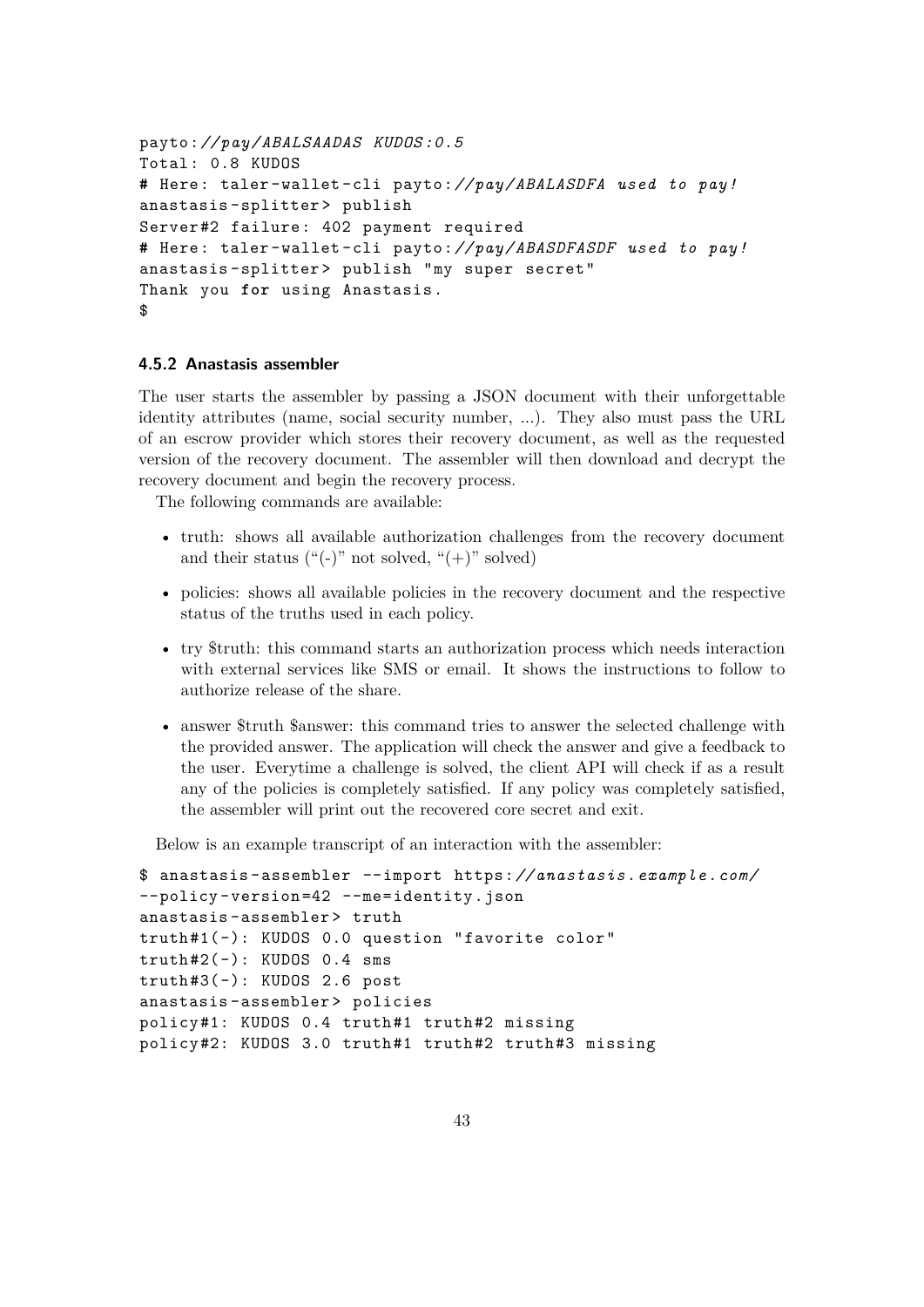```
anastasis-assembler> try truth#2
payto:// pay/BASDFASD
# SMS arrives asynchronously
anastasis-assembler> answer truth#2 1234
Success truth#2
anastasis-assembler> answer truth#1 "blue"
Failed truth #1
anastasis -assembler > truth
truth #1( -): KUDOS 0.0 question "favorite color"
truth #2(+): KUDOS 0.4 sms
truth #3( -): KUDOS 2.6 post
anastasis -assembler > policies
policy#1: KUDOS 0.0 truth#1 missing
policy#2: KUDOS 2.6 truth#1 truth#3 missing
anastasis-assembler> answer truth#2 "red"
Success truth #2
// One of the policies was solved successfully and the secret is recovered .
Secret was: "my super secret"
$
```
# <span id="page-46-0"></span>**4.6 Libraries**

In this section the libraries used by Anastasis are presented.

### <span id="page-46-1"></span>**4.6.1 GNU Taler**

GNU Taler is one of the main reasons why we started to implement Anastasis, since the application needs a system to back up the private keys of their users. "GNU Taler is a privacy-preserving payment system. Customers can stay anonymous, but merchants can not hide their income through payments with GNU Taler. This helps to avoid tax evasion and money laundering." [\[40\]](#page-52-11)

To operate GNU Taler the user needs to install an electronic wallet. Backups of the wallet are secured with a secret key. Here comes Anastasis into play, Anastasis will secure this secret key for the user.

In our implementation GNU Taler is also our payment system. We decided to use GNU Taler because both Anastasis and GNU Taler are privacy preserving applications. If we for example used credit cards for payments the user would no longer be anonymous which is helpful for the security of Anastasis as it allows us to use the user's name in the user's identity attributes. GNU Taler is also a GNU package and Free Software. [\[40\]](#page-52-11)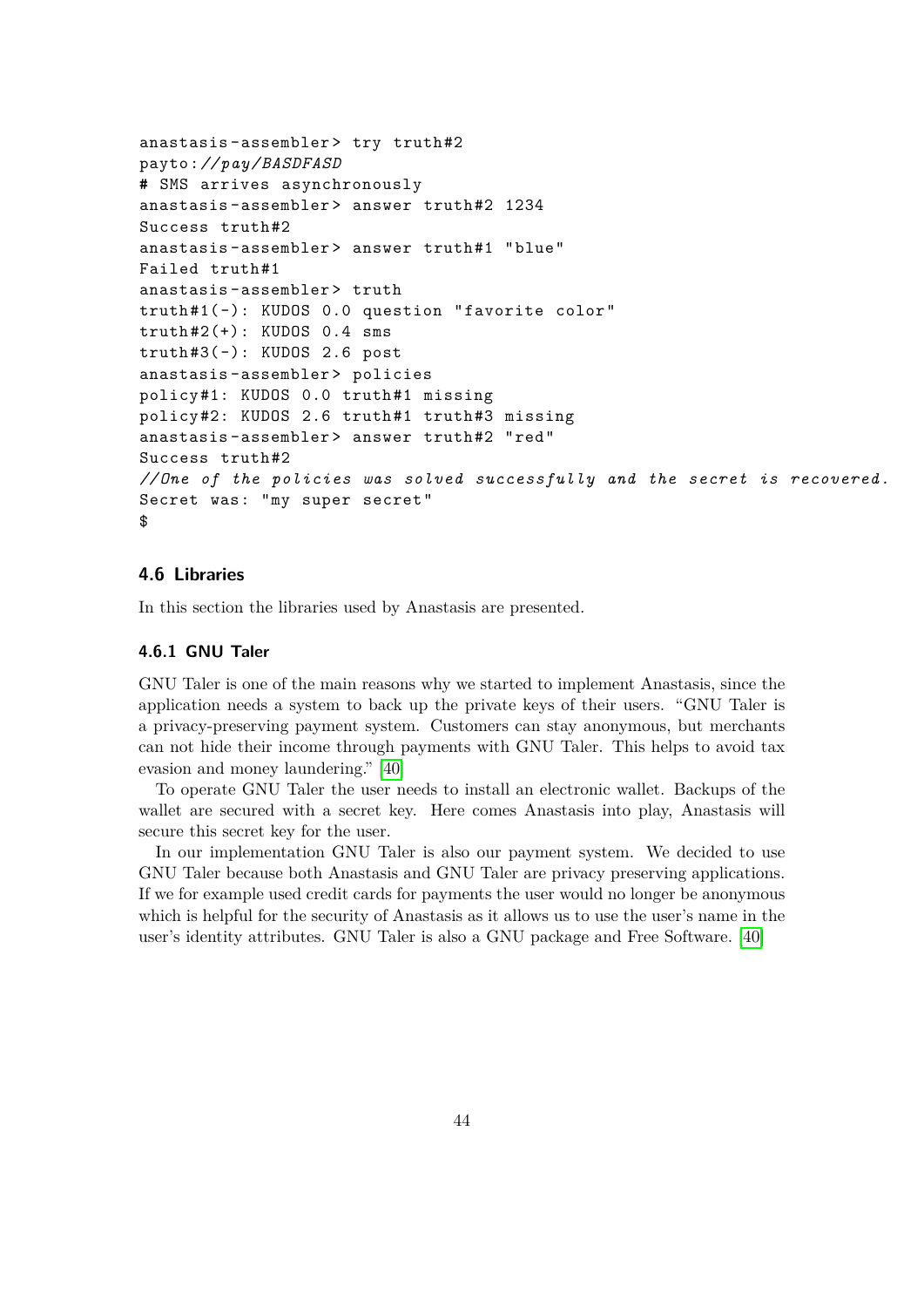### <span id="page-47-0"></span>**4.6.2 PostgreSQL**

PostgreSQL is a Free/Libre Open Source object-relational database. PostgreSQL has over 30 years of active development which makes it a stable and reliable software.

We use PostgreSQL as our database on the Anastasis server. We decided to use PostgreSQL because it is an open source and lightweight software which has a big community. This means there are a lot of helpful documentations and forums. [\[41\]](#page-52-12)

### <span id="page-47-1"></span>**4.6.3 Libcurl**

Libcurl is a libre URL transfer library. Libcurl supports a wide range of protocols and a C API. Libcurl is also ready for IPv6 and SSL certificates.

For Anastasis we use Libcurl to generate the client-side HTTP requests. We decided to use Libcurl because it is also written in C and free software. The software is also well supported and has a good documentation. This makes the integration in our application easy. [\[42\]](#page-52-13)

### <span id="page-47-2"></span>**4.6.4 GNU Libmicrohttpd**

GNU libmicrottpd is a small C library which provides an easy way to run a HTTP server. We use GNU Libmicrohttpd in Anastasis to provide a simple webserver. The main reason why we did not use apache or nginx is that we do not need a standalone webserver. The Anastasis webserver just must handle some API requests, a standalone webserver is not needed for that and would make the infrastructure more complex to maintain and develop. GNU Libmicrohttpd is also a GNU package and Free Software. [\[43\]](#page-52-14)

### <span id="page-47-3"></span>**4.7 Testing**

To test our application, we used the GNU Taler testing library as our foundation for t of our testings. This library allows you to create testing instances of both the Anastasis application and the GNU Taler payment system. We implemented unit tests for the crypto functions and the database operations. The following four tests are independently performed.

- The first test is the database test. The Anastasis testing library first connects to a test database, this database is only used for the testing, we never test on the live database. The test first deletes and recreates the database. After that it will perform several unit tests to check if the database queries of the application are working as intended.
- Next we test the Anastasis crypto API, it tests all the cryptographic functions used in the API with unit tests. The most important part is that the recreation of the keys and decryption works as intended.
- After the basic parts of the application are tested the client will test every request in the Anastasis server API. For this we need the Taler Testing library. The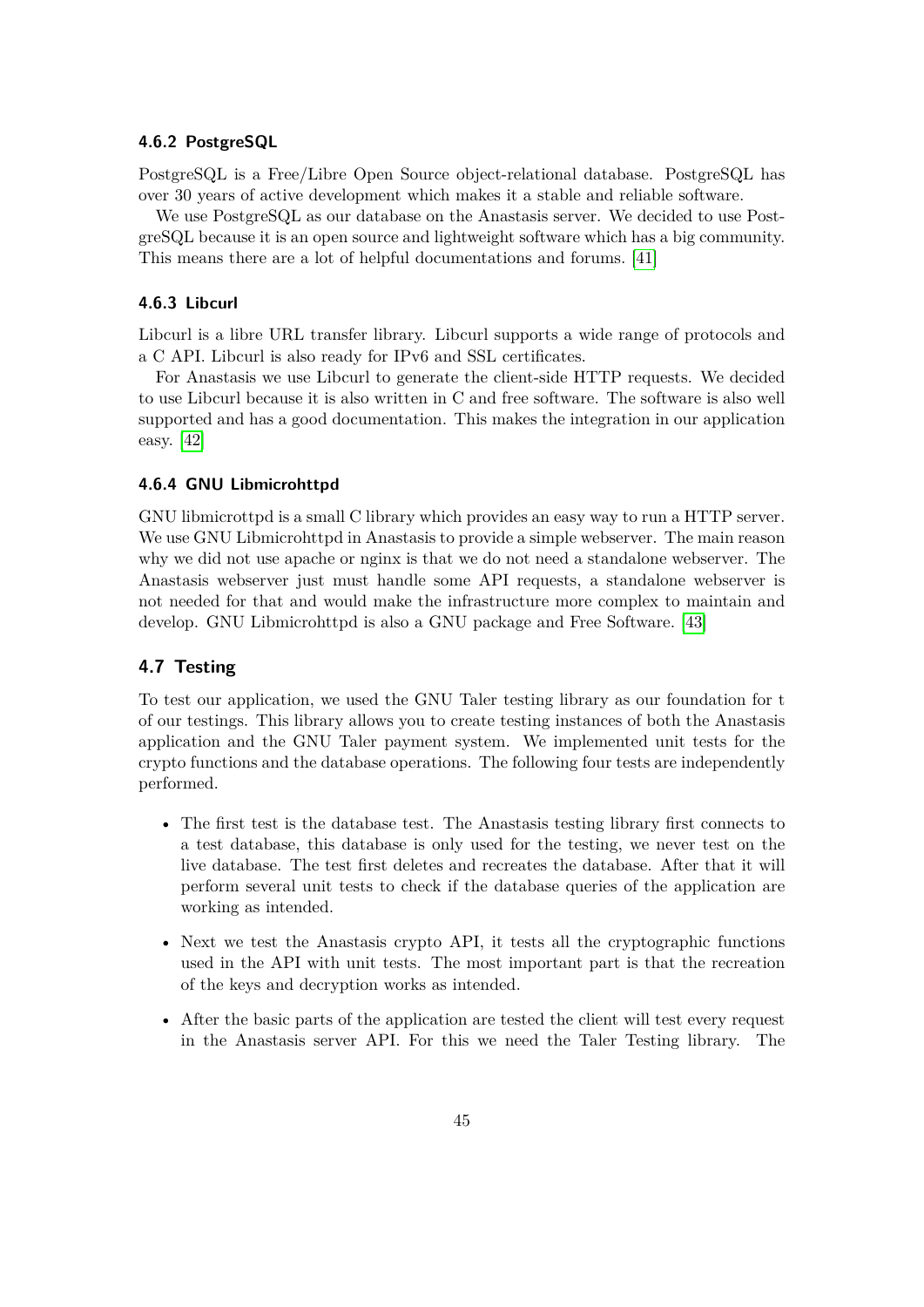Taler testing library will start an instance of the Anastasis webserver and a GNU Taler merchant service. The merchant service is needed to proccess the payment operations. The testing library will now send a request to every end point of the Anastasis REST API. It will check if every response of the REST API is as intended.

• At the end the whole application flow is tested. For this we need to start a Anastasis server, Taler merchant and Taler exchange instance. The library will now perform a full secret split and secret recovery. This test is successful if the provided core secret at the begin, matches the recovered core secret.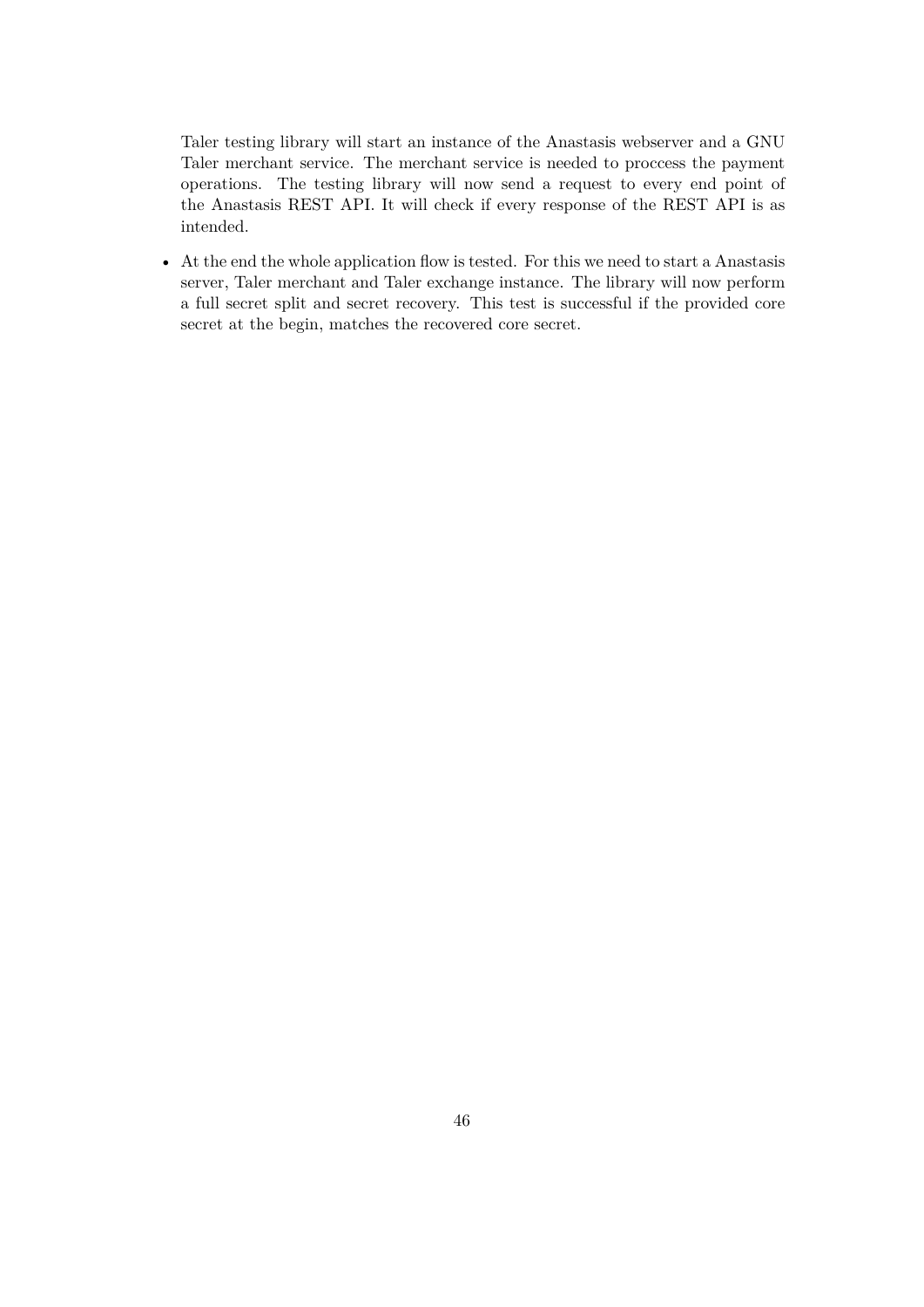# <span id="page-49-0"></span>**Glossary**

- **account key** A public-private key pair used to sign and authenticate the encrypted policy document upload.
- **authentication method** An authentication method specifies how the user should convince the escrow provider that he is authorized to get a key share.
- **challenge** A challenge is a data structure which holds information about a user authentication for a escrow provider.
- **core secret** The core secret is the data which the user wants to protect with Anastasis.
- **escrow provider** An escrow provider is referred to servers which operate Anastasis.
- **kdf id** The kdf id is an Argon2 hash over the user's unforgettable password.
- **key share** A key share is a random byte sequence which is combined with other key shares to create a policy key.
- **master key** The master key is a randomly generated key which is used to encrypt the user's core secret.
- **policy** A policy is a list of challenges which need to be solved to recover the core secret.
- **policy key** Every policy holds a separate policy key which is built through the combination of the key shares. The policy key is used to encrypt the master key.
- **recovery document** A data structure which contains a set of policies and challenges.
- **truth** A truth is a data structure which defines how a user authentication is performed, it also contains the key share which is released upon successful authentication.
- **truth key** A public-private key pair used to sign and authenticate the truth upload.

**truth seed** A nonce used to generate the key material to sign the truth upload.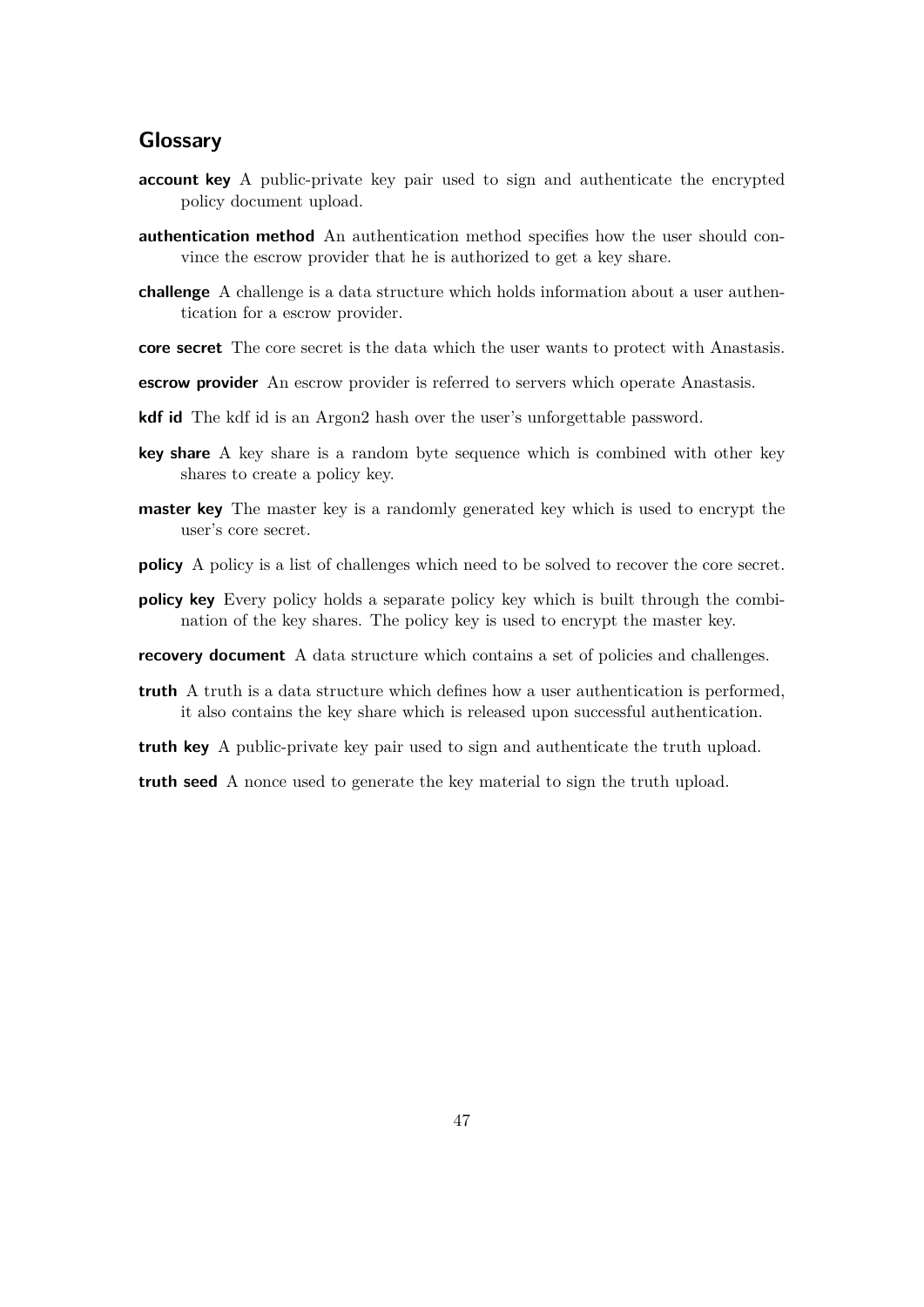# <span id="page-50-0"></span>**References**

- <span id="page-50-1"></span>[1] B. Jérôme, B. D. Angelina, B. H. Esther, and K. ZH, "Ahv-nummer als einheitlicher, organisationsübergreifender personenidentifikator," 2015.
- <span id="page-50-2"></span>[2] S. Garfinkel, *PGP: pretty good privacy*. " O'Reilly Media, Inc.", 1995.
- <span id="page-50-3"></span>[3] (2020). Welcome to p p documentation! pEp Security SA, [Online]. Available: <https://www.pep.security/docs/> (visited on 06/06/2020).
- <span id="page-50-4"></span>[4] G. Caronni, "Walking the web of trust," in *Proceedings IEEE 9th International Workshops on Enabling Technologies: Infrastructure for Collaborative Enterprises (WET ICE 2000)*, IEEE, 2000, pp. 153–158.
- <span id="page-50-5"></span>[5] Y. Liu, R. Li, X. Liu, J. Wang, L. Zhang, C. Tang, and H. Kang, "An efficient method to enhance bitcoin wallet security," in *2017 11th IEEE International Conference on Anti-counterfeiting, Security, and Identification (ASID)*, IEEE, 2017, pp. 26–29.
- <span id="page-50-6"></span>[6] A. Cuthbertson. (2019). Bitcoin: Millions of dollars of cryptocurrency 'lost' after man dies with only password, INDEPENDENT, [Online]. Available: [https:](https://www.independent.co.uk/life-style/gadgets-and-tech/news/bitcoin-exchange-quadrigacx-password-cryptocurrency-scam-a8763676.html) [//www.independent.co.uk/life-style/gadgets-and-tech/news/bitcoin](https://www.independent.co.uk/life-style/gadgets-and-tech/news/bitcoin-exchange-quadrigacx-password-cryptocurrency-scam-a8763676.html)[exchange-quadrigacx-password-cryptocurrency-scam-a8763676.html](https://www.independent.co.uk/life-style/gadgets-and-tech/news/bitcoin-exchange-quadrigacx-password-cryptocurrency-scam-a8763676.html) (visited on 03/07/2020).
- <span id="page-50-7"></span>[7] (2020). Bip 32 - hierarchical deterministic wallets, Bitcoin, [Online]. Available: <https://github.com/bitcoin/bips/blob/master/bip-0032/derivation.png> (visited on 06/06/2020).
- <span id="page-50-8"></span>[8] S. Bajikar, "Trusted platform module (tpm) based security on notebook pcs-white paper," *Mobile Platforms Group Intel Corporation*, vol. 1, p. 20, 2002.
- <span id="page-50-9"></span>[9] S. P. Vadhan *et al.*, "Pseudorandomness," *Foundations and Trends® in Theoretical Computer Science*, vol. 7, no. 1–3, pp. 1–336, 2012.
- <span id="page-50-10"></span>[10] J. B. Nielsen, "A threshold pseudorandom function construction and its applications," in *Annual International Cryptology Conference*, Springer, 2002, pp. 401– 416.
- <span id="page-50-11"></span>[11] O. Goldreich, S. Goldwasser, and S. Micali, "How to construct random functions," *J. ACM*, vol. 33, no. 4, pp. 792–807, Aug. 1986, ISSN: 0004-5411. DOI: [10.1145/](https://doi.org/10.1145/6490.6503) [6490.6503](https://doi.org/10.1145/6490.6503). [Online]. Available: <https://doi.org/10.1145/6490.6503>.
- <span id="page-50-12"></span>[12] B. Preneel, "The state of cryptographic hash functions," in *Lectures on Data Security: Modern Cryptology in Theory and Practice*, I. B. Damgård, Ed. Berlin, Heidelberg: Springer Berlin Heidelberg, 1999, p. 158, isbn: 978-3-540-48969-6. doi: [10.1007/3-540-48969-X\\_8](https://doi.org/10.1007/3-540-48969-X_8). [Online]. Available: [https://doi.org/10.1007/3-](https://doi.org/10.1007/3-540-48969-X_8) [540-48969-X\\_8](https://doi.org/10.1007/3-540-48969-X_8).
- <span id="page-50-13"></span>[13] R. Sobti and G. Geetha, "Cryptographic hash functions: A review," *International Journal of Computer Science Issues (IJCSI)*, vol. 9, no. 2, p. 462, 2012.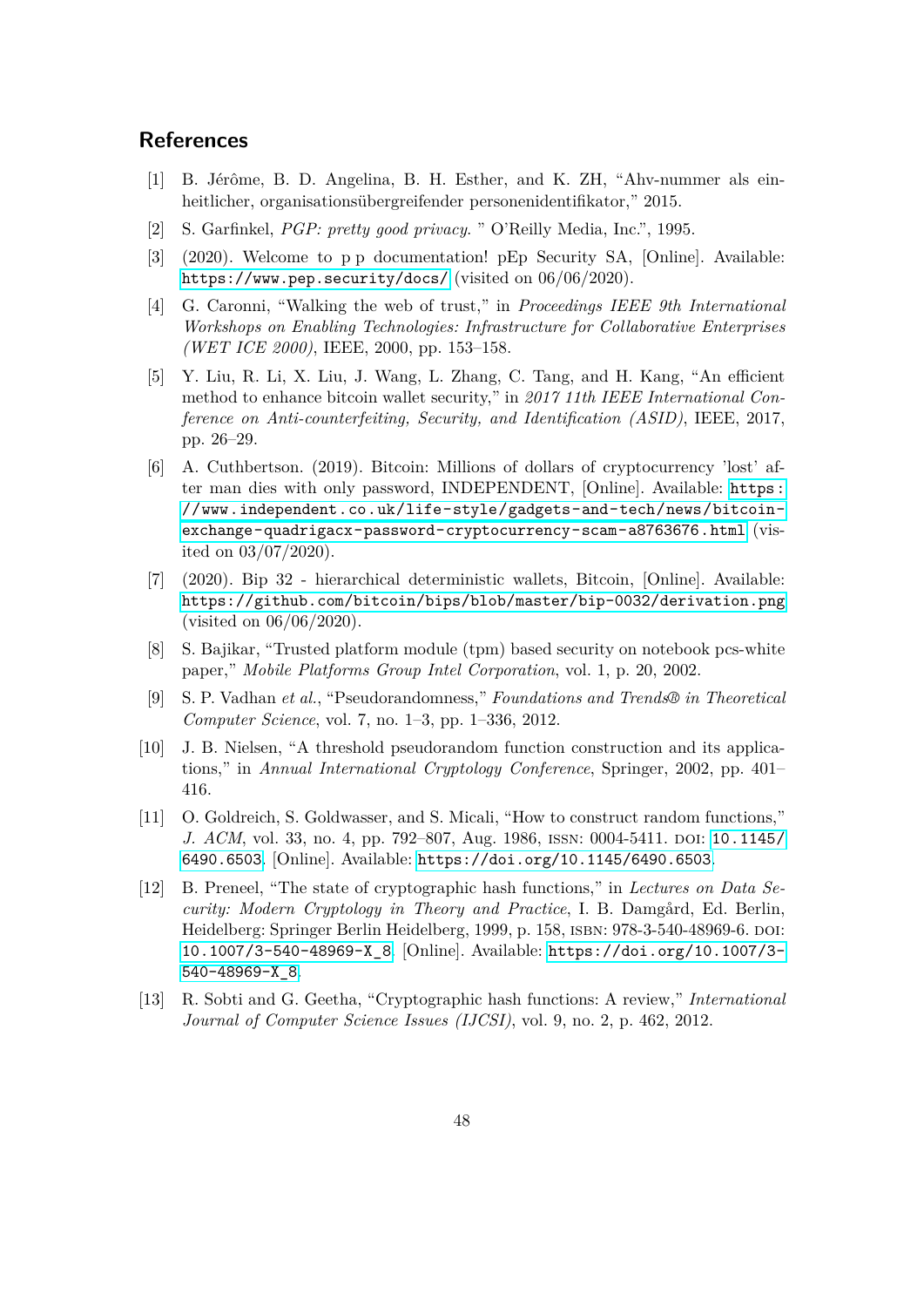- <span id="page-51-0"></span>[14] S. Ramanujam and M. Karuppiah, "Designing an algorithm with high avalanche effect," *IJCSNS International Journal of Computer Science and Network Security*, vol. 11, no. 1, pp. 106–111, 2011.
- <span id="page-51-1"></span>[15] S. Gueron, S. Johnson, and J. Walker, "Sha-512/256," in *2011 Eighth International Conference on Information Technology: New Generations*, IEEE, 2011, pp. 354– 358.
- <span id="page-51-2"></span>[16] M. Bellare, R. Canetti, and H. Krawczyk, "Message authentication using hash functions: The hmac construction," *RSA Laboratories' CryptoBytes*, vol. 2, no. 1, pp. 12–15, 1996.
- <span id="page-51-3"></span>[17] H. Krawczyk, "Cryptographic extraction and key derivation: The hkdf scheme," in *Annual Cryptology Conference*, Springer, 2010, pp. 631–648.
- <span id="page-51-4"></span>[18] S. M. Trimberger, *Field-programmable gate array technology*. Springer Science & Business Media, 2012.
- <span id="page-51-5"></span>[19] R. U. Madurawe, *Alterable application specific integrated circuit (asic)*, US Patent 7,064,579, Jun. 2006.
- <span id="page-51-6"></span>[20] A. Biryukov, D. Dinu, and D. Khovratovich, "Argon2: New generation of memoryhard functions for password hashing and other applications," in *2016 IEEE European Symposium on Security and Privacy (EuroS&P)*, IEEE, 2016, pp. 292–302.
- <span id="page-51-7"></span>[21] M. Stamp, "Once upon a time-memory tradeoff," *San Jose State University, Department of Computer Science*, 2003.
- <span id="page-51-8"></span>[22] A. Shamir, "How to share a secret," *Communications of the ACM*, vol. 22, no. 11, pp. 612–613, 1979.
- <span id="page-51-9"></span>[23] T. P. Pedersen, "Non-interactive and information-theoretic secure verifiable secret sharing," in *Annual international cryptology conference*, Springer, 1991, ch. 0, pp. 129–140.
- <span id="page-51-10"></span>[24] P. Feldman, "A practical scheme for non-interactive verifiable secret sharing," in *28th Annual Symposium on Foundations of Computer Science (sfcs 1987)*, IEEE, 1987, pp. 427–438.
- <span id="page-51-11"></span>[25] T. P. Pedersen, "Non-interactive and information-theoretic secure verifiable secret sharing," in *Annual international cryptology conference*, Springer, 1991, ch. 5.2, pp. 129–140.
- <span id="page-51-12"></span>[26] A. Ometov, S. Bezzateev, N. Makitalo, S. Andreev, T. Mikkonen, and Y. Koucheryavy, "Multi-factor authentication: A survey," *Cryptography*, vol. 2, no. 1, p. 1, 2018.
- <span id="page-51-13"></span>[27] S. Z. Syed Idrus, E. Cherrier, C. Rosenberger, and J.-J. Schwartzmann, "A review on authentication methods," *Australian Journal of Basic and Applied Sciences*, vol. 7, no. 5, pp. 95–107, 2013. [Online]. Available: [https : / / hal . archives](https://hal.archives-ouvertes.fr/hal-00912435)  [ouvertes.fr/hal-00912435](https://hal.archives-ouvertes.fr/hal-00912435).
- <span id="page-51-14"></span>[28] M. Just, "Designing and evaluating challenge-question systems," *IEEE Security & Privacy*, vol. 2, no. 5, pp. 32–39, 2004.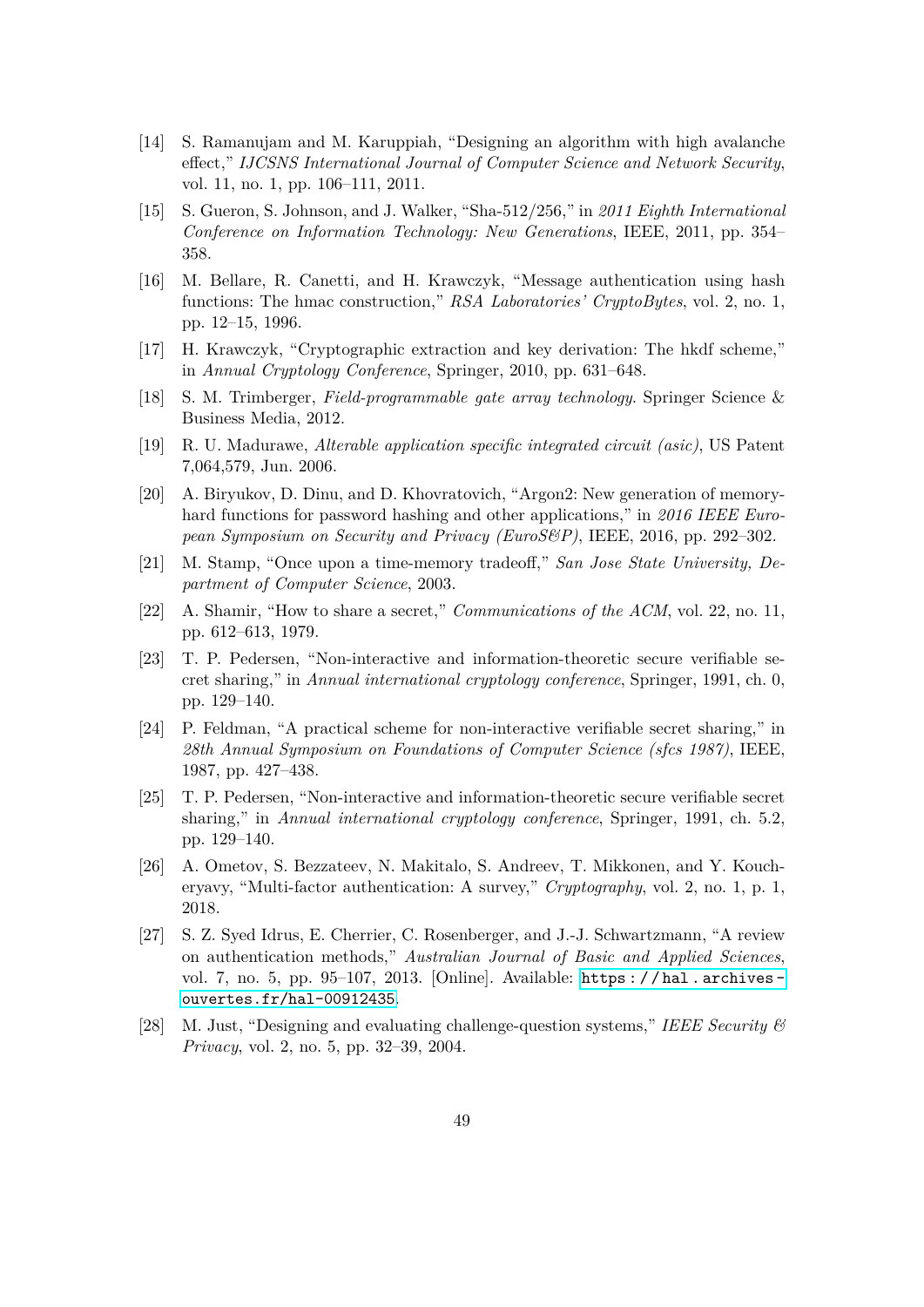- <span id="page-52-0"></span>[29] C. Mulliner, R. Borgaonkar, P. Stewin, and J.-P. Seifert, "Sms-based one-time passwords: Attacks and defense," in *International Conference on Detection of Intrusions and Malware, and Vulnerability Assessment*, Springer, 2013, pp. 150–159.
- <span id="page-52-1"></span>[30] K. Rieck, P. Stewin, and J.-P. Seifert, *Detection of Intrusions and Malware, and Vulnerability Assessment: 10th International Conference, DIMVA 2013, Berlin, Germany, July 18-19, 2013. Proceedings*. Springer, 2013, vol. 7967.
- <span id="page-52-2"></span>[31] (2020). Forgot password cheat sheet, OWASP Foundation, [Online]. Available: [https : / / cheatsheetseries . owasp . org / cheatsheets / Forgot \\_ Password \\_](https://cheatsheetseries.owasp.org/cheatsheets/Forgot_Password_Cheat_Sheet.html) [Cheat\\_Sheet.html](https://cheatsheetseries.owasp.org/cheatsheets/Forgot_Password_Cheat_Sheet.html) (visited on 06/05/2020).
- <span id="page-52-3"></span>[32] N. Pohlmann, J.-H. Frintrop, R. Widdermann, and T. Ziegler, "Wenn der softbot menschliche identität bestätigt. videoident-verfahren ii: Die technik," 2017.
- <span id="page-52-4"></span>[33] E. Pagnin and A. Mitrokotsa, "Privacy-preserving biometric authentication: Challenges and directions," *Security and Communication Networks*, vol. 2017, 2017.
- <span id="page-52-5"></span>[34] S. Krempl. (2014). Ccc-tüftler hackt merkels iris und von der leyens fingerabdruck, heise online, [Online]. Available: [https : / / www . heise . de / security /](https://www.heise.de/security/meldung/31C3-CCC-Tueftler-hackt-Merkels-Iris-und-von-der-Leyens-Fingerabdruck-2506929.html) [meldung/31C3-CCC-Tueftler-hackt-Merkels-Iris-und-von-der-Leyens-](https://www.heise.de/security/meldung/31C3-CCC-Tueftler-hackt-Merkels-Iris-und-von-der-Leyens-Fingerabdruck-2506929.html)[Fingerabdruck-2506929.html](https://www.heise.de/security/meldung/31C3-CCC-Tueftler-hackt-Merkels-Iris-und-von-der-Leyens-Fingerabdruck-2506929.html) (visited on 03/07/2020).
- <span id="page-52-6"></span>[35] (2020). Backup your encrypted private keys on google drive and icloud with coinbase wallet, Coinbase, [Online]. Available: [https://blog.coinbase.com/backup](https://blog.coinbase.com/backup-your-private-keys-on-google-drive-and-icloud-with-coinbase-wallet-3c3f3fdc86dc)[your-private-keys-on-google-drive-and-icloud-with-coinbase-wallet-](https://blog.coinbase.com/backup-your-private-keys-on-google-drive-and-icloud-with-coinbase-wallet-3c3f3fdc86dc)[3c3f3fdc86dc](https://blog.coinbase.com/backup-your-private-keys-on-google-drive-and-icloud-with-coinbase-wallet-3c3f3fdc86dc) (visited on 06/06/2020).
- <span id="page-52-7"></span>[36] E. B. Parag Chatterjee and A. Nath, *Applied Approach to Privacy and Security for the Internet of Things*. IGI Global, in print.
- <span id="page-52-8"></span>[37] M. Marlinspike, "Ssl and the future of authenticity," *Black Hat USA*, vol. 6, 2011.
- <span id="page-52-9"></span>[38] S. Josefsson and I. Liusvaara, "Edwards-curve digital signature algorithm (eddsa)," in *Internet Research Task Force, Crypto Forum Research Group, RFC*, vol. 8032, 2017.
- <span id="page-52-10"></span>[39] S. Heron, "Advanced encryption standard (aes)," *Network Security*, vol. 2009, no. 12, pp. 8–12, 2009.
- <span id="page-52-11"></span>[40] (2020). Gnu taler: Features, Taler Systems SA, [Online]. Available: [https : / /](https://taler.net/en/features.html) [taler.net/en/features.html](https://taler.net/en/features.html) (visited on 06/02/2020).
- <span id="page-52-12"></span>[41] (2020). Postgresql: The world's most advanced open source relational database, The PostgreSQL Global Development Group, [Online]. Available: [https://www.](https://www.postgresql.org/) [postgresql.org/](https://www.postgresql.org/) (visited on 06/02/2020).
- <span id="page-52-13"></span>[42] (2020). Libcurl - the multiprotocol file transfer library, Curl, [Online]. Available: <https://curl.haxx.se/libcurl/> (visited on 06/02/2020).
- <span id="page-52-14"></span>[43] (2020). Gnu libmicrohttpd, GNU project, [Online]. Available: [https://www.gnu.](https://www.gnu.org/software/libmicrohttpd/?) [org/software/libmicrohttpd/?](https://www.gnu.org/software/libmicrohttpd/?) (visited on 06/02/2020).